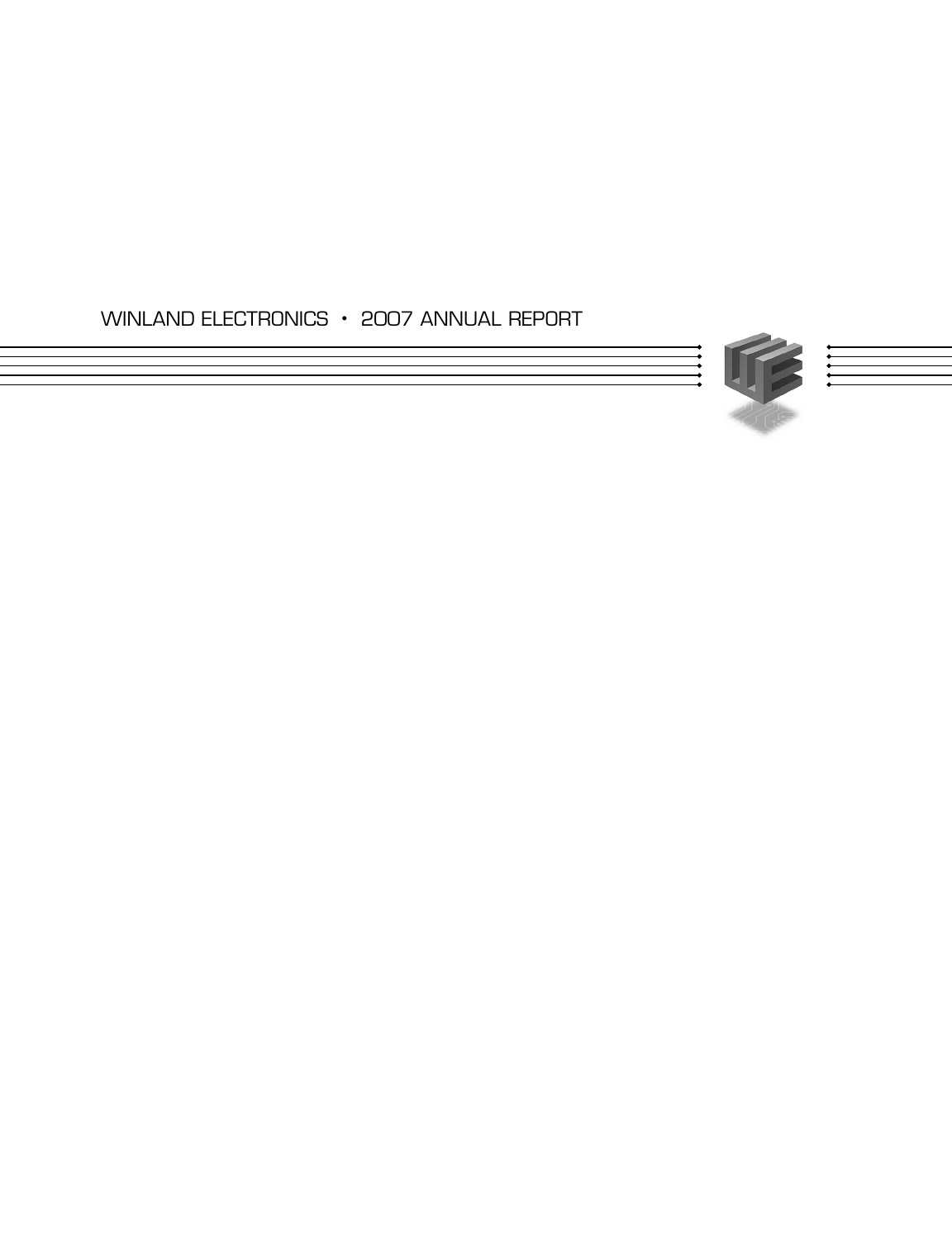# **CONTENTS**

| Form 10-K for fiscal year ended December 31, 2007                   |  |
|---------------------------------------------------------------------|--|
|                                                                     |  |
|                                                                     |  |
|                                                                     |  |
|                                                                     |  |
|                                                                     |  |
|                                                                     |  |
|                                                                     |  |
| <b>Financial Report</b>                                             |  |
| Report of Independent Registered Public Accounting Firm 18          |  |
|                                                                     |  |
|                                                                     |  |
| Statement of Changes in Stockholders' Equity 22                     |  |
|                                                                     |  |
|                                                                     |  |
| Management's Report on Internal Control over Financial Reporting 37 |  |
|                                                                     |  |
|                                                                     |  |
| Certification of Chief Executive Officer pursuant to Section 302 46 |  |
| Certification of Chief Financial Officer pursuant to Section 302 47 |  |
| Certification of Chief Executive Officer pursuant to Section 906 48 |  |
| Certification of Chief Financial Officer pursuant to Section 906 49 |  |
|                                                                     |  |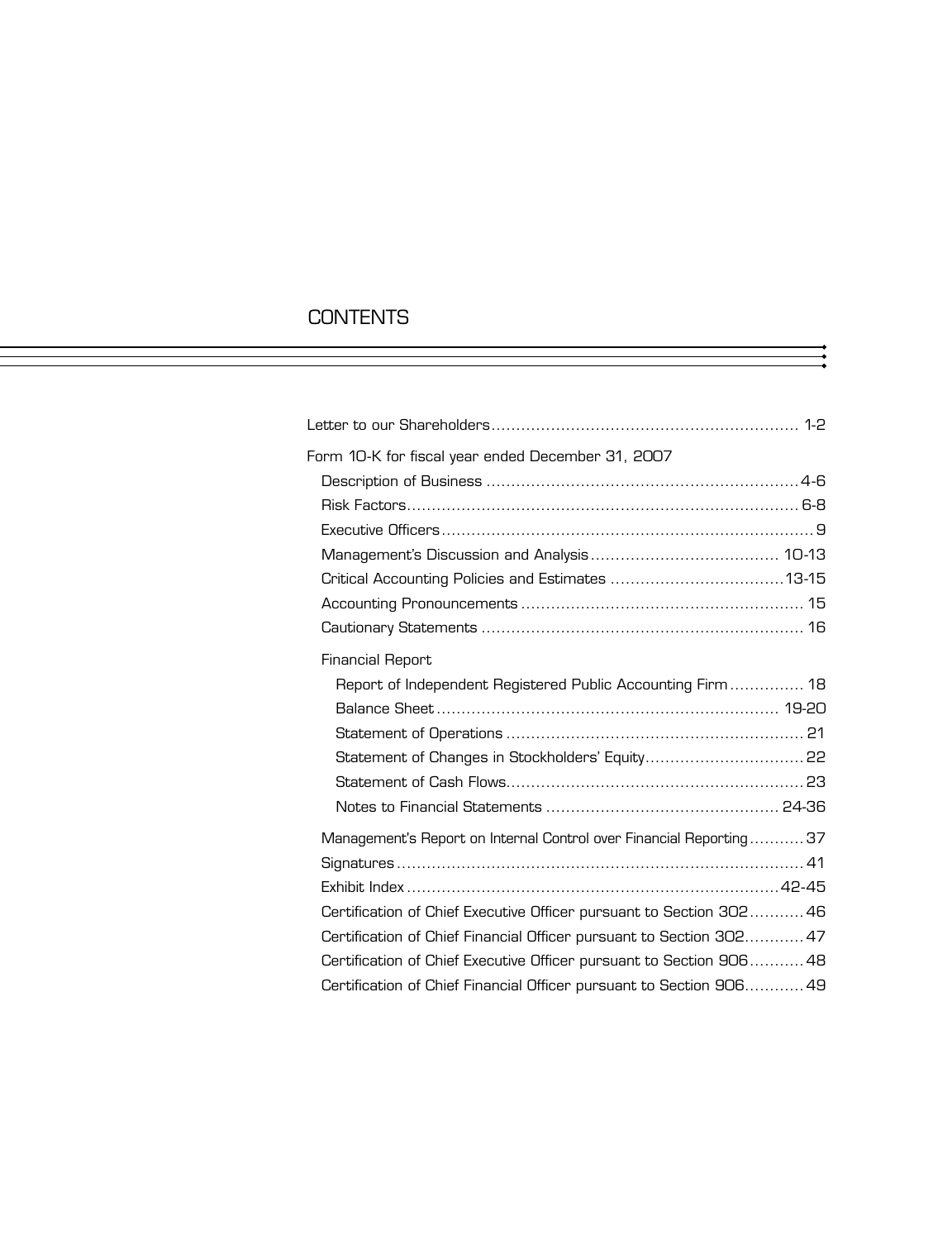# March 2008

Dear Fellow Shareholders:

2007 was a disappointing year. The biggest setbacks were in our EMS business, which has accounted for approximately 88-90 percent of our sales in recent years. Subsequent to year end, we took a hard look at root cause issues related to manufacturing, operations, information systems, materials and inventories. As a result, during the first quarter 2008, we launched a major internal restructuring that aligns the strongest members of our team to improved processes and initiatives and a growth culture for the company's future. This restructuring resulted in five team-driven initiatives and new leadership positions for four skilled and experienced individuals.

Winland's financial results during 2007 demonstrate the combined effect of a decrease in sales together with reduced gross profit and higher operating expenses, particularly research and development expense for our proprietary line of Critical Environmental Monitoring products. I will discuss the primary issues impacting 2007 in this letter, but also encourage you to read in detail the attached Annual Report on Form 10-K which includes 2007 financial statements and accompanying notes to financial statements. In addition, I want to take this opportunity to update you on an internal restructuring undertaken during first quarter 2008, as well as changes to company strategy that are intended to more strategically balance investment between our Electronic Manufacturing Services (EMS) business and Winland's line of Critical Environment Monitoring products.

**Sales:** The primary component of Winland's decrease in sales was reduced sales to Select Comfort Corporation. This decrease was expected under the terms of our renegotiated agreement with Select Comfort. Approximately half of this decline in sales to Select Comfort was made up by sales from new customer acquisitions. We also experienced a change in sales mix, with unusually high sales of raw materials in connection with customer disengagements due to product plans that failed to materialize for such customers as they expected. New customer engagements continue to reduce Winland's dependence on Select Comfort, and initiatives undertaken to improve our quotation system, enhance data management and analytics, and streamline program management are all intended to improve customer acquisition and retention rates.

**Gross Profit:** Gross profit was negatively impacted by increased obsolete inventory expense (and higher reserves for obsolete inventory), unabsorbed fixed costs resulting from lower sales, and increased warranty reserves. Significant change has taken place in the supply chain management area, including new leadership and systems, and improved data visibility. That change, combined with the recent realignment of program management, lean enterprise management, and manufacturing, is intended to improve gross margin performance, quality, and customer retention.

**Operating Expenses:** A significant element of our increase in operating expenses was research and development expense in connection with new product development for our proprietary line of Critical Environmental Monitoring products. As you read further, you will see the strategic shift Winland is undertaking in an attempt to aggressively grow its core EMS business. Operating expenses will reflect that strategic redirection, as well as an expectation that we will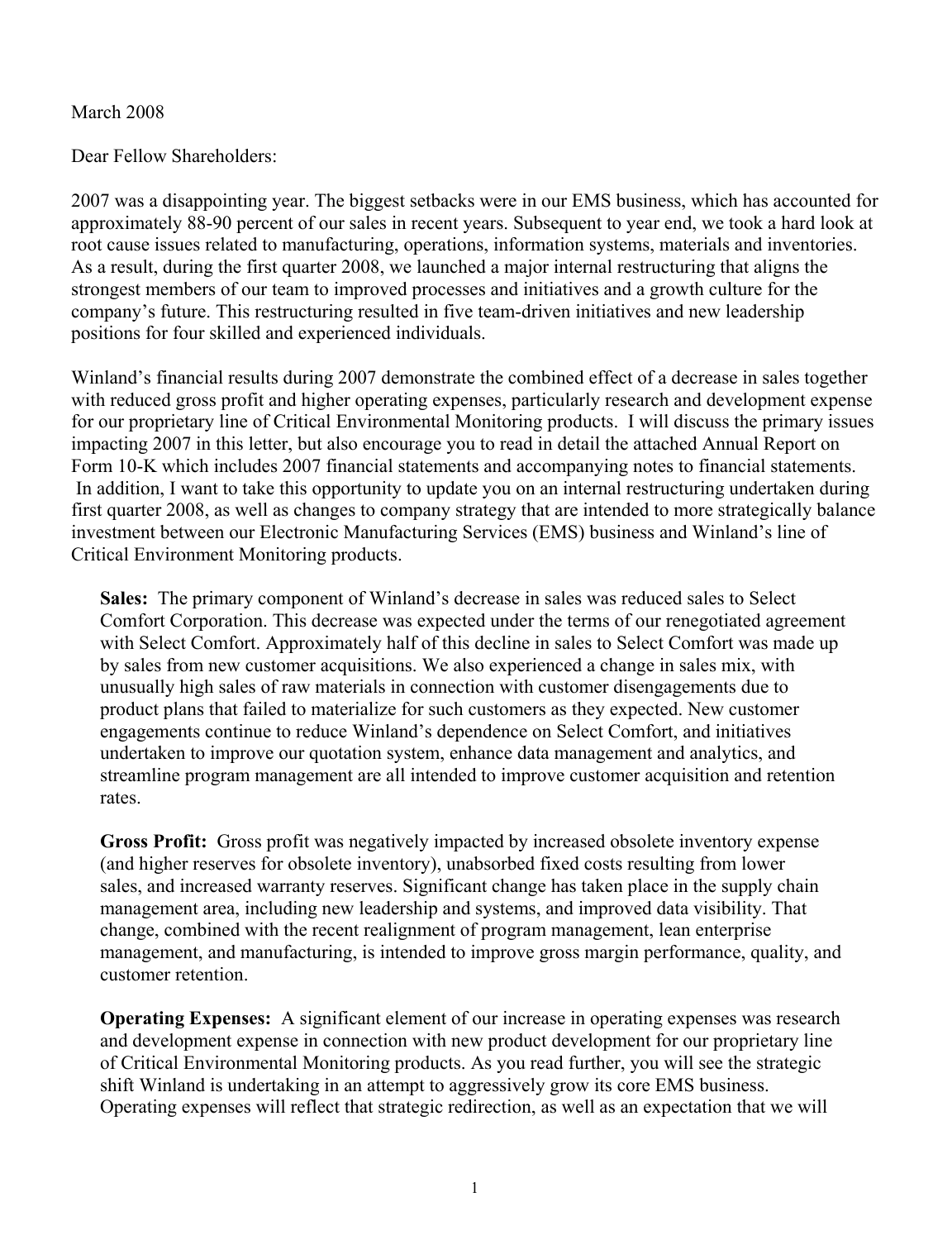receive maximum return on our expenditures. Once again, for the details on 2007 operating expenses, please review Winland's financial statements and Item 6, "Management's Discussion and Analysis or Plan of Operations" in the attached Form 10-K.

Because of the high cost of new product development, we have adjusted the growth rate of our proprietary Critical Environmental Monitoring products from aggressive to a more moderate growth rate that is consistent with our company size and other objectives. As a result, the balance of investment will shift toward domestic and European marketing and sales, with less emphasis on research and development. We anticipate that expenditures for new product development will yield a new Critical Environmental Monitoring product which we expect to be introduced during the first half of this year. Through the balance of 2008, we will be managing the growth of proprietary Critical Environmental Monitoring products in a way that is minimally distracting from the aggressive growth objectives we have set for our EMS business.

Our objective is for Winland to reliably support an aggressive growth strategy combining organic growth and selective acquisitions, and to expand and enhance our product and service offering geographically. Industry data indicates significant revenue and profit opportunity in high-service, customer-intimate industry segments where low-cost, offshore providers don't align well to customer needs.

The Chief Executive Officer search continues candidate sourcing through job board postings and extensive referral networking. To date, over 160 resumes have been reviewed and five candidates have been interviewed. Additional interviews are being scheduled. Rick Speckmann, Winland's director who is heading our search initiative, believes the tightening economy may provide a stronger group of qualified candidates for this position. With more than 15 years experience as a retained search professional, Mr. Speckmann provides our Board a significant benefit in guiding our selection process for a permanent Chief Executive Officer. As an independent director, Mr. Speckmann is not being compensated for leading this process.

My relationship with Winland is approaching 20 years, but never before have I been as encouraged as I am today about a future where we can control more of the elements of our future success. This will take time, but the opportunity is now, the team is right and successful execution can deliver the rewards we all want.

Please keep an eye on our progress.

Sincerely,

Thomas de Petra Interim CEO and Chairman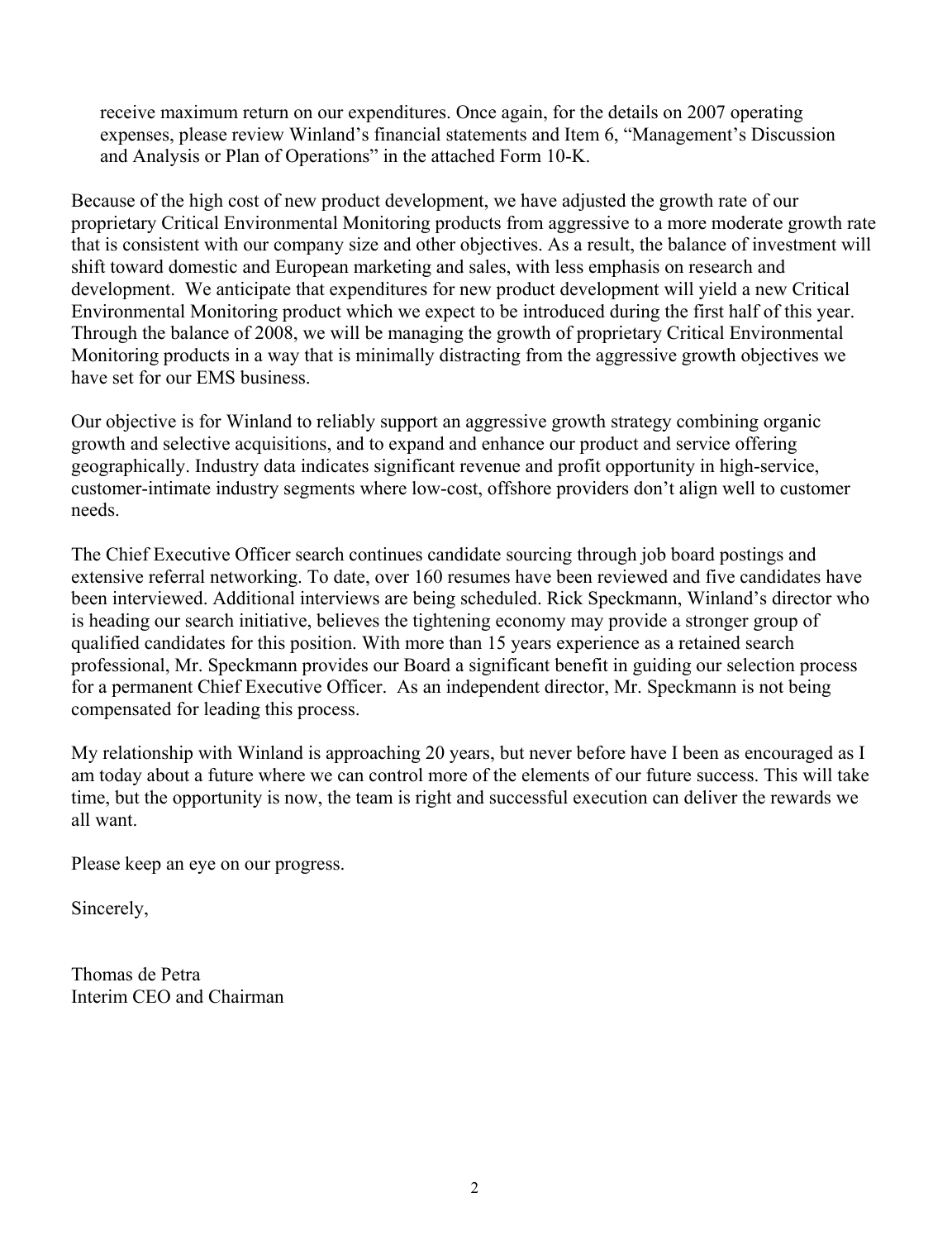#### **UNITED STATES SECURITIES AND EXCHANGE COMMISSION**  Washington, D.C. 20549

# **FORM 10-K**

## $\boxtimes$  ANNUAL REPORT PURSUANT TO SECTION 13 OR 15(d) OF THE SECURITIES EXCHANGE ACT OF 1934 For the fiscal year ended December 31, 2007

OR

 TRANSITION REPORT PURSUANT TO SECTION 13 OR 15(d) OF THE SECURITIES EXCHANGE ACT OF 1934 For the transition period from \_\_\_\_\_\_\_\_\_\_\_\_\_\_\_ to \_\_\_\_\_\_\_\_\_\_\_\_\_\_\_

Commission File No.: 1-15637

# **WINLAND ELECTRONICS, INC.**

(Exact name of registrant in its charter)

Minnesota 41-0992135 (State or other jurisdiction of incorporation or organization) (IRS Employer Identification Number)

1950 Excel Drive, Mankato Minnesota 56001 (Address of principal executive offices) (Zip code)

Registrant's telephone number, including area code: (507) 625-7231

Securities registered pursuant to Section 12(b) of the Exchange Act:

Title of Each Class Name of Exchange Common Stock, \$.01 par value American Stock Exchange Preferred Stock Purchase Rights American Stock Exchange

Securities registered pursuant to Section 12(g) of the Exchange Act: None

Indicate by check mark if the registrant is a well-known seasoned issuer, as defined in Rule 405 of the Securities Act. Yes $\Box$  No $\Box$ 

Indicate by check mark if the registrant is not required to file reports pursuant to Section 13 or 15(d) of the Exchange Act. Yes $\Box$  No $\Box$ 

Indicate by check mark whether the registrant (1) has filed all reports required to be filed by Section 13 or 15(d) of the Securities Exchange Act of 1934 during the preceding 12 months (or for such shorter period that the registrant was required to file such reports), and (2) has been subject to such filing requirements for the past 90 days. Yes $\boxtimes$  No $\Box$ 

Indicate by check mark if disclosure of delinquent filers pursuant to Item 405 of Regulation S-K is not contained herein, and will not be contained, to the best of registrant's knowledge, in definitive proxy or information statements incorporated by reference in Part III of this Form 10-K or any amendment to this Form 10-K.  $\Box$ 

Indicate by check mark whether the registrant is a large accelerated filer, an accelerated filer, or a non-accelerated filer. See definition of "accelerated filer and large accelerated filer" in Rule 12b-2 of the Exchange Act).

Large accelerated filer  $\square$  Accelerated filer  $\square$  Non-accelerated filer  $\square$  Smaller Reporting Company  $\square$ 

Indicate by check mark whether the registrant is a shell company (as defined in Rule 12b-2 of the Exchange Act). Yes $\Box$  No $\Box$ 

The aggregate market value of the Common Stock held by non-affiliates as of June 30, 2007 was approximately \$11,020,390 based on the closing sale price of the Issuer's Common Stock on such date.

There were 3,640,741 shares of Common Stock, \$.01 par value, outstanding as of March 19, 2008.

DOCUMENTS INCORPORATED BY REFERENCE PURSUANT TO RULE 12b-23: Portions of the Company's Proxy Statement for its 2008 Annual Meeting are incorporated by reference into Part III.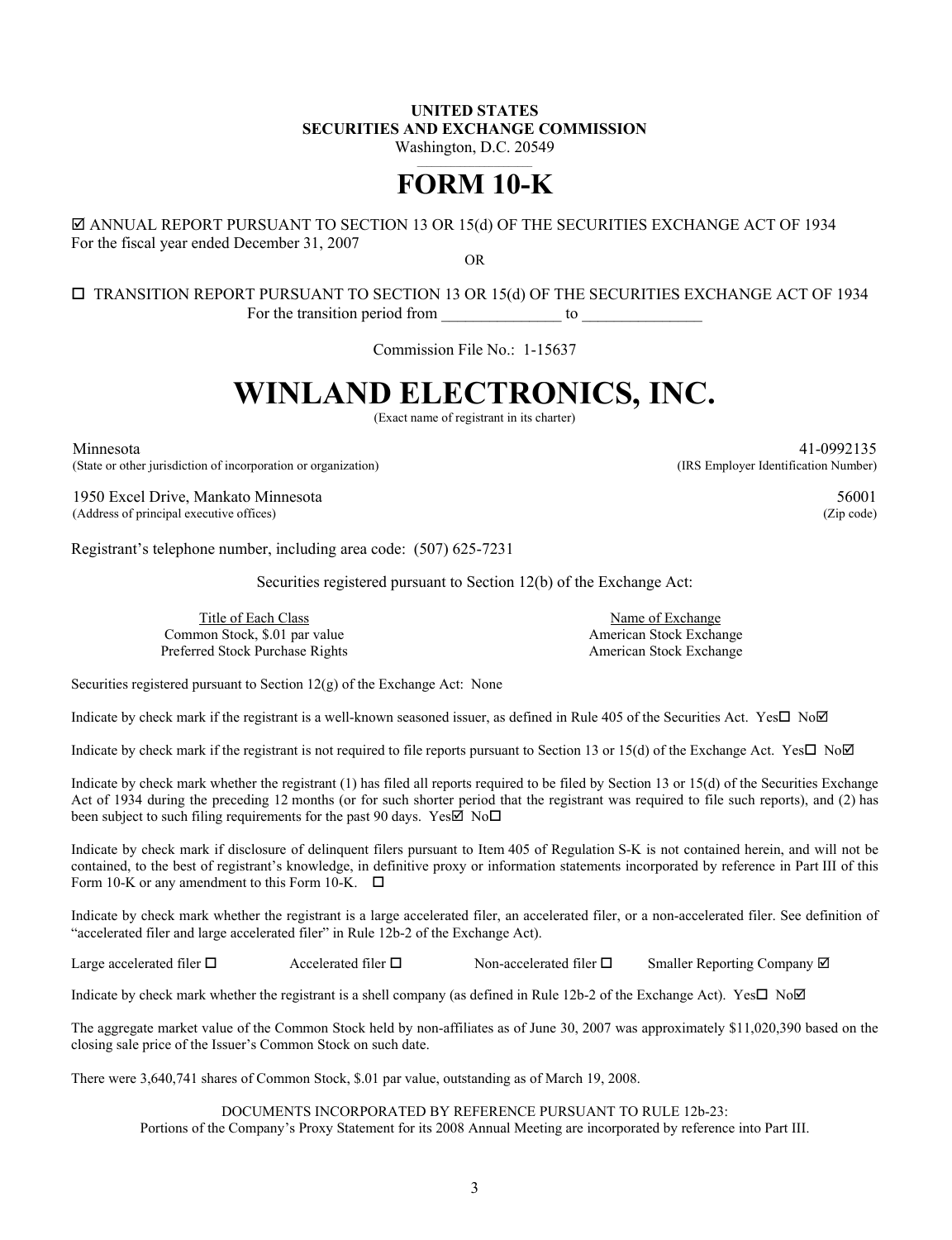#### **PART I**

#### **ITEM 1. DESCRIPTION OF BUSINESS**

#### **General**

Winland Electronics, Inc. (Winland or the Company) was incorporated as a Minnesota corporation in October 1972. Winland designs and manufactures custom electronic controls and assemblies primarily for original equipment manufacturer ("OEM") customers, providing services from early concept studies through complete product realization. Revenues from OEM customers provided 90.9% of Winland's total revenue in 2007. Winland continues to maintain a presence in the security/industrial markets with the sales of its own line of proprietary environmental security products, which accounted for 9.1% of Winland's total revenue in 2007.

#### **Products**

Winland designs, produces and distributes products in two product categories defined as "Electronic Manufacturing Services ("EMS") for OEM Customers" and "Proprietary Products," primarily for the Security/Industrial markets.

Electronic Manufacturing Services for OEM Customers: Winland designs and manufactures circuit board assemblies and higher level products that incorporate them for many OEM customers. Winland is positioned to offer complete solutions to OEM customer needs by providing value-added services that complement its contract manufacturing capabilities. The services provided may include product concept studies, product design, printed circuit board design, design for manufacturing, higher level assembly and box build, and legacy support. These services differentiate Winland from the competition and increase customer satisfaction, confidence, and loyalty. Winland views EMS customers as strategic partners and works to provide these "partners" with high level customer care and technical services. Although Winland has purchase orders in place from many of its OEM customers that are scheduled to be fulfilled in 2008, these customers may terminate their relationship with Winland at any time, with certain cancellation provisions. Therefore, there is no assurance that Winland will continue to be engaged by any of these customers. Sales to OEM customers accounted for 90.9% and 91.3% of total net sales during 2007 and 2006, respectively.

Proprietary Products: Winland's proprietary products include an established family of environmental security products that can monitor critical environments. Winland's security/industrial products include simple and sophisticated microprocessor and mechanically controlled sensors and alarms. These products monitor and detect critical environmental changes, such as changes in temperature or humidity, water leakage and power failures. Winland's "ALERT" series of products may be connected to many burglar or fire alarm panels to monitor and report unfavorable environmental conditions. Proprietary product sales accounted for 9.1% and 8.7% of total net sales for 2007 and 2006, respectively.

#### **Distribution**

Winland markets its design and manufacturing services to prospective OEM customers primarily through direct sales and marketing efforts along with a referral network to promote its services and uncover new opportunities. Winland's management believes that a direct sales force augmented by a referral network strategy effectively provides Winland an opportunity to build market share in the EMS market. One of Winland's key marketing objectives is to form long-term business partnerships with OEM customers by working directly with the customer to both design and manufacture products for them, thereby creating a degree of technological interdependence between Winland and its customer. With this in mind, Winland has worked to identify new OEM customers that need a broad range of services in addition to their manufacturing needs. Winland plans to achieve continued growth in OEM sales by providing its customers added value, with a customer intimate strategy that is centered in exceptional service, application specific technical expertise, and exceptional quality.

Winland markets its proprietary products through dealers and wholesalers, in-house direct marketing and sales efforts, instrumentation catalogs, and national and regional trade expositions. Currently, Winland sells its environmental security products through a distribution network of over 900 locations in the United States, Canada,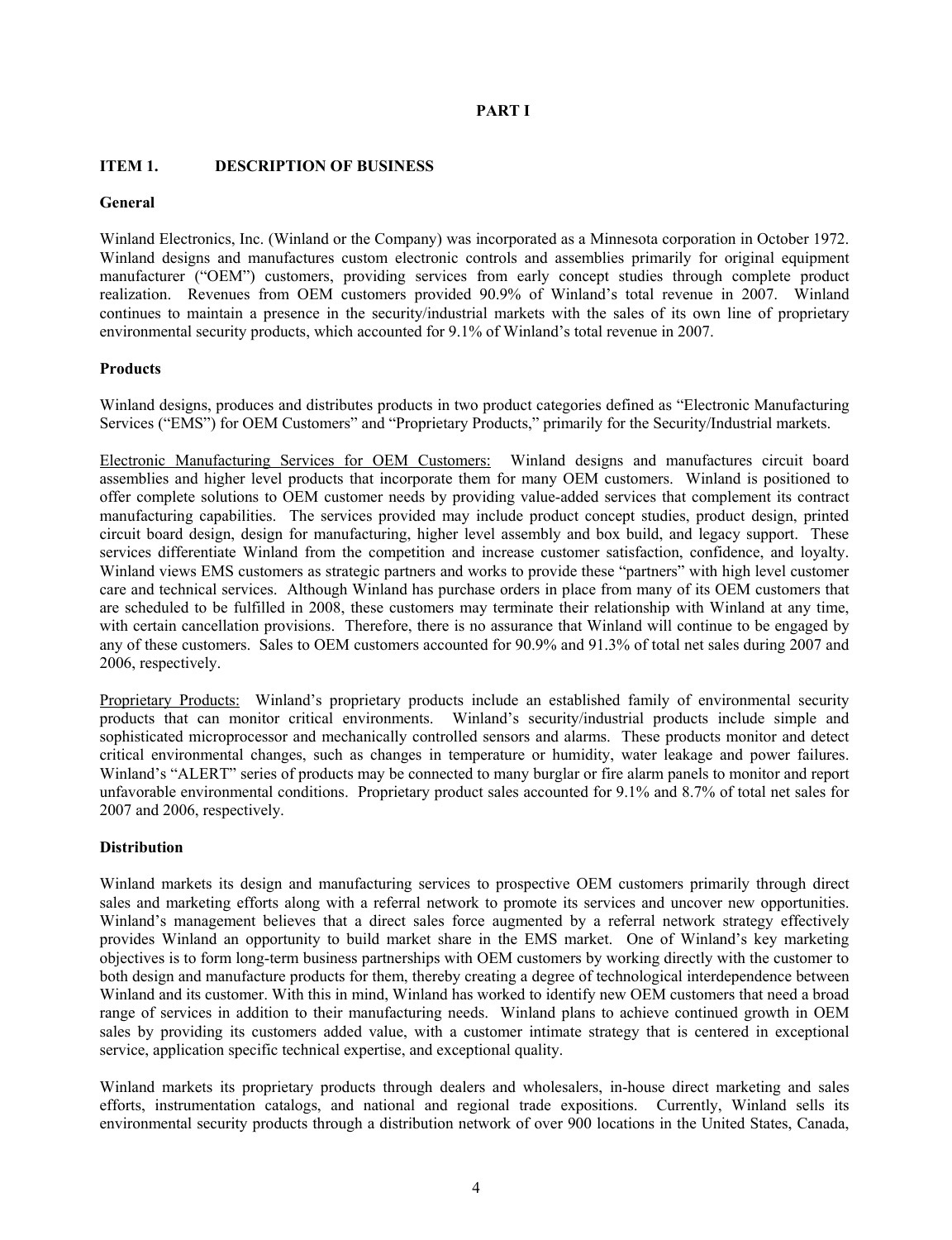Mexico, and Europe. In 2006, Winland took steps to market its products in Europe by developing a network of distributor outlets throughout Western Europe. Winland continues to explore opportunities with its proprietary product lines, to expand into additional markets, as well as designing new products.

#### **Competition**

Winland's business includes the design and manufacture of custom electronic controls and assemblies for OEM customers and the development and marketing of proprietary security/industrial products. The competition for the contract design and manufacturing services Winland offers is very competitive, both domestically and internationally. To enhance its ability to compete effectively, Winland continues to invest in the development of its work force and technically advanced design, production and test equipment. Winland distinguishes itself from many of its competitors by offering full service solutions to its contract design and manufacture customers. Significant competitive factors in this market include development and design expertise, quality of manufacturing, price, capacity, and company reputation. Winland believes that it performs favorably with respect to these competitive factors in the markets it serves. Winland's Asian competitors can offer more aggressive pricing, and have greater capacity, than it does. Competition among the security/industrial products has increased the last several years as additional companies have introduced competing products. Winland believes, however, that its products offer desirable features at competitive prices. Significant competitive factors in the market for security/industrial products include product effectiveness and features, price, reliability and company reputation. Winland believes that it competes favorably with respect to product effectiveness, features, price and reliability. However, given its size and relatively small presence in this market, many of its competitors have an advantage by being larger, better-known and better-financed.

#### **Source of Raw Materials**

Raw material components and some subassemblies are purchased from outside vendors, qualified through a vendor qualification process and inspected in accordance with Winland's inspection policies before being incorporated into products. Certain purchased components and subassemblies are manufactured to design specifications furnished by Winland, while others are standard off-the-shelf items. Winland utilizes multiple sources for the off-the-shelf components, but generally maintains only one source for the items manufactured to design specifications. If Winland loses one or more of its major components suppliers, and needs to seek alternative suppliers, some delay and possible additional costs may be incurred while obtaining alternative sources.

In addition to manufacturing its own products, Winland has contracted with companies in the United States and foreign countries to provide both finished goods assemblies and component assemblies designed to its specifications. Although alternative sources for such items may be found, if Winland were to lose one or more of these suppliers, some delay and additional costs may be incurred while obtaining alternative sources.

#### **Significant Customers**

Winland has worked to develop long-term, mutually beneficial relationships with its OEM customers. Due to the nature of Winland's contract manufacturing relationships, there is a significant degree of dependence between these customers and Winland. Net sales to Select Comfort Corporation (Select) were \$6.9 million, or 20.0% of total net sales in 2007 and \$14.5 million, or 38.3% of total net sales in 2006. Select Comfort is a Minnesota based air-sleep system manufacturer in the bedding industry. Net sales to XATA Corporation (XATA) were \$6.7 million, or 19.2% of total net sales in 2007 and \$7.2 million, or 18.9% of total net sales in 2006. XATA is a Minnesota based onboard fleet management solutions provider for the trucking industry. Net sales for Fluke Corporation (Fluke) were \$6.4 million, or 18.4% of total net sales in 2007 and \$3.5 million, or 9.2% of total net sales in 2006. Fluke is global leader in the manufacture of compact, professional electronic test tools based in Washington. No other customer equaled or exceeded 10% of net sales for 2007 or 2006.

In 2007, nearly 43.4%, or \$1,335,000 of all proprietary products sales were to one of the world's largest security products distributors up from 41.1%, or \$1,340,000 in 2006.

Winland derived less than 1% of its revenues from sales outside the United States for the years ended December 31, 2007 and 2006.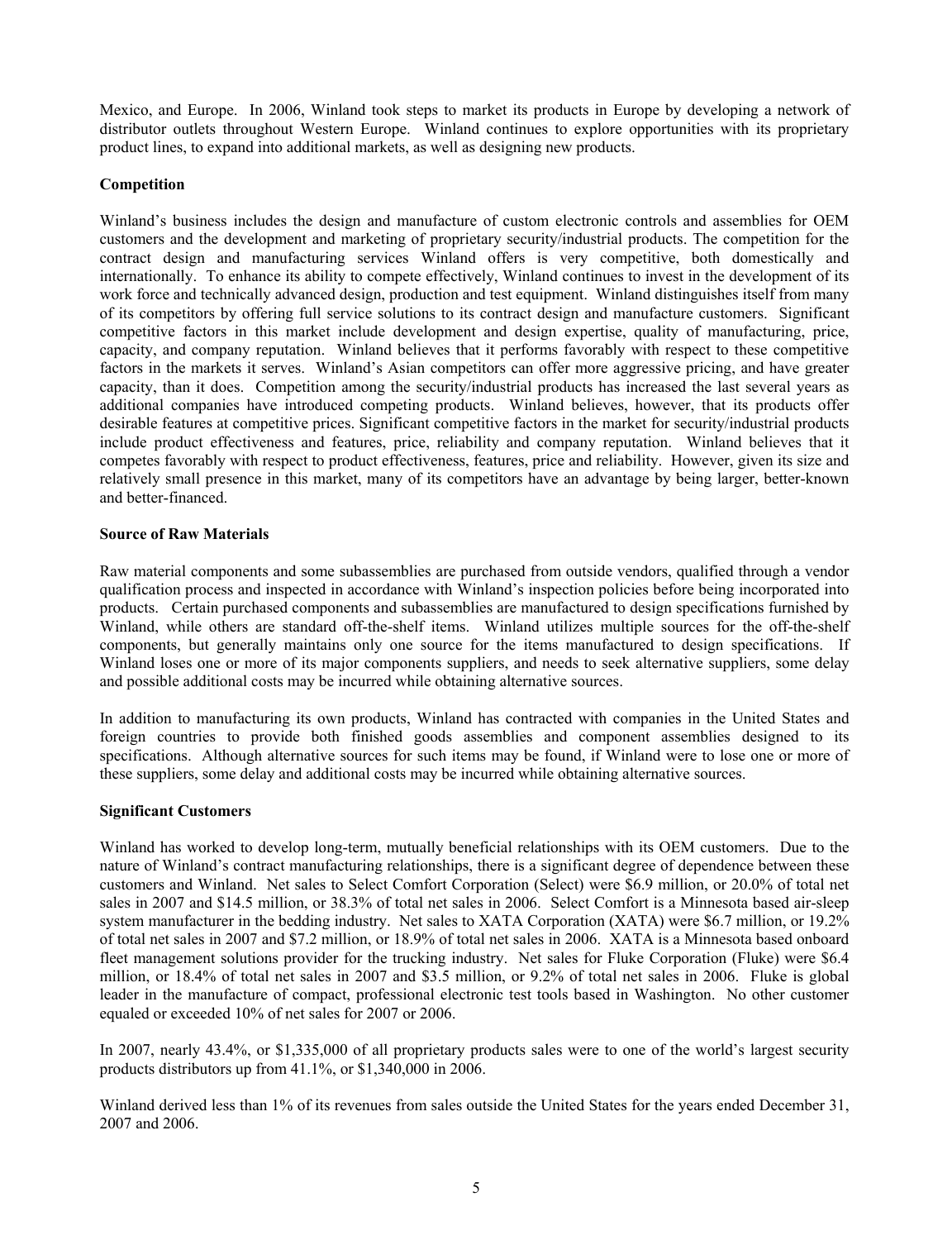#### **Patents, Trademarks and Licenses**

Winland holds federal trademark registrations for marks used in its business as follows: WATERBUG, TEMP ALERT, ENVIRONMENTAL SECURITY and ENVIROALERT.

#### **Research and Development**

Throughout 2007, Winland worked to provide complete product realization services to its OEM customers for design of industrial and medical products to be manufactured by Winland. Winland's product realization services include: product requirements specification; analog and digital circuit design, low power radio frequency design; embedded software design; mechanical design, 3D modeling, and custom enclosure design; printed circuit board design, rapid prototyping, production test equipment development, design for testability and design for manufacturability. Winland believes that with its internal engineering capability and approved outside engineering consultants it will be able to meet the current needs of its customer base. OEM customer R&D programs generated \$714,000 of net sales in 2007 compared to \$246,000 of net sales in 2006. In addition, Winland spent \$765,000 in 2007 developing or improving its proprietary products compared to \$330,000 in 2006.

#### **Effect on Environmental Regulations**

There are two European Union ("EU") directives which could affect Winland's business and results. The Restriction of the use of Certain Hazardous Substances ("RoHS") became effective on July 1, 2006, and restricts, within the EU, the distribution of products containing certain substances, including lead, which is the most relevant restricted substance to Winland.

The second EU directive is the Waste Electrical and Electronic Equipment directive, effective in August 2005, under which a manufacturer or importer will be required, at its own cost, to take back and recycle all of the products it either manufactured in or imported into the EU.

Since both of these directives affect the worldwide electronics supply-chain, Winland has made collaborative efforts with its suppliers and customers to develop compliant processes and products. The continued cost of such efforts, the degree to which Winland will be expected to absorb such costs, the impact that the directive may have on product shipments and its liability for non-compliant product does not currently have a material effect on operations and results, but could have a material effect on its future operations and results.

#### **Personnel**

At December 31, 2007, Winland had 121 employees (120 full time and one part time). During 2007 and 2006, Winland also used temporary labor services during peak production times. Winland is not subject to a collective bargaining agreement and considers its relations with its employees to be good.

#### **ITEM 1A. RISK FACTORS**

#### **Forward-Looking Statements**

Certain statements contained in this report are "forward-looking statements" within the meaning of Section 27A of the Securities Act of 1933, as amended, and Section 21E of the Securities Exchange Act of 1934, as amended, including statements using terminology such as "anticipate," "believe," "estimate," "expect," "intend," "may," "could," "possible," "plan," "project," "should," "will," "forecast" and similar words or expressions. Winland intends that all forward-looking statements be subject to the safe harbor provisions of the Private Securities Litigation Reform Act. Although Winland believes that the expectations reflected in such forward-looking statements are based on reasonable assumptions, there is no assurance that such assumptions are correct or that these expectations will be achieved. Such assumptions involve important risks and uncertainties that could significantly affect results in the future.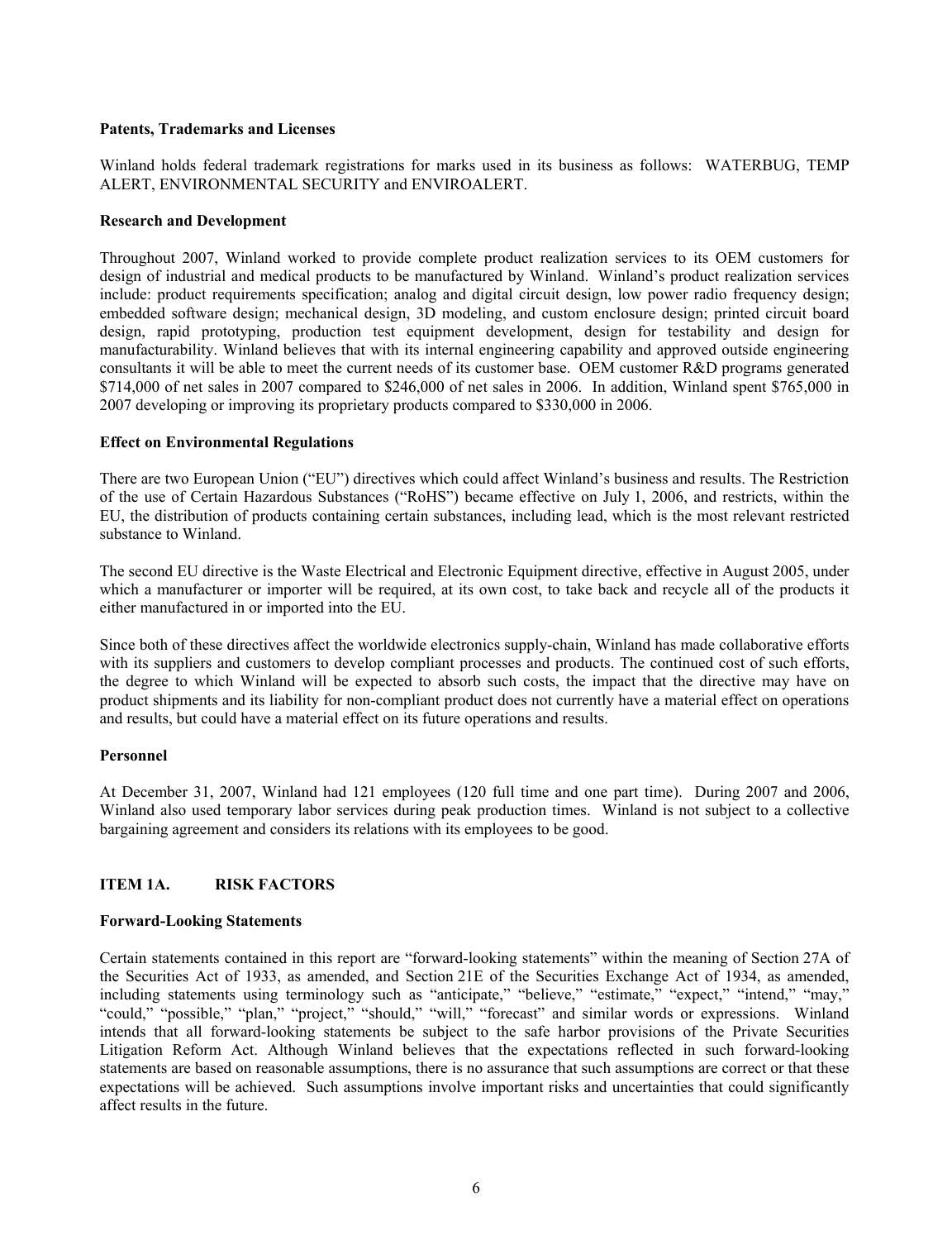Based on current and known information, Winland believes that the following identifies the most significant risk factors that could affect its business. However, the risks and uncertainties Winland faces are not limited to those discussed below. There could be other unknown or unpredictable economic, business, competitive or regulatory factors, including factors that Winland currently believes to be immaterial, that could have material adverse effects on Winland's financial position, liquidity, and results of operations. Past financial performance may not be a reliable indicator of future performance and historical trends should not be used to anticipate results or trends in future periods

#### *Winland is dependent on a small number of customers.*

Winland's Electronic Manufacturing Services (EMS) product sales are dependent on a small number of original equipment manufacturer (OEM) customers with the top three customers together representing 57% of EMS sales. Accordingly, Winland is dependent on the continued growth, viability and financial stability of its customers, which consist of original equipment manufacturers of test and precise measurement equipment, consumer beds, global positioning systems (GPS) and medical equipment. Winland generally does not obtain firm, long-term purchase commitments from its customers, and has often experienced reduced lead times in customer orders. Customers may cancel their orders, change production quantities, and delay production for a number of reasons. Uncertain economic conditions have resulted, and may continue to result, in some of Winland's customers delaying the delivery of some of the products manufactured for them and placing purchase orders for lower volumes of products than previously anticipated. Cancellations, reductions, or delays by a significant customer or by a group of customers have harmed, and may continue to harm, Winland's results of operations by reducing the volumes of products manufactured, as well as by causing a delay in the recovery of its expenditures for inventory in preparation for customer orders and lower asset utilization resulting in lower gross margins.

#### *Winland is subject to intense competition in the EMS industry.*

Winland competes against many providers of electronics manufacturing services. Certain competitors have substantially greater resources and geographically diversified U.S. and international operations. Winland may also be at a competitive disadvantage with respect to price when compared to manufacturers with lower cost structures and enhanced volume supplier purchasing capability. Accordingly, to compete effectively, Winland must continue to provide technologically advanced manufacturing services, maintain strict quality standards, respond flexibly and rapidly to customers' design and schedule changes and deliver products on a reliable basis at competitive prices. Customers may cancel their orders, change production quantities or delay production. Start-up costs and inefficiencies related to new or transferred programs can adversely affect operating results and such costs may not be recoverable if such new programs or transferred programs are cancelled.

#### *Winland's operating results may vary significantly from period to period.*

Winland experiences fluctuations in its operating results. Some of the principal factors that contribute to these fluctuations are: Winland's effectiveness in managing manufacturing processes, costs, and timing of component purchases so that components are available when needed for production, while mitigating risks of purchasing inventory in excess of immediate production needs; the degree to which Winland is able to utilize its available manufacturing capacity; changes in the cost and availability of components, which often occur in the electronics manufacturing industry and which affect Winland and its ability to meet delivery schedules; and changes in demand for Winland's products. Results of operations in any period, therefore, should not be considered indicative of the results to be expected for any future period.

#### *Winland's future growth strategies may be risky.*

Winland has explored and intends to continue exploring opportunities to buy other businesses or technologies that could complement, enhance, or expand its current business or product lines or that might otherwise offer Winland growth opportunities. Winland may have difficulty finding these opportunities or, if Winland does identify these opportunities, Winland may not be able to complete the transactions for reasons including a failure to secure financing. Any transactions that Winland is able to identify and complete may involve a number of risks, including: the diversion of management's attention from Winland's existing business to integrate the operations and personnel of the acquired or combined business or joint venture; possible adverse effects on Winland's operating results during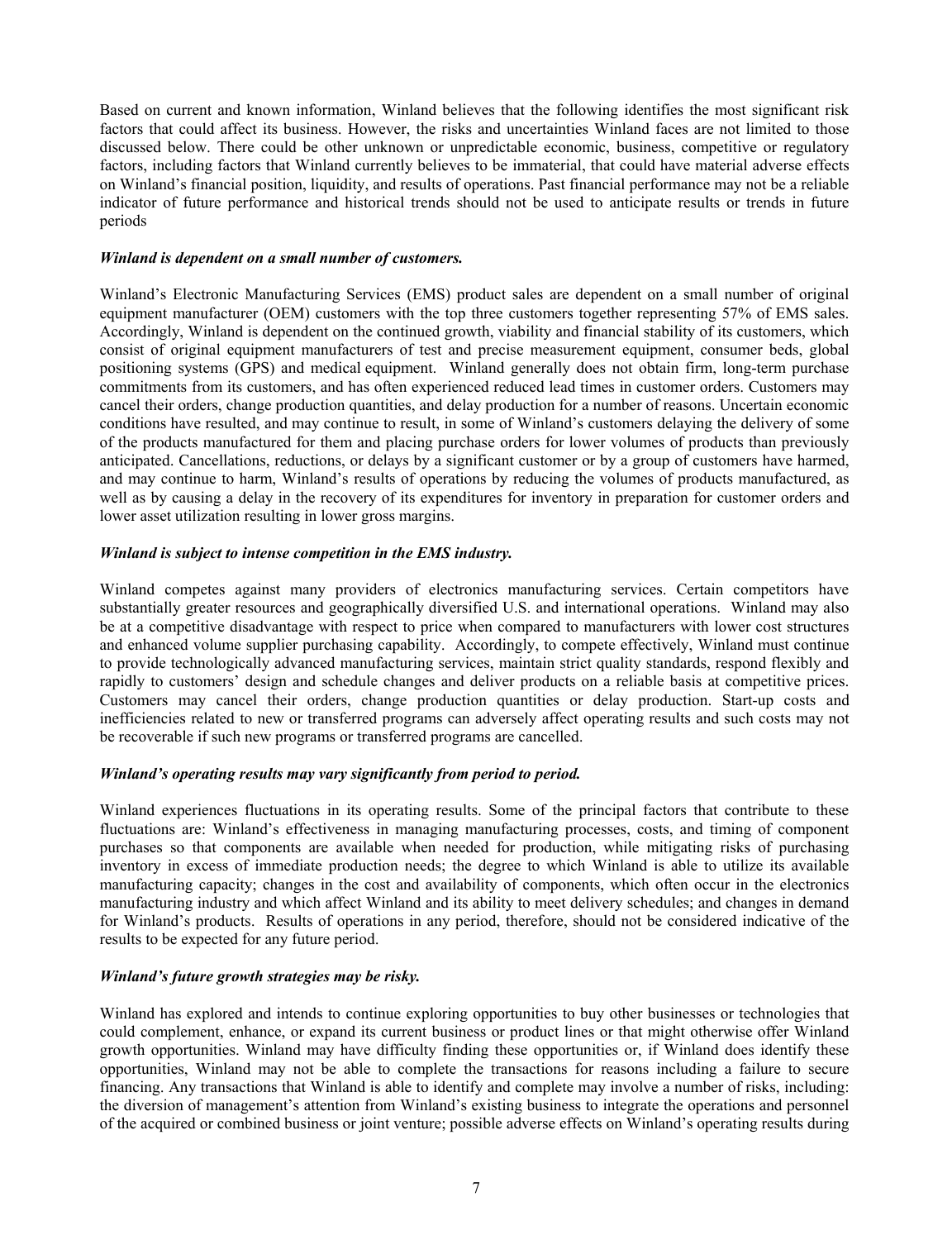the integration process; and Winland's possible inability to achieve the intended objectives of the transaction. In addition, Winland may not be able to successfully or profitably integrate, operate, maintain, and manage Winland's newly acquired operations or employees. Winland may not be able to maintain uniform standards, controls, procedures and policies, which may lead to operational inefficiencies or non-compliance with regulatory agencies. In addition, future acquisitions may result in dilutive issuances of equity securities or the incurrence of additional debt.

#### *Winland's operating results, financial condition and cash flows may be adversely impacted by worldwide political and economic uncertainties and specific conditions in the markets it addresses.*

General U.S. and worldwide economic conditions have recently experienced a downturn due to slower economic activity, increased energy costs, decreased consumer confidence, reduced corporate profits and capital spending, adverse business conditions and liquidity concerns, recent international conflicts and terrorist and military activity, and the impact of natural disasters and public health emergencies. These conditions make it extremely difficult for Winland's customers, its vendors and Winland to accurately forecast and plan future business activities, and they could cause U.S. and foreign businesses to slow spending on Winland's products and services, which would delay and lengthen sales cycles. Winland cannot predict the timing, strength or duration of any economic slowdown or subsequent economic recovery in the U.S. or worldwide. If the economy or markets in which Winland operates do not continue at their present levels, our business, financial condition and results of operations will likely be materially and adversely affected.

#### *Winland may fail to maintain effective internal control over financial reporting.*

Winland requires effective internal control over financial reporting in order to provide reasonable assurance with respect to its financial reports and to effectively prevent fraud. Internal control over financial reporting may not prevent or detect misstatements because of its inherent limitations, including the possibility of human error, the circumvention or overriding of controls, or fraud. Therefore, even effective internal controls can provide only reasonable assurances with respect to the preparation and fair presentation of financial statements. If Winland cannot provide reasonable assurance with respect to its financial statements and effectively prevent fraud, its financial statements could become materially misleading, which could adversely affect the trading price of Winland's common stock.

# **ITEM 1B. UNRESOLVED STAFF COMMENTS**

**None.** 

#### **ITEM 2. DESCRIPTION OF PROPERTY**

Winland owns its office and manufacturing facility located in Mankato, Minnesota. The 58,000 square foot building consists of 32,500 square feet of manufacturing space, 10,000 square feet of warehouse space and 15,500 square feet of office space, and, all of which is used by Winland. Management believes the current facility adequately supports its current and near future operations. Management carries insurance on its property and believes it is adequately covered. The office and manufacturing facility is subject to a mortgage with an aggregate debt of \$741,000 as of December 31, 2007.

# **ITEM 3. LEGAL PROCEEDINGS**

None.

#### **ITEM 4. SUBMISSION OF MATTERS TO A VOTE OF SECURITY HOLDERS**

None.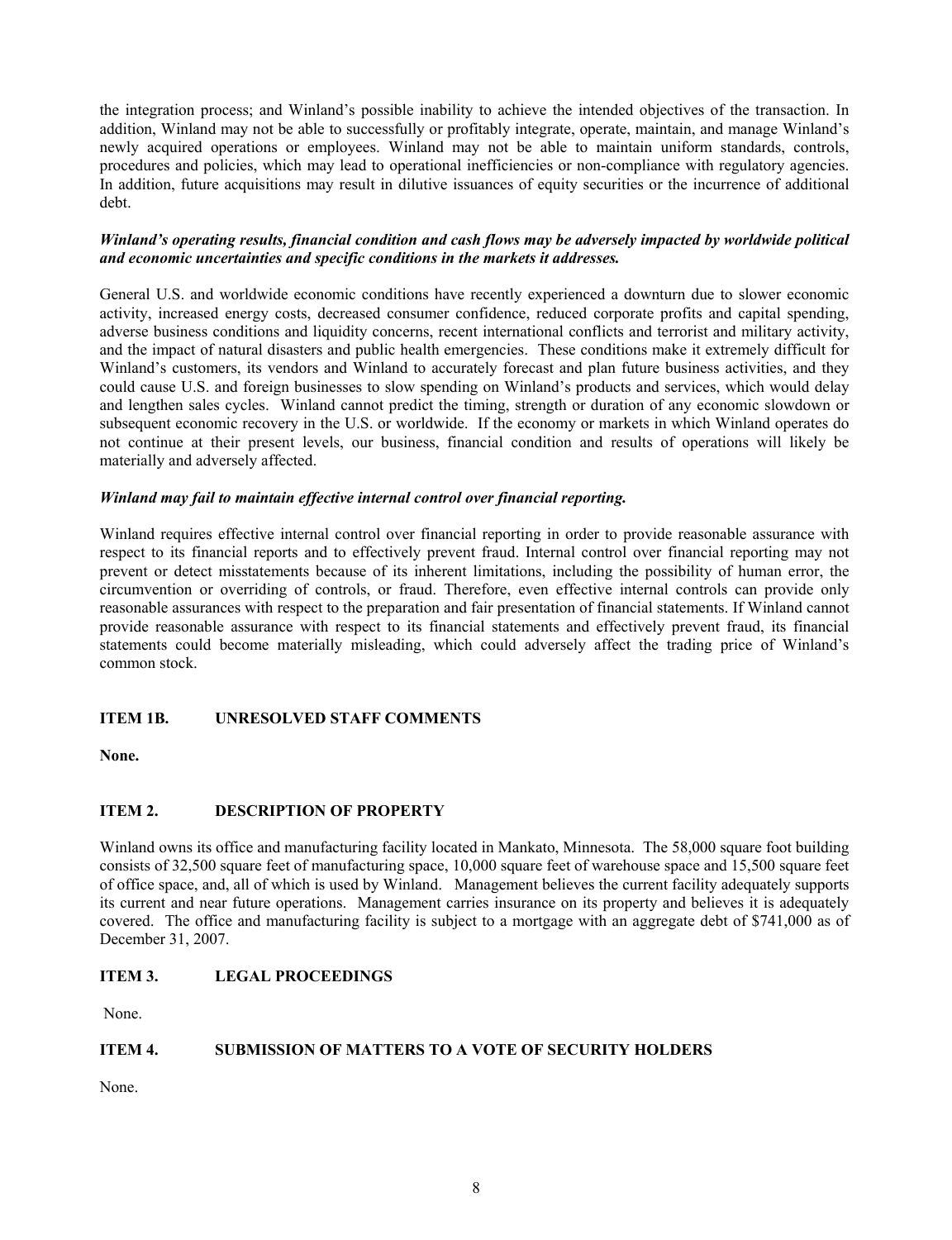#### **EXECUTIVE OFFICERS OF THE COMPANY**

The name and ages of all of the Company's executive officers and the positions held by them are listed below.

| Name                | Age | Position                                                                         |
|---------------------|-----|----------------------------------------------------------------------------------|
| Thomas J. de Petra  | 61  | Interim President, Interim Chief Executive Officer,<br>and Chairman of the Board |
| Glenn A. Kermes     | 47  | <b>Chief Financial Officer</b>                                                   |
| Dale A. Nordquist   | 53  | Senior Vice President of Sales and Marketing                                     |
| Gregory W. Burneske | 46  | Vice President of Engineering                                                    |

*Thomas de Petra* has been Chairman of Winland's Board of Directors since October 2006 and a Director of the company since 1994. He is the founder and president of Vantage Advisory Services LLC, providing management consulting and business advisory services. While serving as a self-employed management consultant during the past 12 years, Mr. de Petra has served in various interim executive officer roles. He also served as Chief Executive Officer of Nortech Forest Technologies, Inc., a publicly traded company, from February 1996 to June 1997.

*Glenn A. Kermes* has served as the Company's Chief Financial Officer since October 2006. From September 2004 to June 2006, Mr. Kermes served as Vice President and Chief Financial Officer of Ross Manufacturing, a manufacturer of frozen dessert equipment. From January 2004 to September 2004, Mr. Kermes served as North American Controller for the Kendro Division of SPX Corporation. Mr. Kermes served as Operations Controller for the Newell Rubbermaid Hand Tools Division from July 2002 to January 2004. Prior to that, he served in several other financial positions with various companies.

*Dale A. Nordquist* has served as the Company's Senior Vice President of Sales and Marketing since December 2002. From October 2001 to December 2002, Mr. Nordquist was the Company's Vice President of Sales – EMS Western Region. From May 1999 to October 2001, Mr. Nordquist served as Vice President of Sales and Marketing for Quickdraw Conveyor Systems, Inc., which was acquired by MagStar Technologies, Inc. in February 2001. From 1981 to May 1999, Mr. Nordquist served as Vice President of Sales and Marketing for HEI, Inc., a Minnesota based designer and manufacturer of ultra-miniature electronic devices and high technology products incorporating these devices.

*Gregory W. Burneske* has served as the Company's Vice President of Engineering since January 2006. In May 2004, Mr. Burneske joined Winland as the Company's Director of Engineering Services. From 1989 to May 2004, Mr. Burneske was employed by Plexus Corp. in various positions, including design engineer, a project manager and as the Manager of Analog and RF Systems Development.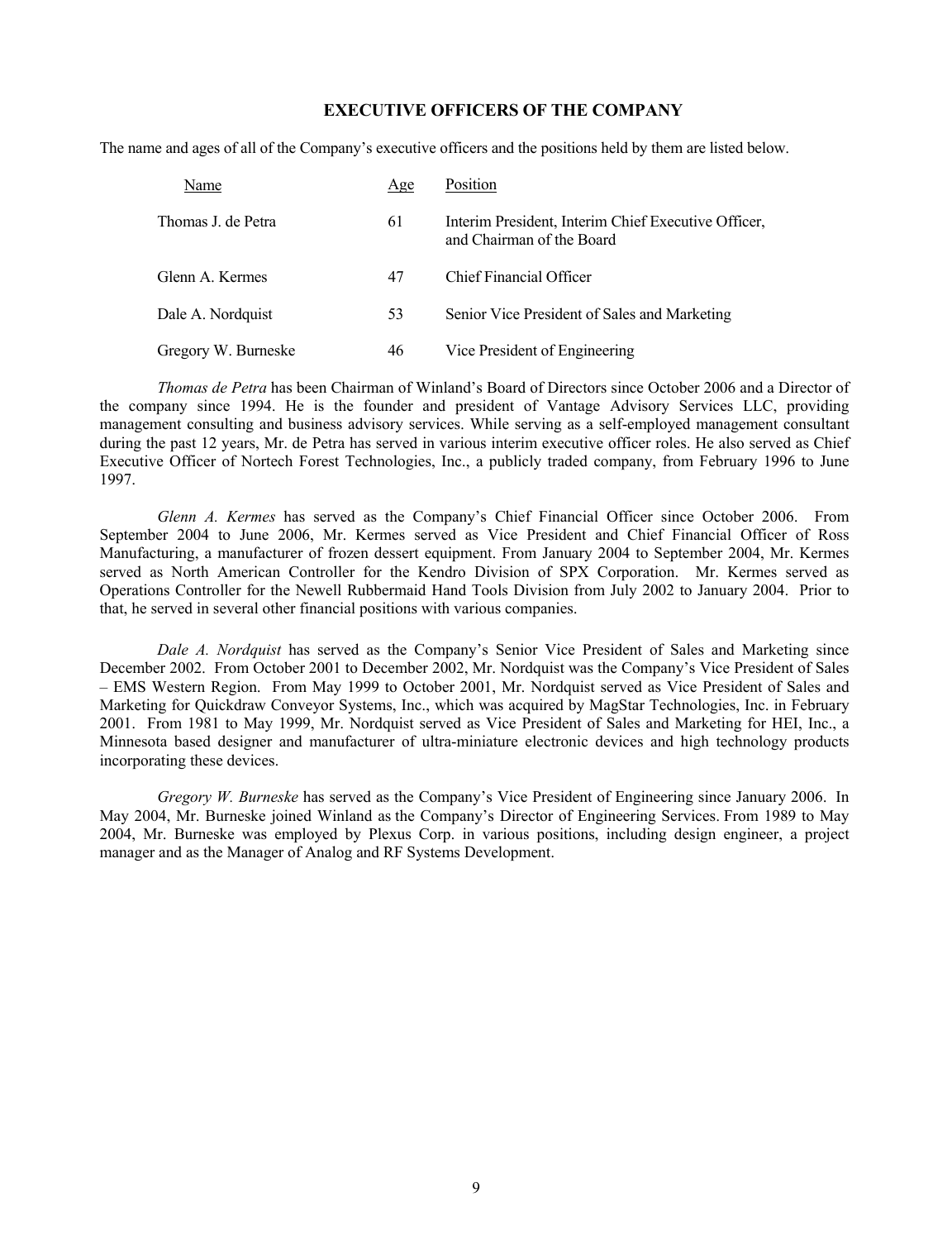#### **PART II**

#### **ITEM 5. MARKET FOR REGISTRANT'S COMMON EQUITY, RELATED STOCKHOLDER MATTERS AND ISSUER PURCHASES OF EQUITY SECURITIES**

Winland's Common Stock is listed on the American Stock Exchange ("AMEX") under the symbol WEX. The following table sets forth the high and the low bid quotations, as reported by AMEX during 2007 and 2006.

| Fiscal Year Ended December 31, 2007 | Low  | High |
|-------------------------------------|------|------|
| First Quarter                       | 3.29 | 4.73 |
| Second Quarter                      | 2.96 | 3.97 |
| Third Quarter                       | 1.96 | 3.25 |
| Fourth Ouarter                      | 2.05 | 3.00 |
| Fiscal Year Ended December 31, 2006 | Low  | High |
| First Quarter                       | 3.37 | 5.75 |
| Second Quarter                      | 2.95 | 7.19 |
| Third Quarter                       | 3.25 | 3.90 |
| Fourth Ouarter                      | 3.02 | 4.19 |

On March 19, 2008, the fair market value of Winland's Common Stock was \$2.44 based on the closing sale price quoted by AMEX on that date. As of December 31, 2007, Winland had approximately 394 shareholders of record.

Winland has never paid cash dividends on its Common Stock. The Board of Directors presently intends to retain earnings for use in its business and does not anticipate paying cash dividends on Common Stock in the foreseeable future. Any future determinations as to the payment of dividends will depend on the financial condition of Winland, restrictive debt covenants and such other factors as are deemed relevant by the Board of Directors.

#### **ITEM 6: SELECTED FINANCIAL DATA**

**None.** 

#### **ITEM 7: MANAGEMENT'S DISCUSSION AND ANALYSIS OR PLAN OF OPERATION**

#### **RESULTS OF OPERATIONS - 2007 vs. 2006**

**Net Sales:** Winland recorded net sales of \$34,746,000 for the year ended December 31, 2007, a decrease of \$3,199,000 or 8.4% from \$37,945,000 for 2006. Net sales of electronic controls and final assemblies for OEM customers were \$29,004,000, down \$4,838,000 or 14.3% compared to 2006. Net sales of raw material and subassemblies for OEM customers were \$1,866,000, up 260.4% compared to 2006. Net sales of Winland's proprietary products, primarily the security/industrial sector decreased 5.7% to \$3,075,000 for 2007 compared to \$3,260,000 for 2006. As a percentage of total sales, proprietary product sales were 9.1% and 8.7% for the twelve months ended December 31, 2007 and 2006, respectively. Net sales for engineering design services were \$714,000, up \$468,000 or 190.2% compared to a year ago. See Note 9 to Winland's Condensed Financial Statements for a tabular view of this information.

The significant decrease in sales of electronic controls and final assemblies for the year ended December 31, 2007 compared to the same period in 2006 was primarily related to decreased sales to Select Comfort. Sales to Select Comfort were down 52.1% for the year ended December 31, 2007. This decrease in sales was expected and consistent with the terms of the Select Comfort contract signed in 2006 and Select Comfort's transition to a second source supplier. Decreased sales to Select Comfort were partially offset by \$2,900,000 of increased sales to Fluke Corporation and sales to existing customers for new and existing products, as well as sales to new customers.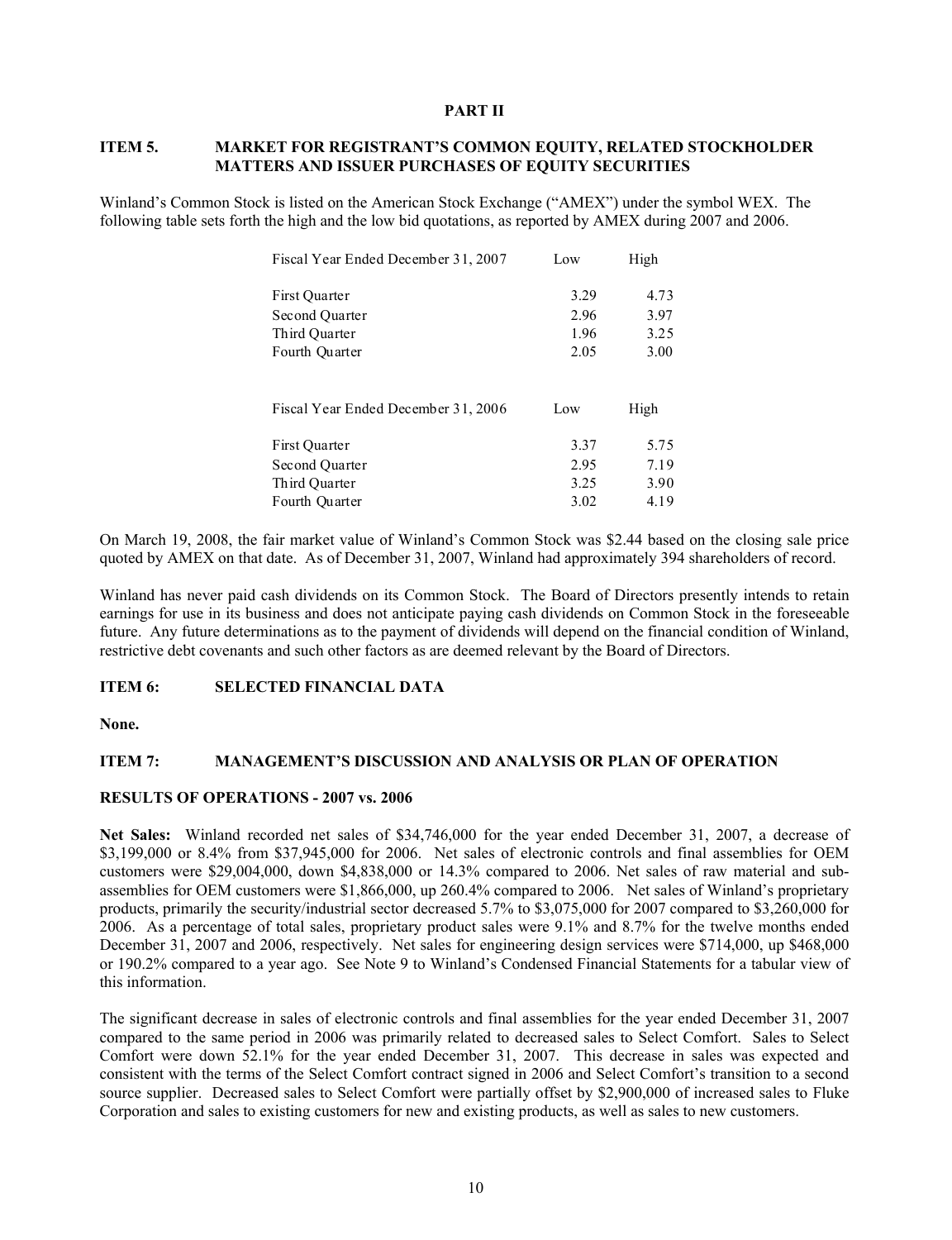Decreased sales of Winland's proprietary products were the result of the Company not receiving sales from a national grocery store chain that had, during 2006, placed a large order for our Enviro-Alert to retrofit numerous store locations and for new construction. As a result, sales of proprietary products declined by \$230,000 for the year ended December 31, 2007.

Net sales of engineering and test design services for the year ended December 31, 2007 increased \$225,000 due to demand for the Company's production test equipment development and design for testability services. In addition, net sales of engineering services to existing customers increased \$136,000 in 2007 compared to 2006 coupled with sales of \$108,000 to new customers in 2007.

A significant component of Winland's sales mix for 2007 was \$1,866,000 recognized from the sale of excess raw materials and sub assemblies to OEM customers under customer agreements intended to limit Winland's exposure to excess inventory and obsolescence. This is an increase of \$1,348,000 from 2006. Such excess inventory and obsolescence typically results at the end of a customers' product life, or from raw material component changes resulting from customer-initiated product design changes. During 2007, several major customers commenced product design changes, initiating sales of excess inventory under these agreements. Due to these abnormal circumstances involving multiple customers and product redesigns, management does not believe that this level of sales derived from excess raw materials and sub assemblies to OEM customers is likely to occur in the future.

Winland's current OEM customers have placed purchase orders and forecasts having an aggregate value of \$17.4 million to be completed during 2008. Winland expects to receive additional orders from current OEM customers for 2008 and future production. Although Winland has purchase orders in place from many of its OEM customers, which are scheduled to be fulfilled in 2008, these customers may terminate their relationship with Winland at any time, with certain cancellation provisions. Therefore, there is no assurance that Winland will continue to be engaged by any of these customers.

In March 2006, Winland entered into a new agreement with Select Comfort, its largest customer, which replaced a prior agreement with Select Comfort that granted exclusive rights within the U.S. to supply certain products to Select Comfort. Under the terms of the new agreement, Winland revised the pricing of the products it manufactures for Select Comfort and the new pricing represents a lower overall margin contribution to us. Under the new agreement, Winland will be one of two suppliers of electronic assemblies to Select Comfort and expects to receive approximately 50 percent of Select Comfort's total electronics assembly demand, however total demand is subject to the effectiveness of Select Comfort's sales and marketing efforts and its ability to continue to grow its market segment. The new agreement calls for periodic performance reviews for quality, delivery and price.

Winland has continued to provide a full range of Electronic Manufacturing Services (EMS) to OEM customers, providing design and manufacturing services including; electronic design, mechanical design, circuit board layout and assembly, higher level assembly and manufacture of complete products. Winland sells its EMS design and manufacturing services through a sales organization comprised of direct sales employees. While historically most of its sales have come from sales efforts focused within its local geographic area, in 2007 Winland hired its first out state sales representative to expand its sales reach to the Milwaukee-Chicago geographic area. The loss of any significant OEM customer would likely have an adverse effect on the Company's short-term, and potentially longterm, results of operations.

**Cost of Sales:** Cost of sales was \$29,960,000 or 86.2% of net sales for year ended December 31, 2007, compared to \$31,440,000 or 82.9% of net sales for the same period in 2006. Winland includes material and supplies, direct labor and other manufacturing expenses in its computation of cost of sales. Other manufacturing expenses, some of which are included in overhead, include, but are not limited to, indirect manufacturing labor and related benefits and expenses, depreciation and maintenance of manufacturing equipment and software, freight expense, purchasing expenses, warehousing expenses, warranty expense, inventory scrap and write-offs, an allocation for facility and information technology usage and product liability insurance.

Costs that are capitalized in work in process and finished goods inventory include all of the above, except certain expenses such as warranty expense, inventory scrap and write-offs and certain freight costs.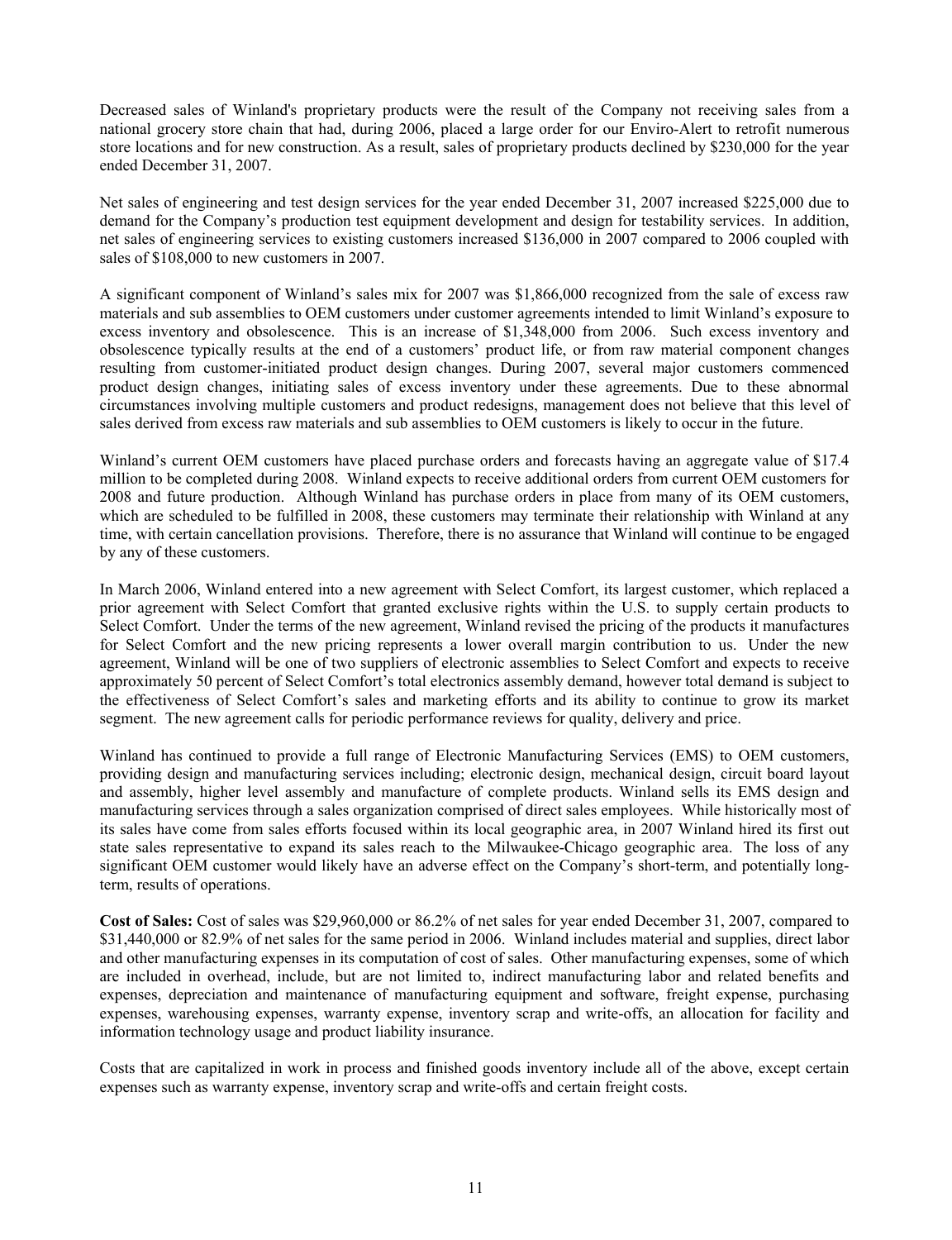**Gross Profits:** Gross profits can fluctuate from period to period due to a variety of factors, including, but not limited to, sales volume, product mix, and plant efficiency. Gross profit was \$4,786,000 or 13.8% of net sales for the year ended December 31, 2007 compared to \$6,505,000 or 17.1% of net sales for the same period in 2006. Gross profit dollars decreased 26.4% for 2007 compared to 2006. The decline in gross profit was primarily due to under utilization of fixed costs primarily due to the decline in Select Comfort sales as mentioned above. Other factors causing the reduction in gross profits were increased obsolete inventory expense of \$519,000 resulting from disposal of inventory related to customer disengagements, increased warranty expense of \$421,000 and increased indirect personnel costs of \$106,000 which were partially offset by raw component cost savings of \$597,000.

**Operating Expenses:** Operating expenses were \$5,406,000 or 15.6% of net sales for the year ended December 31, 2007 compared to \$4,759,000 or 12.5% for the same period ended December 31, 2006. Operating expenses include: 1) general and administrative expenses such as administrative salaries and related benefits, professional and legal fees, investor relations expenses, board of directors fees, and corporate insurance expenses; 2) sales and marketing expenses including salaries and related benefits, sales commissions, advertising and promotional expenses and travel related expenses; and 3) research and development expense such as salaries and related benefits new product development costs, and depreciation and maintenance of research and development equipment and software.

**General and administrative expenses** were \$2,648,000 or 7.6% of net sales for the year ended December 31, 2007 compared to \$2,480,000 or 6.5% of net sales for the same period in 2006. The increase in general and administrative expense for the year ended December 31, 2007 is attributed to increased personnel expenses of \$182,000, consulting expenses of \$38,000 and bad debt expense of \$31,000 offset in part by declines in professional fees of \$29,000. The increase in personnel expenses is directly related to the CEO severance package agreed to in the separation agreement with former CEO Lorin E. Krueger on October 29, 2007 which resulted in \$197,000 of personnel expenses in 2007.

**Sales and marketing expenses** (including project management) were \$1,709,000 or 4.9% of net sales for the year ended December 31, 2007 compared to \$1,637,000 or 4.3% of net sales for the same period in 2006. The increase in sales and marketing expense for the year ended December 31, 2007 is attributed to increases in professional fees of \$59,000 and training of \$34,000. In addition, personnel expenses increased \$75,000 due to adding staff which was offset by \$96,000 of reduced commissions based on the decrease in total net sales for 2007.

**Research and development expenses** include: 1) all expenses related to the design, development and testing of new products for Winland's line of alarms and sensors for measuring critical environments; and 2) expenses for design services and support to our OEM customer base. For the year ended December 31, 2007, research and development expenses were \$1,049,000, an increase of \$407,000 or 63.4% compared to the same period in 2006. The increase in research and development expenses was primarily attributed to increased new product development costs of \$435,000 and a \$208,000 reduction of labor and overhead expenses transferred to Engineering Cost of Sales offset in part by a reduction of personnel expenses of \$130,000. The reduction of personnel expenses was offset by outside contractors whose expense was transferred to Engineering Cost of Sales.

**Interest Expense:** Interest expense was \$261,000 and \$187,000 for the years ended December 31, 2007 and 2006, respectively. During 2007, Winland paid down \$660,000 of long-term debt, added new long-term debt of \$310,000 and had no outstanding balances on its revolving credit agreement at December 31, 2007.

**Income Tax:** Winland's effective blended federal and state income tax rate was (67)% for 2007 and 34% for 2006. The increase in the effective tax rate was primarily due to research and development tax credits filed with the Internal Revenue Service and the Minnesota Department of Revenue. A reconciliation of the Company's effective tax rate is shown in Note 6 to the financial statements. Year-to-date pre-tax loss was \$792,000 for 2007 resulting in an income tax benefit of \$529,000 compared to year-to-date pre-tax income of \$1,568,000 for 2006 resulting in income tax expense of \$530,000.

**Net (Loss) Income:** Winland reported a net loss of \$263,000 or a net loss of \$0.07 per basic and diluted share for the year ended December 31, 2007, compared to net income of \$1,038,000 or \$0.29 per basic share and \$0.28 per diluted share for the same period in 2006.

Management believes inflation has not significantly affected its results of operations.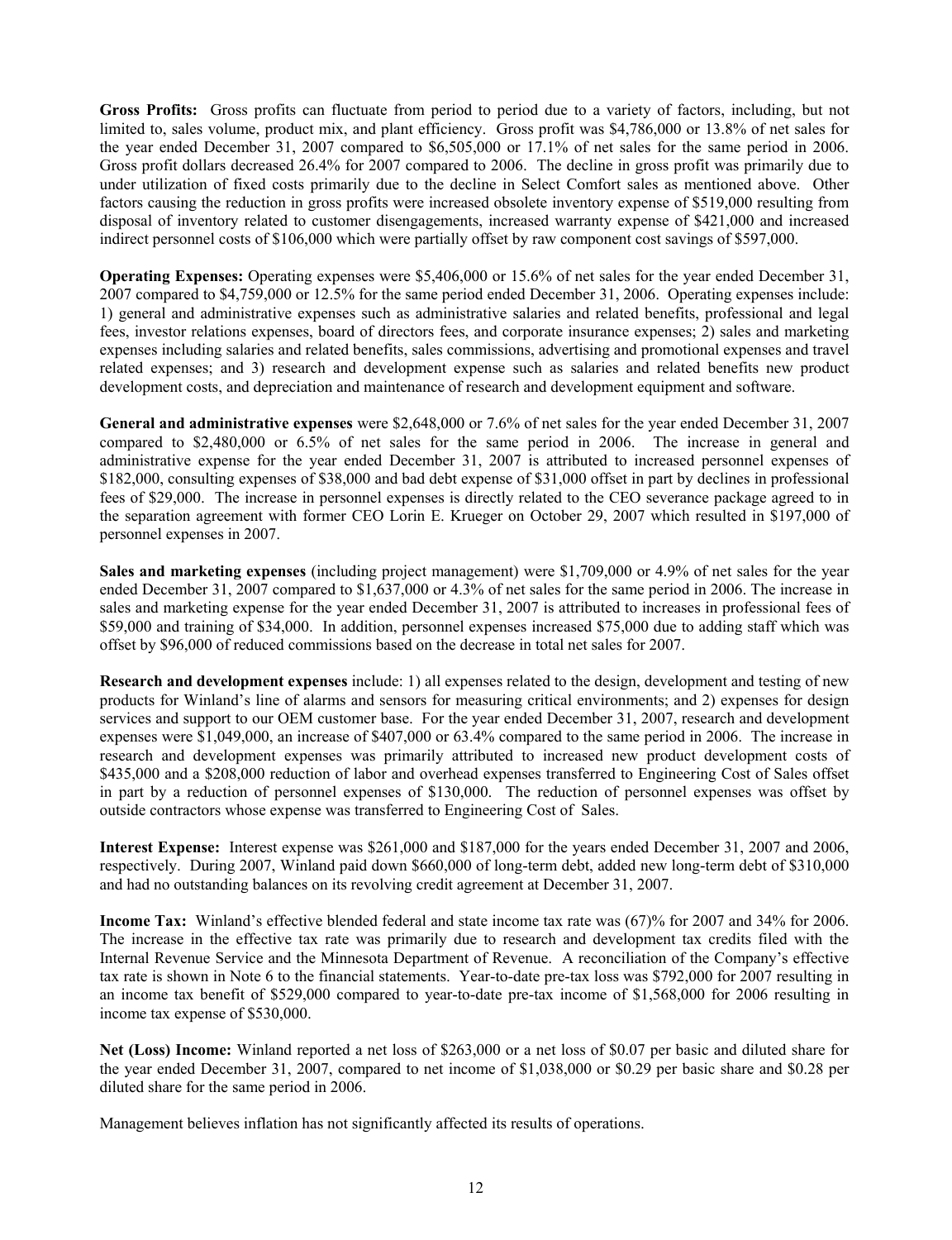#### **LIQUIDITY AND CAPITAL RESOURCES**

Operating activities provided cash of \$3,833,000 from the reduction of accounts receivable and inventory balances offset by decreases in accounts payable for the year ended December 31, 2007 compared to cash used of \$1,556,000 for increases in accounts receivable and inventories offset by increases in accounts payable for the year ended December 31, 2006. Cash used in investing activities was used to acquire capital equipment with a book cost of \$228,000 and \$715,000 for the years ended December 31, 2007 and 2006, respectively. During 2007, Winland disposed of property and equipment providing cash of \$20,000. Cash used in financing activities was \$2,523,000 for the year ended December 31, 2007 compared to cash provided of \$1,456,000 during the same period in 2006. Cash was used to pay down the revolving line of credit in the amount of \$1,924,000 during 2007 compared to cash provided by borrowing against the revolving line of credit in the same amount in 2006. Winland used cash of \$660,000 and \$587,000 for the years ended December 31, 2007 and 2006, respectively to pay down its long-term debt. Cash provided from the exercise of stock options and issuance of common stock was \$51,000 and \$76,000 for the years ended December 31, 2007 and 2006. Cash provided from disqualifying dispositions of stock options was \$10,000 and \$43,000 for the years ended December 31, 2007 and 2006, respectively.

The current ratio was 3.1 to 1 at December 31, 2007 and 2.1 to 1 at December 31, 2006. Working capital equaled \$7.0 million on December 31, 2007, compared to \$6.7 million on December 31, 2006.

On June 29, 2007 Winland extended its revolving credit agreement with the M&I Bank of Minneapolis, Minnesota to June 30, 2008, if not renewed. No advances were outstanding on the revolving credit agreement at December 31, 2007 with \$1,924,000 outstanding as of December 31, 2006. At December 31, 2007, \$4,000,000 was available for borrowing under the terms of this agreement with \$2,076,000 available at December 31, 2006.

Management believes that its cash balance, availability of funds under the line of credit agreement with M&I Bank, and anticipated cash flows from operations will be adequate to fund its cash requirements for investing and financing activities during the next twelve months.

#### **CRITICAL ACCOUNTING POLICIES AND ESTIMATES**

The preparation of financial statements in conformity with accounting principles generally accepted in the United States requires management to make estimates and assumptions that affect the reported amounts of assets and liabilities and related disclosure of contingent assets and liabilities at the date of the financial statements and the reported amounts of revenues and expenses during the reporting period. Winland cannot assure you that actual results will not differ from those estimates. Winland believes the following critical accounting policies affect its more significant judgments and estimates used in the preparation of its financial statements.

*Revenue Recognition*. In most cases, revenue is recognized from the sale of products and out of warranty repairs when the product is delivered to a common carrier for shipment and title transfers.

With one particular customer, Winland recognizes revenue from the sale of customized products when the product is delivered to a customer warehouse location within its facility, title is transferred and risk of loss and ownership passes to the buyer. These sales are subject to written purchase orders including a fixed schedule for delivery; the date for delivery is reasonable and consistent with the buyer's business purpose. The product cannot be used to fulfill other customers' orders, as this is a unique product for this customer only. Winland is the sole supplier source of this product for this customer. Because of the unique nature of this product, the customer must have stock on hand and ready to ship to their customers and, therefore, has requested that the transaction be on a bill and hold basis. Since the customer does not have its own warehouse, they rent warehouse space from Winland paying a monthly rental charge based on the number of pallets containing their inventory. The customer's credit and payment terms are the same as all other OEM customers.

Another portion of the Company's business involves shipping product to a primary customer's location where it is held in a separate warehouse. Revenue is recognized when that customer notifies Winland that the inventory has been removed from the warehouse and title to the product is transferred.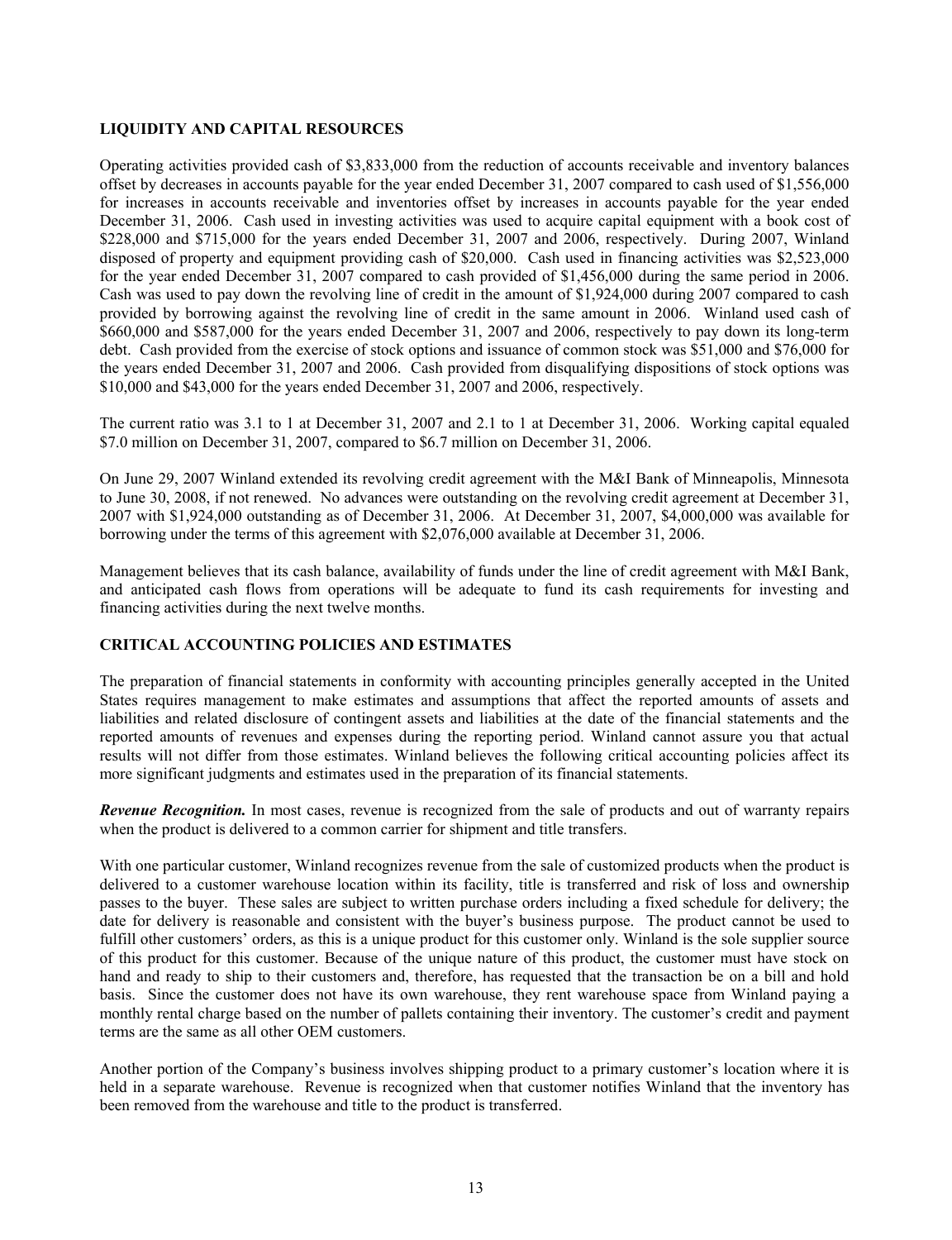Revenue recognition occurs for engineering design services as services are completed. Winland has an agreement with one particular customer to amortize the cost of engineering design services as part of the piece part cost of the manufactured unit. As of December 31, 2007, the customer has paid Winland approximately \$181,000 for these services which have yet to be amortized into manufactured units. The \$181,000 payment is classified as unearned revenue and recorded in Other Accrued Expenses on the balance sheet as of December 31, 2007.

Shipping and handling charges billed to customers are included in net sales, and shipping and handling costs incurred by the Company are included in cost of goods sold. For all sales, Winland either has a binding purchase order or customer accepted and signed engineering quote as evidence of the arrangement. Winland does not generally accept returns but does provide a limited warranty as outlined below under Allowance for Rework and Warranty Costs.

*Inventory Valuation.* Finished goods inventories are stated at the lower of cost, using the first-in, first-out (FIFO) method, or market value. Raw component inventories are stated at standard costs identified and updated annually or when significant changes in costs are identified using the last received cost. Winland makes provisions for slow moving, estimated excess and obsolete inventory based on historical experience, an analysis of the existing inventory and specific identification of obsolete inventory. Management's estimated reserve for slow moving and obsolete inventories was \$460,000 and \$190,000 as of December 31, 2007 and 2006, respectively.

In addition to the above methodology, Winland has developed procedures that will provide for estimated excess, slow moving and obsolete inventory reserves based on quarterly reviews for its major customers and annual reviews for lower volume customers of inventory quantities on hand and on order in conjunction with the latest forecasts of product demand and production requirements from these customers. Inventory not specific to a customer is evaluated at least annually.

*Allowance for Doubtful Accounts.* Winland evaluates its allowance for uncollectible accounts on a quarterly basis and reviews any significant customers with delinquent balances to determine future collectability. Winland bases its determinations on legal issues (such as bankruptcy status), past history, current financial and credit agency reports, and experience. Winland reserves for accounts deemed to be uncollectible in the quarter in which the determination is made. Management believes these values are estimates and may differ from actual results. Winland believes that, based on past history and credit policies, the net accounts receivable are of good quality. Write offs for the year ended December 31, 2007 and 2006 were \$31,000 and \$0, respectively. The Allowance for Doubtful Accounts was \$25,000 and \$20,000 at December 31, 2007 and 2006, respectively.

*Allowance for Rework and Warranty Costs.* Winland has established a warranty reserve for rework, product warranties and customer refunds. Winland provides a limited warranty to its OEM customers who require us to repair or replace product that is defective, due to Company workmanship issues, at no cost to the customer. In addition, Winland provides a limited warranty for its proprietary products for a period of one year, which requires Winland to repair or replace defective product at no cost to the customer or refund the purchase price. Reserves are established based on historical experience and analysis for specific known and potential warranty issues. The reserve reflecting historical experience and potential warranty issues is determined based on warranty expense for the prior six-month period as a percentage of sales. Any specific known warranty issues are considered individually. These are analyzed to determine the probability and the amount of financial exposure, and a specific reserve is established. The allowance for rework and warranty costs was \$160,000 as of December 31, 2007 and \$126,000 as of December 31, 2006. The product warranty liability reflects management's best estimate of probable liability under Winland's product warranties and may differ from actual results.

*Deferred Taxes.* At December 31, 2007, the financial statements reflected current deferred tax assets of \$503,000 and long-term deferred tax liabilities of \$385,000. Deferred taxes are provided on an asset and liability method, whereby deferred tax assets are recognized for deductible temporary differences and operating loss and tax credit carry-forwards, and deferred tax liabilities are recognized for taxable temporary differences. Temporary differences are the differences between the reported amounts of assets and liabilities and their tax basis. Deferred tax assets are reduced by a valuation allowance when, in the opinion of management, it is more likely than not that some portion or all of the deferred tax assets will not be realized. Realization of deferred tax assets is dependent on future taxable income during the period that deductible temporary differences and carry-forwards are to be available to reduce taxable income.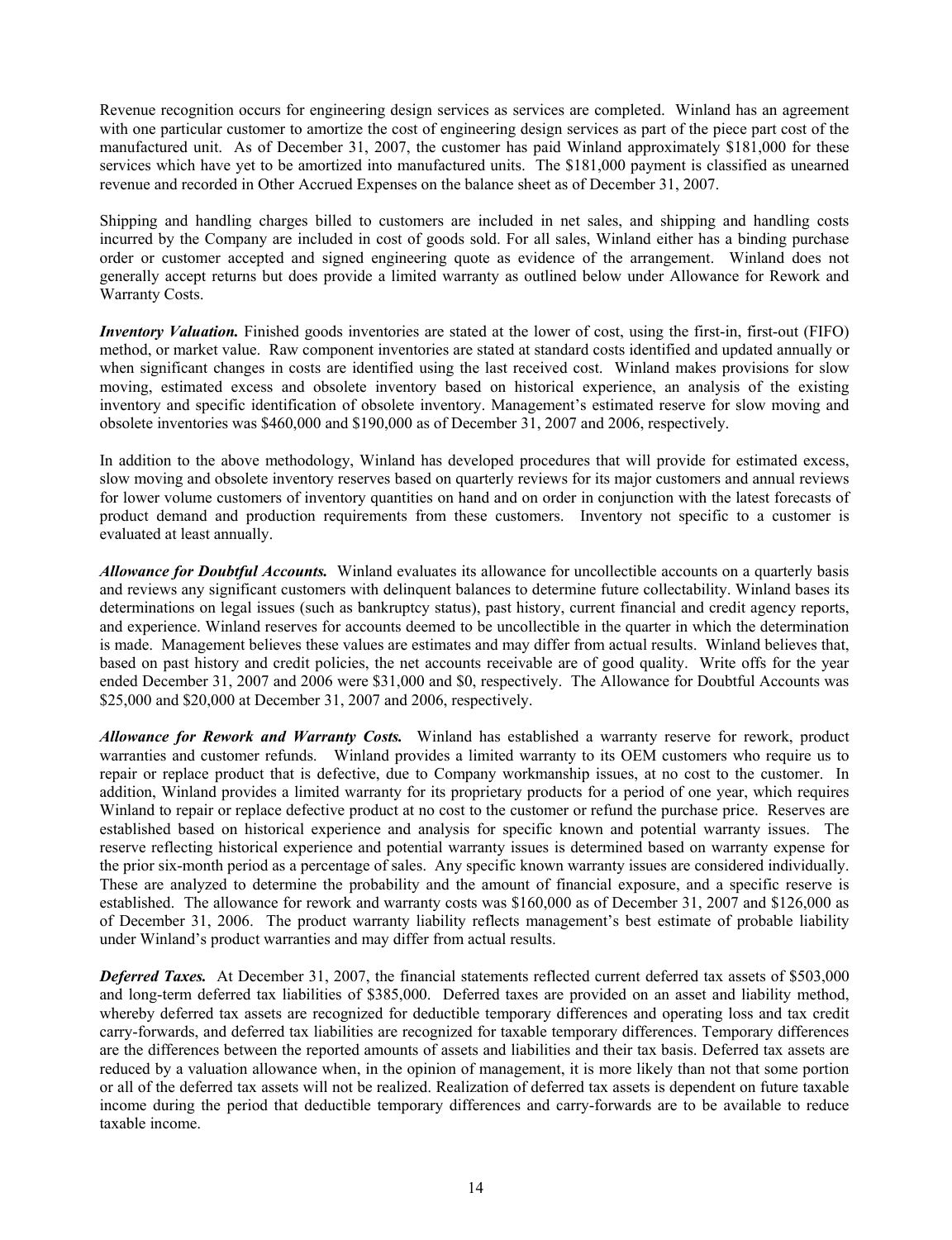*Stock Based Compensation.* As of December 31, 2007, Winland had one equity-based compensation plan, the 2005 Equity Incentive Plan, from which stock-based compensation awards can be granted to eligible employees, officers or directors. Prior to the inception of this plan, stock-based compensation awards were granted using the 1997 Stock Option Plan. Effective January 1, 2006, Winland began accounting for these plans using the fair value recognition provisions of Statement of Financial Accounting Standards No. 123 (revised 2004), "Share-Based Payment" (SFAS123R), using the modified-prospective-transition method. The effect of using SFAS 123R was to increase stock based compensation expense by \$177,000 and \$137,000 for the years ended December 31, 2007 and 2006, respectively. Winland used the Black Scholes option pricing model to estimate the fair value of stock based awards. Winland used historical data to estimate option exercises and employee terminations used in the model. Expected volatility is based on daily historical fluctuations of Winland's common stock using the closing market price for the number of days of the expected term immediately preceding the grant. The risk-free interest rate is based on the U.S. Treasury yield curve in effect at the time of the grant for a bond with a similar term.

#### **RECENTLY ADOPTED ACCOUNTING PRONOUNCEMENTS**

Effective January 1, 2007, Winland adopted the Financial Accounting Standards Board ("FASB") Interpretation No. 48 ("FIN 48"), *Accounting for Uncertainty in Income Taxes* - an Interpretation of FASB Statement 109. As required by FIN 48, Winland recognizes the financial statement benefit of a tax position only after determining that the relevant tax authority would more likely than not sustain the position following an audit. For tax positions meeting the more-likely-than-not threshold, the amount recognized in the financial statements is the largest benefit that has a greater than 50 percent likelihood of being realized upon ultimate settlement with the relevant tax authority. Please see Note 6 to our attached financial statements for complete disclosure of FIN 48.

#### **RECENTLY ISSUED ACCOUNTING PRONOUNCEMENTS**

In September 2006, the FASB issued SFAS No. 157, *Fair Value Measurements* ("SFAS 157"). SFAS 157 defines fair value, establishes a framework and gives guidance regarding the methods used for measuring fair value, and expands disclosures about fair value measurements. SFAS 157 is effective for financial statements issued for fiscal years beginning after November 15, 2007, and interim periods within those fiscal years. We are required to adopt SFAS 157 in the first quarter of 2008. We believe that the financial impact, if any, of adopting SFAS 157 will not result in a material impact to our financial statements.

In February 2007, the FASB issued SFAS No. 159, *The Fair Value Option for Financial Assets and Financial Liabilities* ("SFAS 159"). SFAS No. 159 gives entities the option to measure eligible financial assets and financial liabilities at fair value on an instrument by instrument basis, that are otherwise not permitted to be accounted for at fair value under other accounting standards. The election to use the fair value option is available when an entity first recognizes a financial asset or financial liability. Subsequent changes in fair value must be recorded in earnings. SFAS 159 is effective for financial statements issued for fiscal years beginning after November 15, 2007, and interim periods within those fiscal years. We are required to adopt SFAS 159 in the first quarter of 2008. We believe that the financial impact, if any, of adopting SFAS 159 will not result in a material impact to our financial statements.

In December 2007, the FASB issued SFAS No. 141R, *Business Combinations* ("SFAS 141R"). SFAS 141R requires the acquiring entity in a business combination to recognize all the assets acquired and liabilities assumed in the transaction at fair value as of the acquisition date. SFAS 141R is effective for business combinations for which the acquisition date is on or after the beginning of the first annual reporting period beginning on or after December 15, 2008. This standard will change our accounting treatment for business combinations on a prospective basis.

In December 2007, the FASB issued SFAS No. 160, *Noncontrolling Interests in Consolidated Financial Statements* ("SFAS 160"). SFAS 160 requires all entities to report noncontrolling interests as equity in the consolidated financial statements. SFAS 160 is effective for fiscal years, and interim periods within those fiscal years, beginning on or after December 15, 2008. The Company does not expect the adoption of this statement will have a material impact on its financial position or results of operations.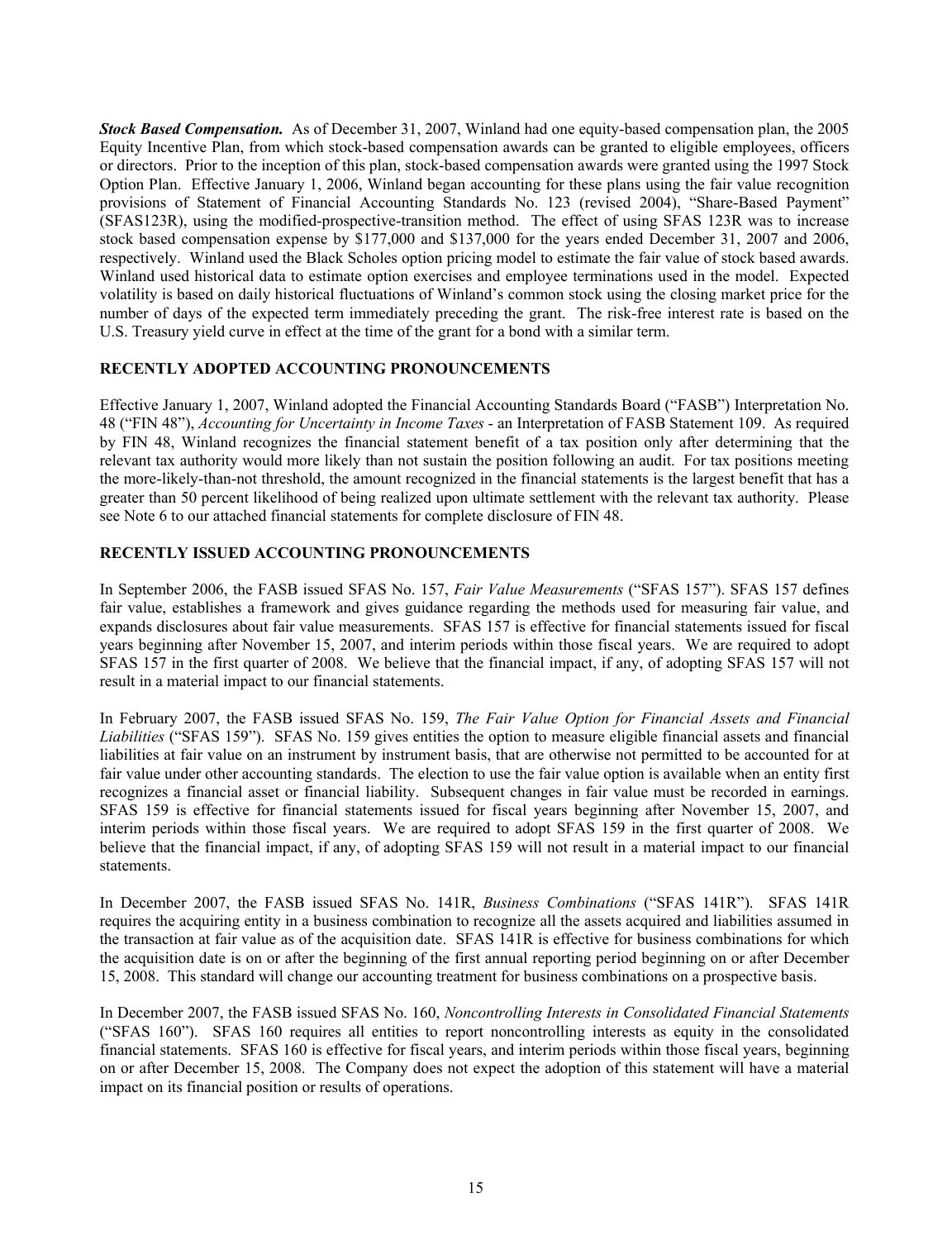## **CAUTIONARY STATEMENTS**

Certain statements contained in this Annual Report on Form 10-K and other written and oral statements made from time to time by Winland do not relate strictly to historical or current facts. As such, they are considered "forwardlooking statements" that provide current expectations or forecasts of future events. Such statements can be identified by the use of terminology such as "anticipate," "believe," "estimate," "expect," "intend," "may," "could," "possible," "plan," "project," "should," "will," "forecast" and similar words or expressions. Winland's forwardlooking statements generally relate to its purchase order levels, building market share in the EMS market, growth strategies, financial results, product development, sales efforts and sufficiency of capital. One must carefully consider forward-looking statements and understand that such statements involve a variety of risks and uncertainties, known and unknown, and may be affected by inaccurate assumptions, including, among others, those discussed below. Consequently, no forward-looking statement can be guaranteed, and actual results may vary materially from results or circumstances described in such forward-looking statements. As provided for under the Private Securities Litigation Reform Act of 1995, Winland wishes to caution investors that the following important factors, among others, in some cases have affected and in the future could affect Winland's actual results of operations and cause such results to differ materially from those anticipated in forward-looking statements made in this document and elsewhere by or on behalf of Winland.

Winland derives a significant portion of its revenues from a small number of major OEM customers that are not subject to any long-term contracts with Winland. If any major customers should for any reason decrease the volume of their business or stop doing business with Winland, its business would be adversely affected. Some of Winland's customers are not large well-established companies, and the business of each customer is subject to various risks such as market acceptance of new products and continuing availability of financing. To the extent that Winland's customers encounter difficulties or it is unable to meet the demands of its OEM customers, Winland could be adversely affected.

Winland's ability to increase revenues and profits is dependent upon its ability to retain valued existing customers and obtain new customers that fit its customer profile. Winland competes for new customers with numerous independent contract design and manufacturing firms in the United States and abroad, many of whom have greater financial resources and more established reputations. Winland's ability to compete successfully in this industry depends, in part, upon the price at which Winland is willing to manufacture a proposed product and the quality of its design and manufacturing services. There is no assurance that Winland will be able to continue to obtain contracts from existing and new customers on financially advantageous terms, and the failure to do so could prevent it from achieving the growth it anticipates.

Winland's ability to execute its initiatives to increase sales and expand market share depends upon its ability to develop additional value added capabilities and/or proprietary products and technologies and on the availability of sufficient financing, both equity and debt, to meet fixed and variable costs associated with such growth. In the current economic environment, banks and other sources of financing are conservative in their lending and investment policies. There is no assurance that Winland will be able to obtain the financing necessary to achieve its goals.

Winland's success in providing an improved mix of higher margin products and services depends on the effectiveness of its new product development and planning efforts as well as the timing of such and the availability and costs of any competing products or services on the market.

Winland's ability to comply with European Union directives RoHS and WEEE depends upon its ability to develop and implement compliant processes and products. The continued cost of such efforts, the degree to which Winland will be expected to absorb such costs and liability for non-compliant product could adversely affect its financial results.

# **ITEM 7A. QUANTITATIVE AND QUALITATIVE DISCLOSURES ABOUT MARKET RISK**

None.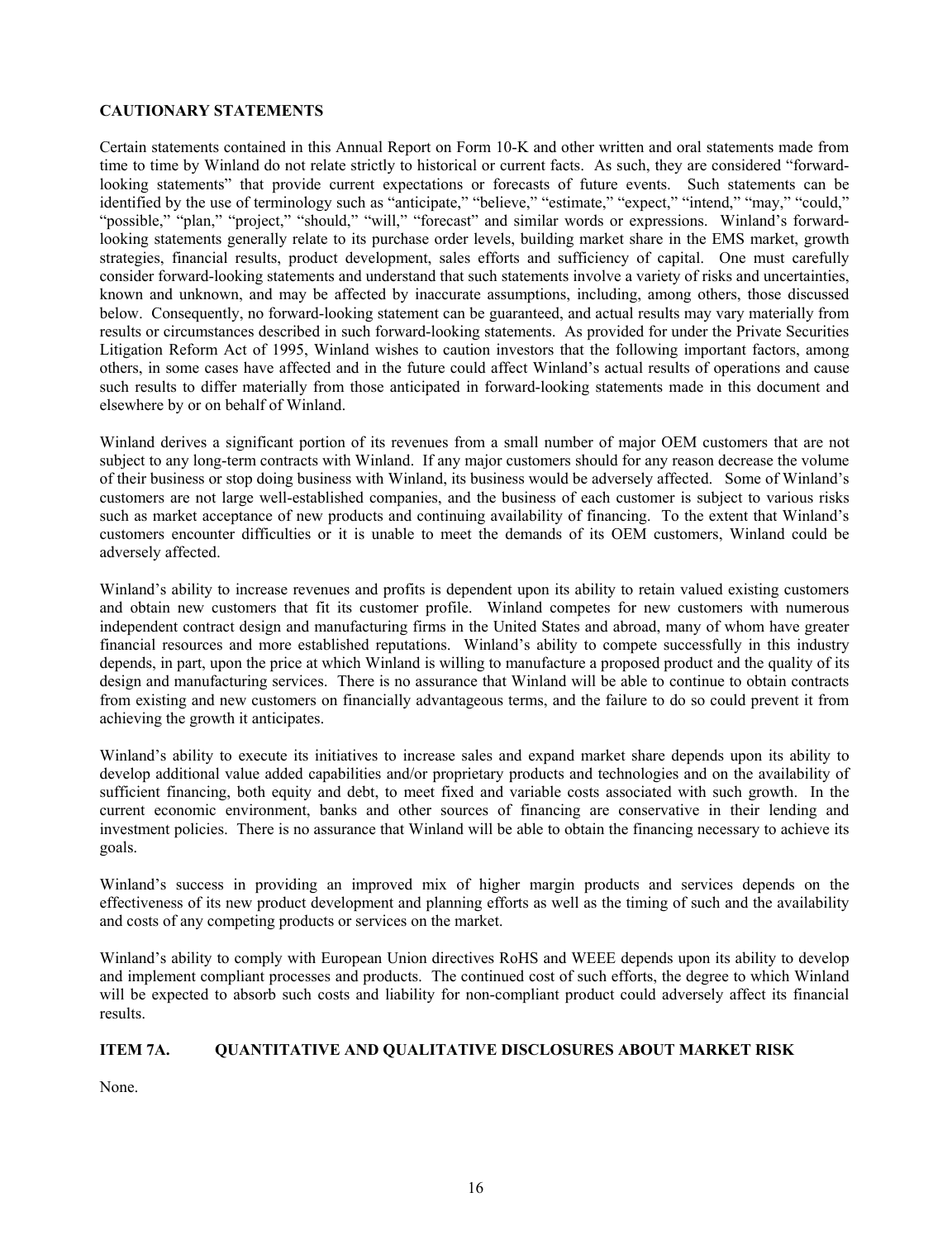# **ITEM 8. FINANCIAL STATEMENTS AND SUPPLEMENTARY DATA**

The following financial statements are at the pages set forth below:

| Report of Independent Registered Public Accounting Firm dated March 20, 2008 for<br>Years Ended December 31, 2007 and 2006 | 18      |
|----------------------------------------------------------------------------------------------------------------------------|---------|
| Balance Sheets as of December 31, 2007 and 2006                                                                            | $19-20$ |
| Statements of Operations for Years Ended December 31, 2007 and 2006                                                        | 21      |
| Statements of Changes in Stockholders' Equity for Years Ended December 31, 2007 and<br>2006                                | 22      |
| Statements of Cash Flows for Years Ended December 31, 2007 and 2006                                                        | 23      |
| Notes to Financial Statements                                                                                              | 24-36   |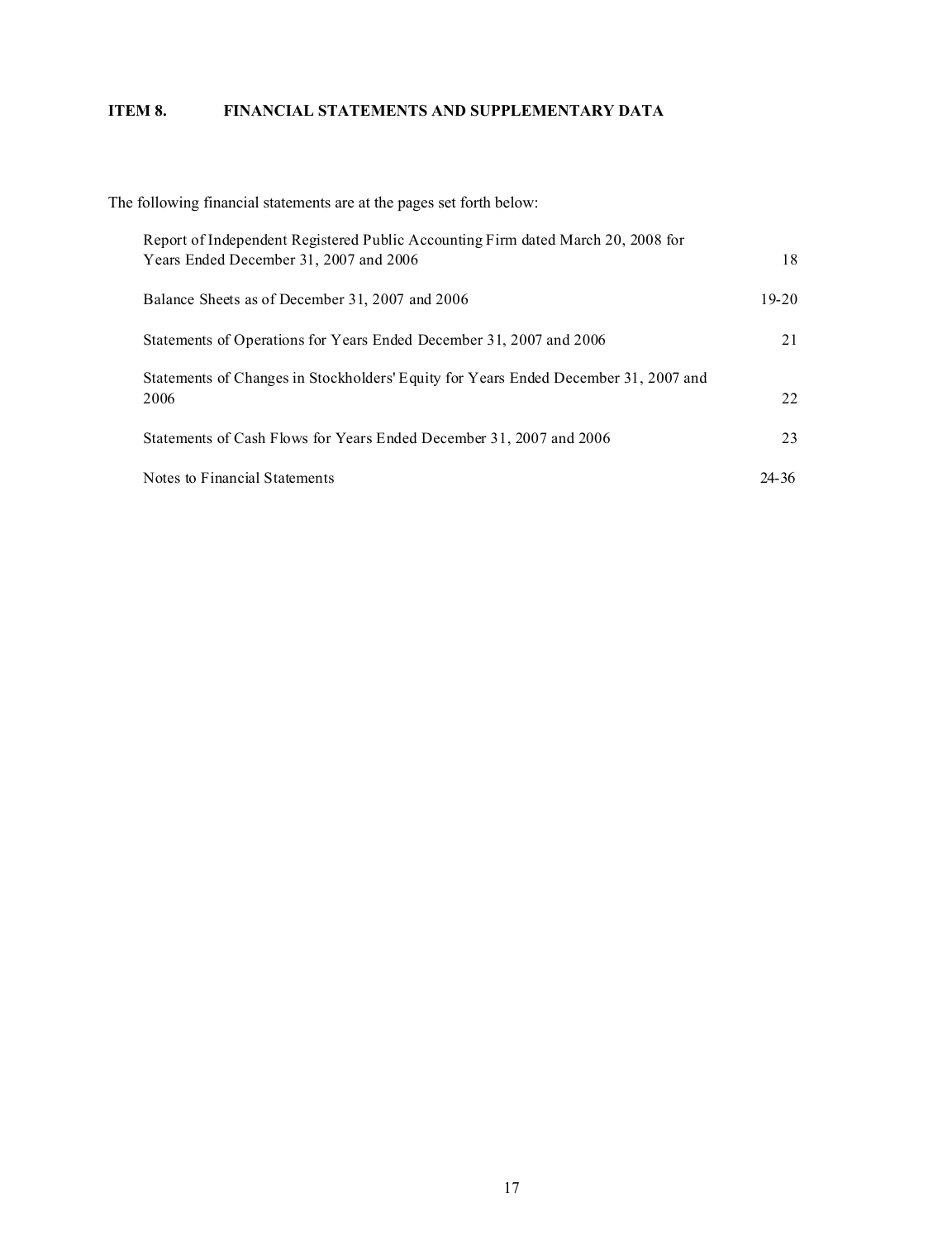# McGladrey & Pullen **Certified Public Accountants**

Report of Independent Registered Public Accounting Firm

To the Shareholders and Board of Directors Winland Electronics, Inc.

We have audited the accompanying balance sheets of Winland Electronics, Inc. as of December 31, 2007 and 2006, and the related statements of operations, changes in stockholders' equity and cash flows for the years then ended. These financial statements are the responsibility of the Company's management. Our responsibility is to express an opinion on these financial statements based on our audits.

We conducted our audits in accordance with the standards of the Public Company Accounting Oversight Board (United States). Those standards require that we plan and perform the audit to obtain reasonable assurance about whether the financial statements are free of material misstatement. An audit includes examining, on a test basis, evidence supporting the amounts and disclosures in the financial statements. An audit also includes assessing the accounting principles used and the significant estimates made by management, as well as evaluating the overall financial statement presentation. We believe that our audits provide a reasonable basis for our opinion.

In our opinion, the financial statements referred to above present fairly, in all material respects, the financial position of Winland Electronics, Inc. as of December 31, 2007 and 2006, and the results of its operations and its cash flows for the years then ended, in conformity with accounting principles generally accepted in the United States of America.

As described in Note 6 to the financial statements, effective January 1, 2007, the Company adopted FASB Interpretation No. 48 *Accounting for Uncertainty in Income Taxes – an Interpretation of FASB Statement No. 109*  ("FIN 48").

We were not engaged to examine management's assertion about the effectiveness of Winland Electronics Inc.'s internal control over financial reporting as of December 31, 2007 included in this Annual Report under the caption "Management's Report on Internal Control over Financial Reporting" and, accordingly, we do not express an opinion thereon.

Minneapolis, Minnesota March 21, 2008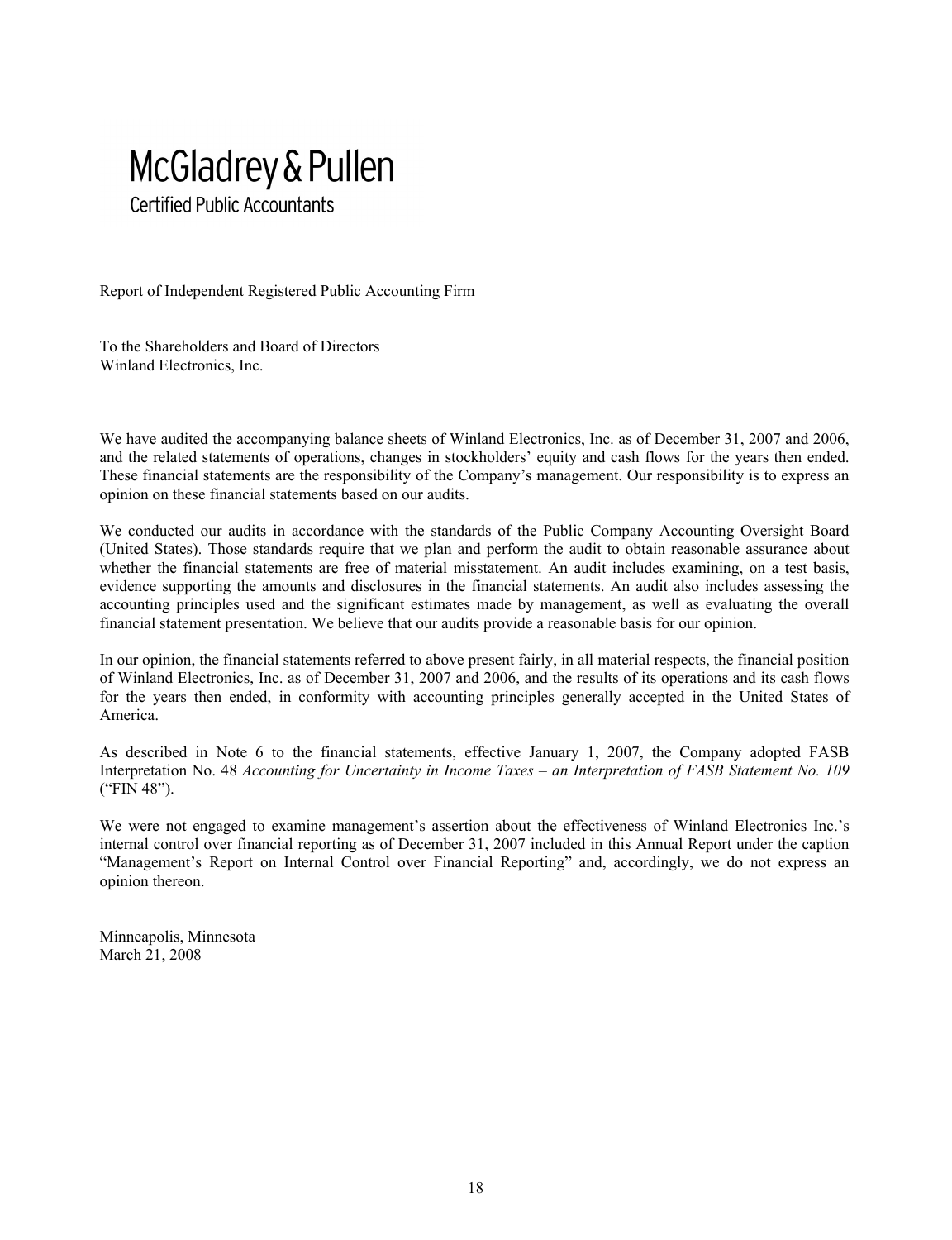# **Winland Electronics, Inc. Balance Sheets December 31, 2007 and 2006**

(In Thousands, Except Share Data)

|                                                                       | December 31, |             |             |  |  |  |
|-----------------------------------------------------------------------|--------------|-------------|-------------|--|--|--|
| Assets (Note 3)                                                       |              | 2007        | 2006        |  |  |  |
| <b>Current Assets</b>                                                 |              |             |             |  |  |  |
| Cash and cash equivalents                                             | \$           | 1,152<br>-S | 50          |  |  |  |
| Accounts receivable, less allowance for doubtful accounts of \$25,000 |              |             |             |  |  |  |
| in 2007 and \$20,000 in 2006 (Note 9)                                 |              | 3,436       | 5,165       |  |  |  |
| Refundable income taxes                                               |              | 389         | 237         |  |  |  |
| Inventories (Note 2)                                                  |              | 4,708       | 6,994       |  |  |  |
| Prepaid expenses and other assets                                     |              | 253         | 364         |  |  |  |
| Deferred income taxes (Note 6)                                        |              | 400         | 278         |  |  |  |
| <b>Total current assets</b>                                           |              | 10,338      | 13,088      |  |  |  |
| Property and Equipment, at cost (Notes 3 and 4)                       |              |             |             |  |  |  |
| Land and land improvements                                            |              | 383         | 383         |  |  |  |
| Building                                                              |              | 3,052       | 3,048       |  |  |  |
| Machinery and equipment                                               |              | 6,798       | 6,863       |  |  |  |
| Data processing equipment                                             |              | 1,128       | 1,003       |  |  |  |
| Office furniture and equipment                                        |              | 466         | 457         |  |  |  |
| Total property and equipment                                          |              | 11,827      | 11,754      |  |  |  |
| Less accumulated depreciation                                         |              | 6,410       | 5,975       |  |  |  |
| Net property and equipment                                            |              | 5,417       | 5,779       |  |  |  |
| <b>Total assets</b>                                                   |              | 15,755      | 18,867<br>S |  |  |  |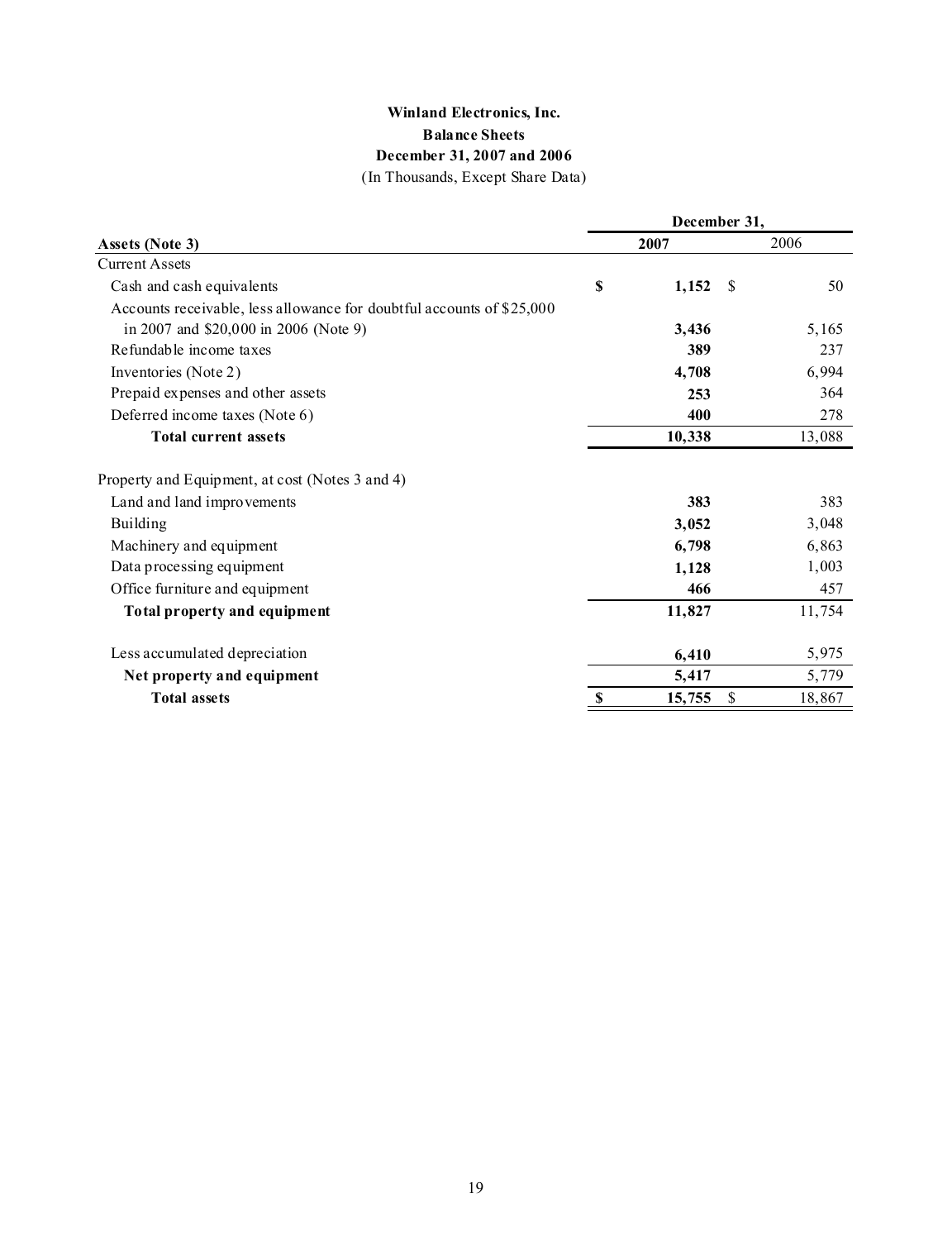# **Winland Electronics, Inc. Balance Sheets December 31, 2007 and 2006**

(In Thousands, Except Share Data)

|                                                                 | December 31, |        |              |  |  |  |
|-----------------------------------------------------------------|--------------|--------|--------------|--|--|--|
| Liabilities and Stockholders' Equity                            |              | 2007   | 2006         |  |  |  |
| <b>Current Liabilities</b>                                      |              |        |              |  |  |  |
| Revolving credit agreement (Note 3)                             | \$           |        | \$<br>1,924  |  |  |  |
| Current maturities of long-term debt                            |              | 512    | 627          |  |  |  |
| Accounts payable                                                |              | 1,729  | 2,830        |  |  |  |
| Accrued expenses:                                               |              |        |              |  |  |  |
| Compensation                                                    |              | 733    | 673          |  |  |  |
| Other                                                           |              | 379    | 323          |  |  |  |
| <b>Total current liabilities</b>                                |              | 3,353  | 6,377        |  |  |  |
| Long-Term Liabilities                                           |              |        |              |  |  |  |
| Long-term debt, less current maturities (Notes 3 and 4)         |              | 1,471  | 1,706        |  |  |  |
| Deferred income taxes (Note 6)                                  |              | 282    | 255          |  |  |  |
| Deferred revenue (Note 5)                                       |              | 138    | 146          |  |  |  |
| Other long term tax liabilities                                 |              | 129    |              |  |  |  |
| <b>Total long-term liabilities</b>                              |              | 2,020  | 2,107        |  |  |  |
| <b>Total liabilities</b>                                        |              | 5,373  | 8,484        |  |  |  |
| Commitments and Contingencies (Notes 4, 7, 8 and 10)            |              |        |              |  |  |  |
| Stockholders' Equity (Notes 7 and 10)                           |              |        |              |  |  |  |
| Common stock, par value \$0.01 per share; authorized 20,000,000 |              |        |              |  |  |  |
| shares; issued and outstanding 3,640,741 shares in 2007 and     |              |        |              |  |  |  |
| 3,599,856 shares in 2006                                        |              | 36     | 36           |  |  |  |
| Additional paid-in capital                                      |              | 4,691  | 4,429        |  |  |  |
| Retained earnings                                               |              | 5,655  | 5,918        |  |  |  |
| Total stockholders' equity                                      |              | 10,382 | 10,383       |  |  |  |
| Total liabilities and stockholders' equity                      | \$           | 15,755 | \$<br>18,867 |  |  |  |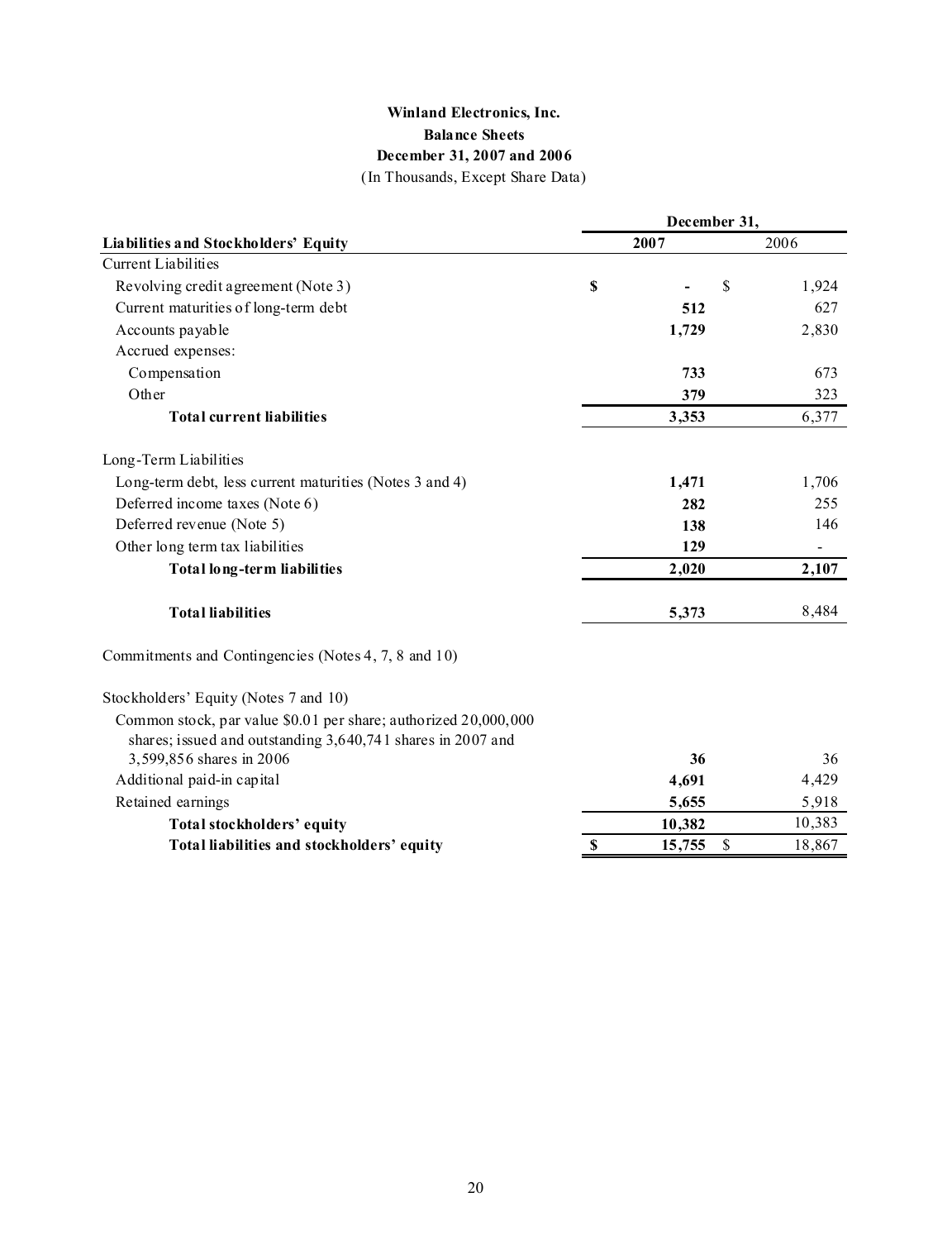# **Winland Electronics, Inc. Statements of Operations Years Ended December 31, 2007 and 2006**

(In Thousands, Except Share Data)

|                                                       | December 31, |             |                       |  |  |
|-------------------------------------------------------|--------------|-------------|-----------------------|--|--|
|                                                       |              | 2007        | 2006                  |  |  |
| Net sales (Note 9)                                    | \$           | 34,746      | $\mathbb S$<br>37,945 |  |  |
| Cost of sales                                         |              | 29,960      | 31,440                |  |  |
| Gross profit                                          |              | 4,786       | 6,505                 |  |  |
| Operating expenses:                                   |              |             |                       |  |  |
| General and administrative                            |              | 2,648       | 2,480                 |  |  |
| Sales and marketing                                   |              | 1,709       | 1,637                 |  |  |
| Research and development                              |              | 1,049       | 642                   |  |  |
|                                                       |              | 5,406       | 4,759                 |  |  |
| <b>Operating income (loss)</b>                        |              | (620)       | 1,746                 |  |  |
| Other income (expenses):                              |              |             |                       |  |  |
| Interest expense                                      |              | (261)       | (187)                 |  |  |
| Other, net                                            |              | 89          | 9                     |  |  |
|                                                       |              | (172)       | (178)                 |  |  |
| Income (loss) before income taxes                     |              | (792)       | 1,568                 |  |  |
| Income tax benefit (expense) (Note 6)                 |              | 529         | (530)                 |  |  |
| Net income (loss)                                     | -S           | (263)       | \$<br>1,038           |  |  |
| Earnings (loss) per common share data:                |              |             |                       |  |  |
| Basic                                                 | \$           | $(0.07)$ \$ | 0.29                  |  |  |
| Diluted                                               | \$           | $(0.07)$ \$ | 0.28                  |  |  |
| Weighted-average number of common shares outstanding: |              |             |                       |  |  |
| Basic                                                 |              | 3,615,108   | 3,553,062             |  |  |
| Diluted                                               |              | 3,615,108   | 3,653,891             |  |  |
|                                                       |              |             |                       |  |  |

See Notes to Financial Statements.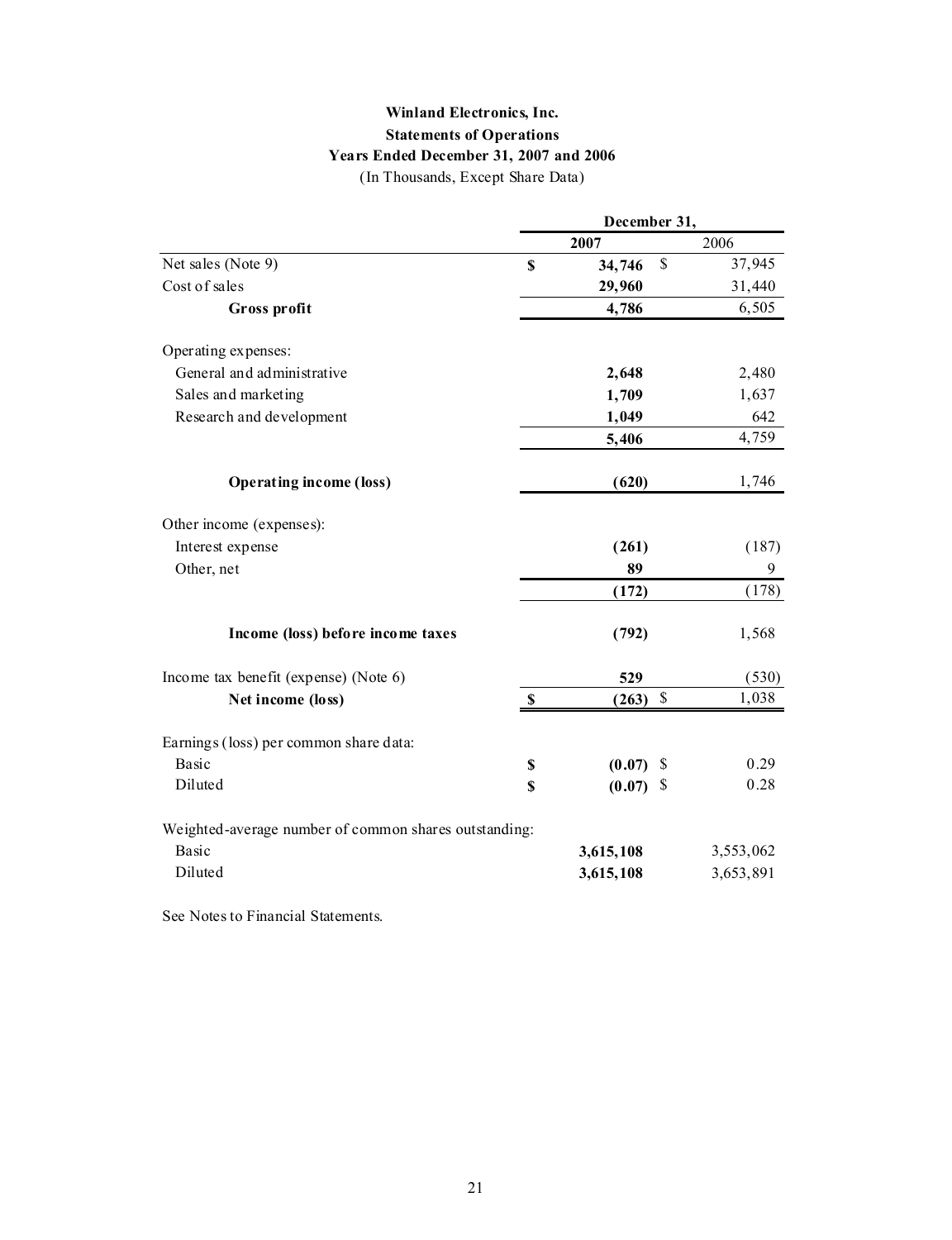# **Winland Electronics, Inc. Statements of Changes in Stockholders' Equity Years Ended December 31, 2007 and 2006**

(In Thousands, Except Share Data)

|                                                             |              |   |        |              | Additional |              |          |    |        |
|-------------------------------------------------------------|--------------|---|--------|--------------|------------|--------------|----------|----|--------|
|                                                             | Common Stock |   |        |              | Paid-In    |              | Retained |    |        |
|                                                             | Shares       |   | Amount |              | Capital    |              | Earnings |    | Total  |
| Balance on December 31, 2005                                | 3,527,915    | S | 35     | $\mathbf{s}$ | 4,164      | $\mathbf{s}$ | 4,880    | S  | 9,079  |
| Issuance of common stock in accordance with employee stock  |              |   |        |              |            |              |          |    |        |
| purchase plan (Note 8)                                      | 8,375        |   |        |              | 24         |              |          |    | 24     |
| Issuance of common stock in accordance with employee stock  |              |   |        |              |            |              |          |    |        |
| option plan (Note 7)                                        | 63,566       |   |        |              | 52         |              |          |    | 53     |
| Stock-based compensation expense for employee stock         |              |   |        |              |            |              |          |    |        |
| purchase plan                                               |              |   |        |              | 10         |              |          |    | 10     |
| Stock-based compensation expense for stock options          |              |   |        |              | 128        |              |          |    | 128    |
| Tax benefit from disqualifying disposition of stock options |              |   |        |              | 43         |              |          |    | 43     |
| Stock-based expense for warrants (Note 7)                   |              |   |        |              | 8          |              |          |    | 8      |
| Net income                                                  |              |   |        |              |            |              | 1,038    |    | 1,038  |
| Balance on December 31, 2006                                | 3,599,856    | S | 36     | <b>S</b>     | 4,429      | S            | 5,918    | \$ | 10,383 |
| Issuance of common stock in accordance with employee stock  |              |   |        |              |            |              |          |    |        |
| purchase plan (Note 8)                                      | 10,365       |   |        |              | 24         |              |          |    | 24     |
| Issuance of common stock in accordance with employee stock  |              |   |        |              |            |              |          |    |        |
| option plan (Note 7)                                        | 30,520       |   |        |              | 27         |              |          |    | 27     |
| Stock-based compensation expense for employee stock         |              |   |        |              |            |              |          |    |        |
| purchase plan                                               |              |   |        |              | 11         |              |          |    | 11     |
| Stock-based compensation expense for stock options          |              |   |        |              | 167        |              |          |    | 167    |
| Tax benefit from disqualifying disposition of stock options |              |   |        |              | 10         |              |          |    | 10     |
| Stock-based expense for warrants (Note 7)                   |              |   |        |              | 23         |              |          |    | 23     |
| Net loss                                                    |              |   |        |              |            |              | (263)    |    | (263)  |
| Balance on December 31, 2007                                | 3,640,741    | S | 36     | S            | 4,691      | S            | 5,655    | S  | 10,382 |

See Notes to Financial Statements.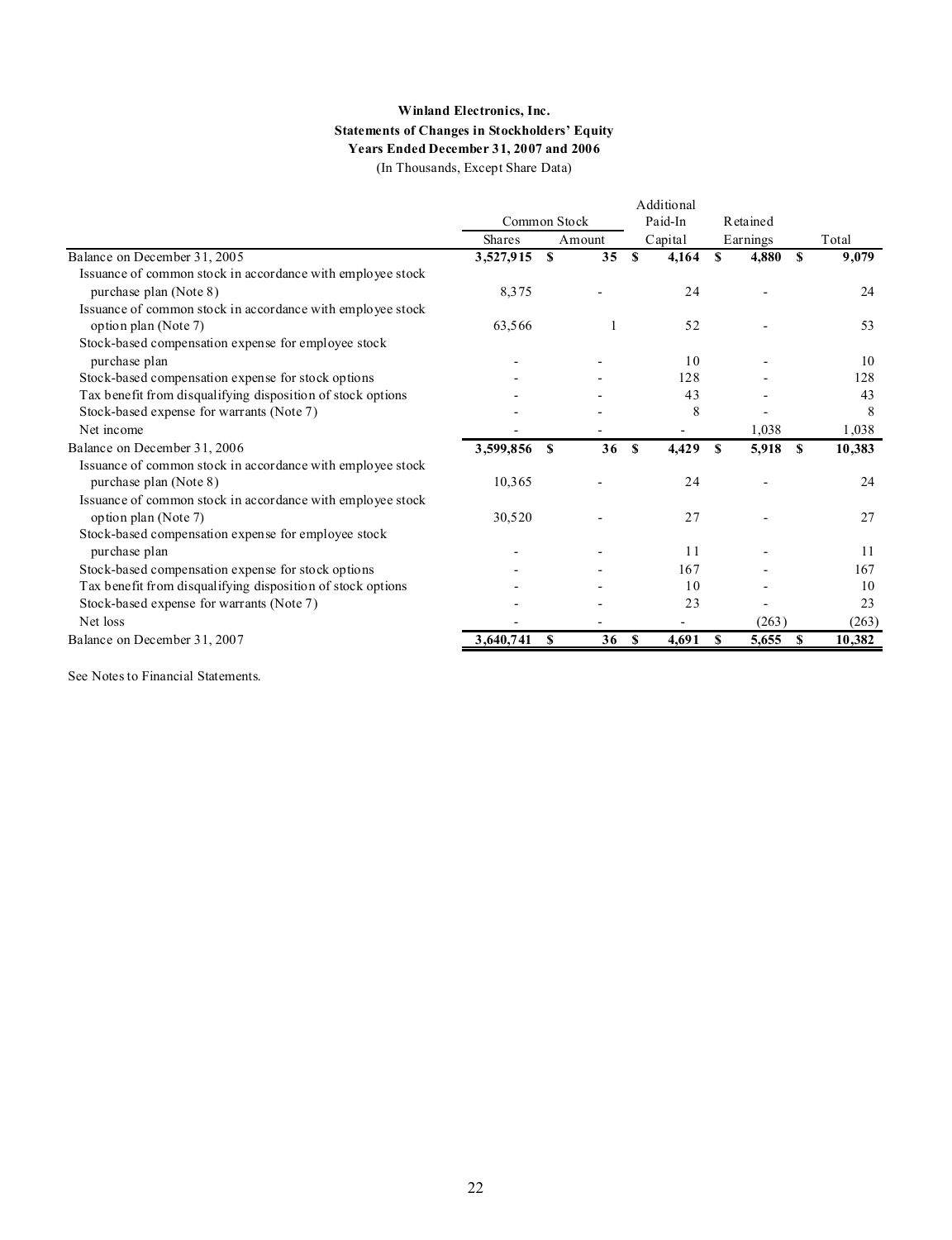# **Winland Electronics, Inc. Statements of Cash Flows Years Ended December 31, 2007 and 2006** (In Thousands of Dollars)

|                                                                                        |    | 2007                           | 2006           |  |
|----------------------------------------------------------------------------------------|----|--------------------------------|----------------|--|
| Cash Flows From Operating Activities                                                   |    |                                |                |  |
| Net income (loss)                                                                      | \$ | $(263)$ \$                     | 1,038          |  |
| Adjustments to reconcile net income (loss) to net cash provided by (used in) operating |    |                                |                |  |
| activities:                                                                            |    |                                |                |  |
| Depreciation                                                                           |    | 879                            | 812            |  |
| Loss on disposal of equipment                                                          |    | 1                              | 8              |  |
| Investor relations expense, non-cash warrants                                          |    |                                | $\mathfrak{Z}$ |  |
| Consulting expense, non-cash warrants                                                  |    | 23                             | 8              |  |
| Non-cash stock based compensation                                                      |    | 178                            | 137            |  |
| Deferred taxes                                                                         |    | (95)                           | (48)           |  |
| Changes in operating assets and liabilities:                                           |    |                                |                |  |
| Accounts receivable                                                                    |    | 1,729                          | (1, 132)       |  |
| Refundable income taxes                                                                |    | (152)                          | (189)          |  |
| Inventories                                                                            |    | 2,286                          | (3, 471)       |  |
| Prepaid expenses and other assets                                                      |    | 111                            | (52)           |  |
| Accounts payable                                                                       |    | (1, 101)                       | 1,343          |  |
| Accrued expenses, including deferred revenue and other long term tax liabilities       |    | 237                            | (13)           |  |
| Net cash provided by (used in) operating activities                                    |    | 3,833                          | (1, 556)       |  |
|                                                                                        |    |                                |                |  |
| Cash Flows From Investing Activities                                                   |    |                                |                |  |
| Purchases of property and equipment                                                    |    | (228)                          | (715)          |  |
| Proceeds from sale of property and equipment                                           |    | 20                             |                |  |
| Net cash used in investing activities                                                  |    | (208)                          | (715)          |  |
| Cash Flows From Financing Activities                                                   |    |                                |                |  |
| Net borrowings (payments) on revolving credit agreement                                |    | (1,924)                        | 1,924          |  |
| Net principal payments on long-term borrowings, including capital lease obligations    |    | (660)                          | (587)          |  |
| Proceeds from issuance of common stock                                                 |    | 51                             | 76             |  |
| Tax benefit from options exercised                                                     |    | 10                             | 43             |  |
| Net cash provided by (used in) financing activities                                    |    | (2,523)                        | 1,456          |  |
| Net increase (decrease) in cash                                                        |    | 1,102                          | (815)          |  |
| Cash                                                                                   |    |                                |                |  |
| Beginning of year                                                                      |    | 50                             | 865            |  |
| End of year                                                                            | S  | 1,152<br>\$                    | 50             |  |
|                                                                                        |    |                                |                |  |
| Supplemental Disclosures of Cash Flow Information                                      |    |                                |                |  |
| Cash payments for:                                                                     |    |                                |                |  |
| Interest                                                                               |    | 276<br>-S                      | 171            |  |
| Income taxes                                                                           | S  | \$<br>$\overline{\phantom{a}}$ | 726            |  |
| Supplemental Schedule of Noncash Investing and Financing Activities                    |    |                                |                |  |
| Acquisition of property under capital leases                                           | S  | 310<br>\$                      | 957            |  |
|                                                                                        |    |                                |                |  |

See Notes to Financial Statements.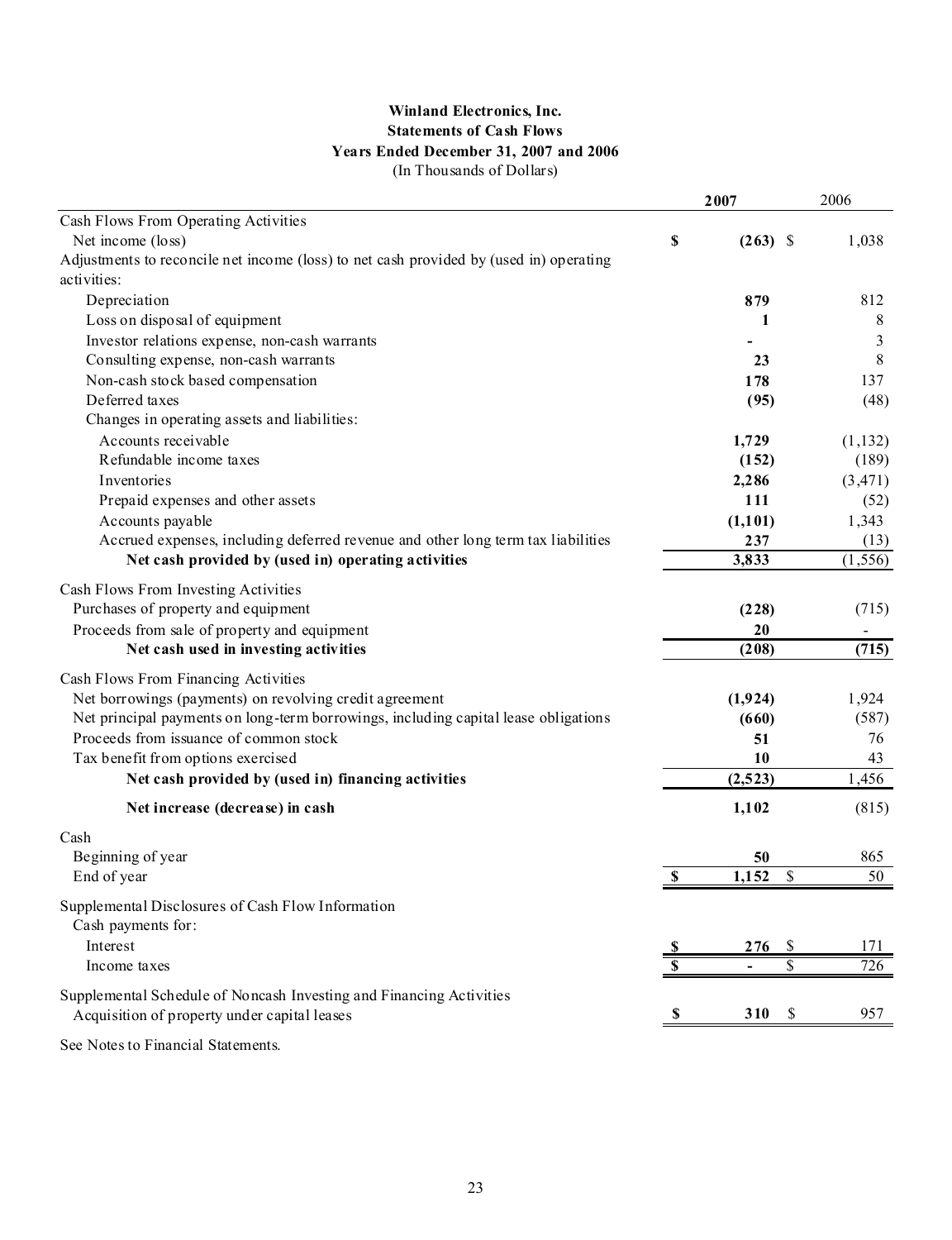Notes to Financial Statements

#### **Note 1. Nature of Business and Significant Accounting Policies**

**Nature of business:** Winland Electronics, Inc. (Winland or the Company) operates in one business segment, which includes the design and manufacture of electronic control devices. Sales are to customers located primarily in the upper Midwest.

A summary of Winland's significant accounting policies follow:

**Use of estimates:** The preparation of financial statements in conformity with accounting principles generally accepted in the United States requires management to make estimates and assumptions that affect the reported amounts of assets and liabilities and related disclosure of contingent assets and liabilities at the date of the financial statements and the reported amounts of revenues and expenses during the reporting period. Significant estimates include allowances for obsolete inventories, rework and warranties, and doubtful accounts. Winland cannot assure that actual results will not differ from those estimates.

**Revenue Recognition:** In most cases, revenue is recognized from the sale of products and out of warranty repairs when the product is delivered to a common carrier for shipment and title transfers.

With one particular customer, Winland recognizes revenue from the sale of customized products when the product is delivered to a customer warehouse location within its facility, title is transferred and risk of loss and ownership passes to the buyer. These sales are subject to written purchase orders including a fixed schedule for delivery; the date for delivery is reasonable and consistent with the buyer's business purpose. The product cannot be used to fulfill other customers' orders, as this is a unique product for this customer only. Winland is the sole supplier source of this product for this customer. Because of the unique nature of this product, the customer must have stock on hand and ready to ship to their customers and, therefore, has requested that the transaction be on a bill and hold basis. Since the customer does not have its own warehouse, they rent warehouse space from Winland paying a monthly rental charge based on the number of pallets containing their inventory. The customer's credit and payment terms are the same as all other OEM customers.

Another portion of Winland's business involves shipping product to a primary customer's location where it is held in a separate warehouse. Revenue is recognized when that customer notifies Winland that the inventory has been removed from the warehouse and title to the product is transferred.

Revenue recognition occurs for engineering design services as services are completed. Winland has an agreement with one particular customer to amortize the cost of engineering design services as part of the piece part cost of the manufactured unit. As of December 31, 2007, the customer has paid Winland approximately \$181,000 for these services which have yet to be amortized into manufactured units. The \$181,000 payment is classified as unearned revenue and recorded in Other Accrued Expenses on the balance sheet as of December 31, 2007.

Shipping and handling charges billed to customers are included in net sales, and shipping and handling costs incurred by the Company are included in cost of goods sold. For all sales, Winland either has a binding purchase order or customer accepted and signed engineering quote as evidence of the arrangement. Winland does not generally accept returns but does provide a limited warranty as outlined below under Allowance for Rework and Warranty Costs.

**Cash and cash equivalents:** Cash and cash equivalents include money market mutual funds and other highly liquid investments. Winland maintains its cash in bank deposit accounts which, at times, may exceed federally insured limits. Winland has not experienced any losses in such accounts.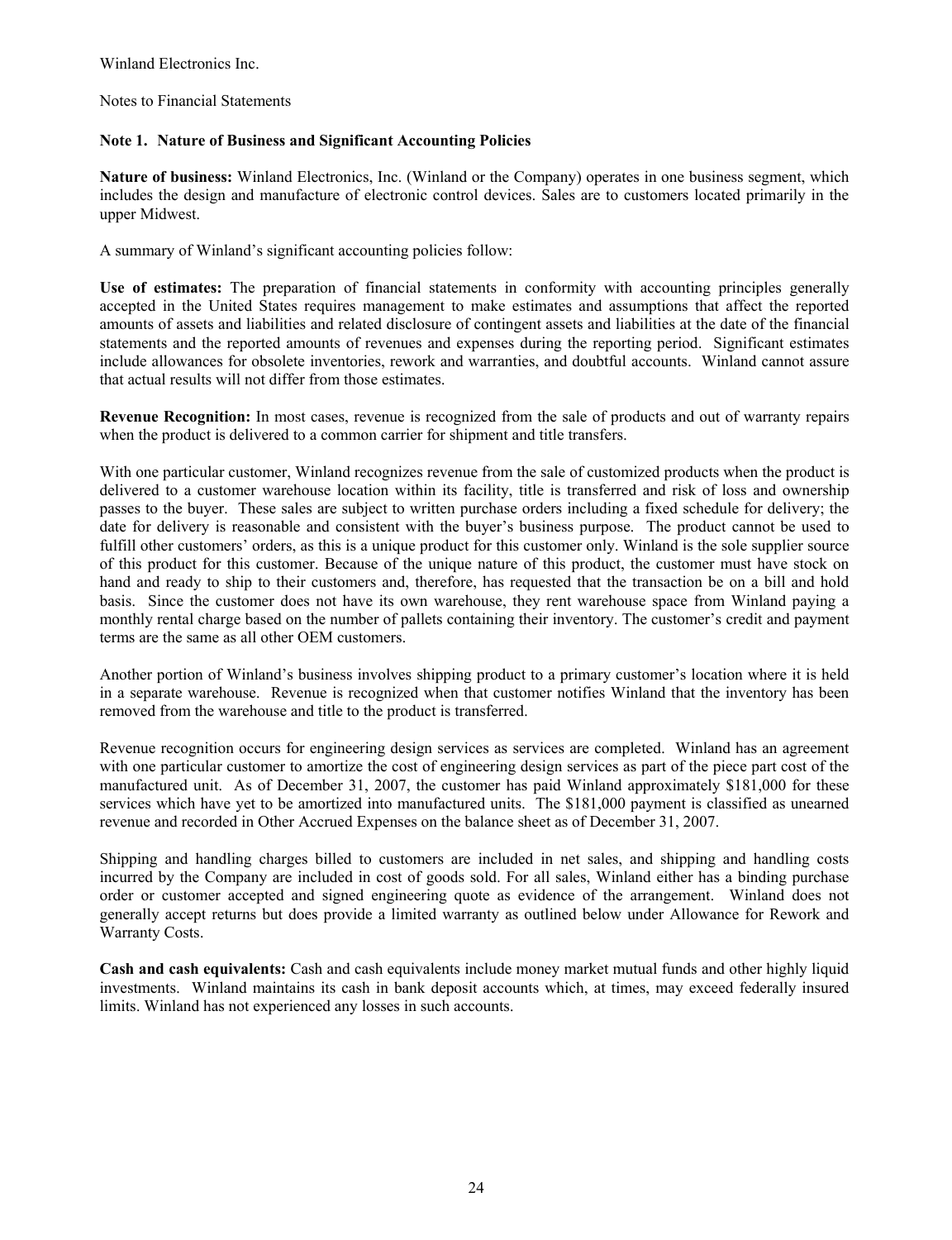Notes to Financial Statements

#### **Note 1. Nature of Business and Significant Accounting Policies (Continued)**

**Accounts receivable and Allowance for Doubtful Accounts:** Accounts receivable are carried at original invoice amount less an estimate made for uncollectible accounts. Winland evaluates its allowance for uncollectible accounts on a quarterly basis and reviews any significant customers with delinquent balances to determine future collectability. Winland bases its determinations on legal issues (such as bankruptcy status), past history, current financial and credit agency reports, and experience. Winland reserves for accounts deemed to be uncollectible in the quarter in which the determination is made. Management believes these values are estimates and may differ from actual results. Winland believes that, based on past history and credit policies, the net accounts receivable are of good quality. Write offs for the year ended December 31, 2007 and 2006 were \$31,000 and \$0, respectively. The Allowance for Doubtful Accounts was \$25,000 and \$20,000 at December 31, 2007 and 2006, respectively.

*Inventory Valuation.* Finished goods inventories are stated at the lower of cost, using the first-in, first-out (FIFO) method, or market value. Raw component inventories are stated at standard costs identified and updated annually or when significant changes in costs are identified using the last received cost. Winland makes provisions for slow moving, estimated excess and obsolete inventory based on historical experience, an analysis of the existing inventory and specific identification of obsolete inventory. Management's estimated reserve for slow moving and obsolete inventories was \$460,000 and \$190,000 as of December 31, 2007 and 2006, respectively.

In addition to the above methodology, Winland has developed procedures that will provide for estimated excess, slow moving and obsolete inventory reserves based on quarterly reviews for its major customers and annual reviews for lower volume customers of inventory quantities on hand and on order in conjunction with the latest forecasts of product demand and production requirements from these customers. Inventory not specific to a customer is evaluated at least annually.

**Depreciation:** Depreciation is computed using the straight-line method based on the estimated useful lives of the various assets or capital lease term, as follows:

|                                | Years     |
|--------------------------------|-----------|
| Land improvements              | $17 - 20$ |
| Building                       | $39 - 40$ |
| Machinery and equipment        | $5 - 7$   |
| Data processing equipment      | $3 - 7$   |
| Office furniture and equipment | $3 - 7$   |

**Long-lived assets:** Winland reviews its long-lived assets periodically to determine potential impairment by comparing the carrying value of the long-lived assets with the estimated future cash flows expected to result from the use of the assets, including cash flows from disposition. Should the sum of the expected future cash flows be less than the carrying value, Winland would recognize an impairment loss. An impairment loss would be measured by comparing the amount by which the carrying value exceeds the fair value of the long-lived assets. There were no impairment losses recognized in 2007 and 2006.

**Allowance for Rework and Warranty Costs.**Winland has established a warranty reserve for rework, product warranties and customer refunds. Winland provides a limited warranty to its OEM customers who require us to repair or replace product that is defective, due to Company workmanship issues, at no cost to the customer. In addition, Winland provides a limited warranty for its proprietary products for a period of one year, which requires Winland to repair or replace defective product at no cost to the customer or refund the purchase price. Reserves are established based on historical experience and analysis for specific known and potential warranty issues. The reserve reflecting historical experience and potential warranty issues is determined based on warranty expense for the prior six-month period as a percentage of sales. Any specific known warranty issues are considered individually. These are analyzed to determine the probability and the amount of financial exposure, and a specific reserve is established. The allowance for rework and warranty costs was \$160,000 as of December 31, 2007 and \$126,000 as of December 31, 2006. The product warranty liability reflects management's best estimate of probable liability under Winland's product warranties and may differ from actual results.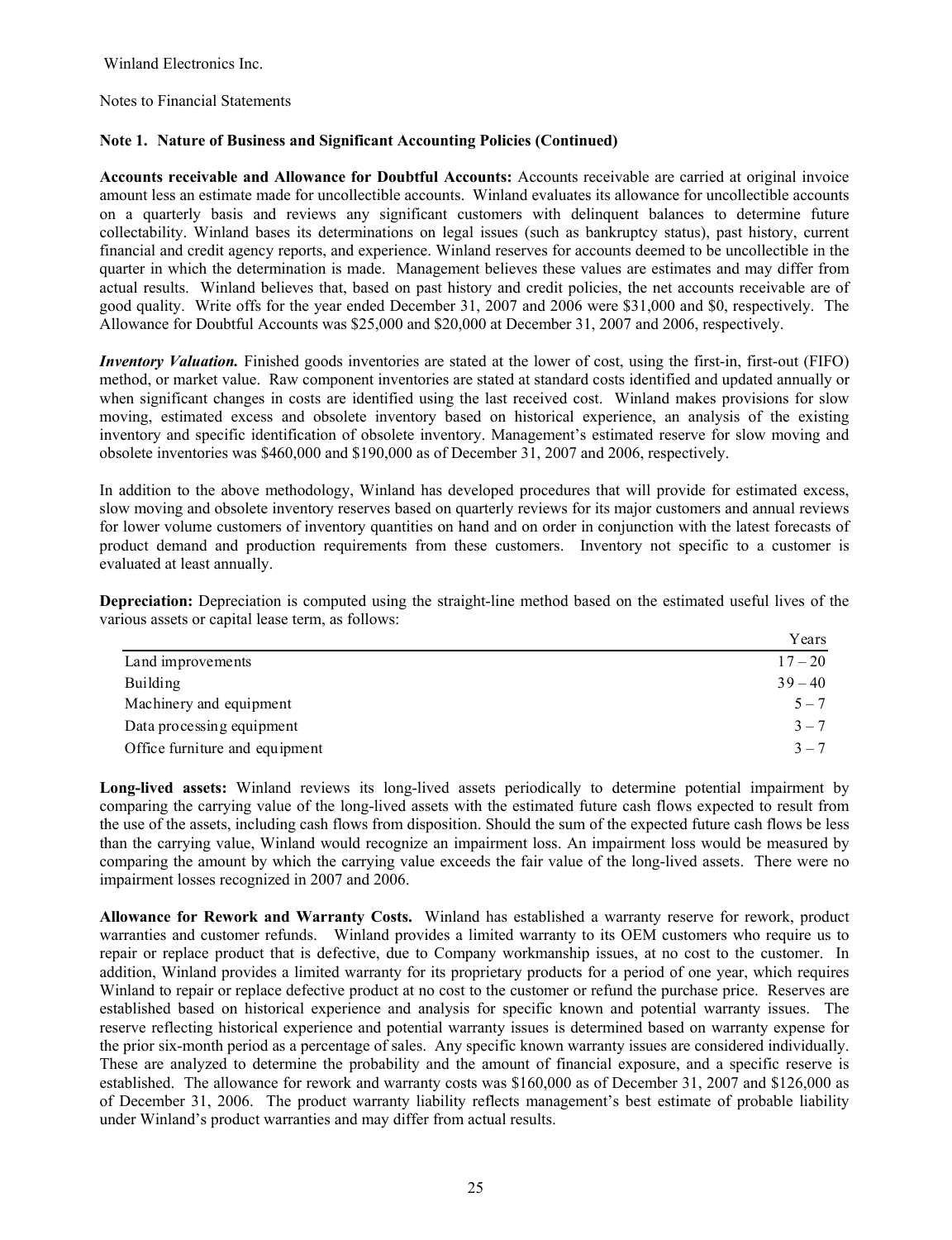Notes to Financial Statements

## **Note 1. Nature of Business and Significant Accounting Policies (Continued)**

Changes in Winland's warranty liability, which is included in other accrued expenses on the balance sheets, are approximately as follows:

|                            |  | Years Ended December 31 |      |           |  |  |
|----------------------------|--|-------------------------|------|-----------|--|--|
|                            |  |                         | 2006 |           |  |  |
| Balance, beginning         |  | 126,000                 |      | 117,000   |  |  |
| Accruals for products sold |  | 636,000                 |      | 249,000   |  |  |
| Payments made              |  | (602,000)               |      | (240,000) |  |  |
| Balance, ending            |  | 160.000                 |      | 126,000   |  |  |

**Income taxes:** Income taxes are accounted for in accordance with FAS No. 109, "Accounting for Income Taxes" ("FAS 109") as clarified by FASB Interpretation No. 48, "Accounting for Uncertainty in Income Taxes ("FIN 48"). Deferred tax assets and liabilities are recognized for the future tax consequences attributable to the differences between the financial statement carrying amounts of existing assets and liabilities and their respective tax bases and operating loss and tax credit carryforwards. Deferred tax assets and liabilities are measured using enacted rates expected to apply to taxable income in the years in which those temporary differences are expected to be recovered or settled. The effect on deferred tax assets and liabilities of a change in tax rates is recognized in income in the period that includes the enactment date. In assessing the realizability of deferred income tax assets, we consider whether it is "more likely than not," according to the criteria of FAS 109, that some portion or all of the deferred income tax assets will be realized. The ultimate realization of deferred income tax assets is dependent upon the generation of future taxable income during the periods in which those temporary differences become deductible. FIN 48 requires that we recognize the financial statement benefit of a tax position only after determining that the relevant tax authority would more likely than not sustain the position following an audit. For tax positions meeting the more likely than not threshold, the amount recognized in the financial statements is the largest benefit that has a greater than 50% likelihood of being realized upon ultimate settlement with the relevant tax authority.

**Fair value of financial instruments:** Management estimates that the carrying value of long-term debt approximates fair value, estimated based on interest rates for the same or similar debt offered to Winland having the same or similar remaining maturities and collateral requirements. The carrying value of accounts receivable and accounts payable approximate fair value due to the short-term nature of these instruments.

**Earnings (loss) per common share:** Basic earnings (loss) per common share are computed by dividing net income (loss) by the weighted-average number of common shares outstanding during the period. Diluted earnings per common share is computed by dividing net income by the weighted-average number of common shares outstanding during the period, including potentially dilutive shares such as the options and warrants to purchase shares of common stock at various amounts per share (see Note 7). For year ended December 31, 2007, the diluted loss per share was the same as basic loss per share since the effects of options and warrants would have been anti-dilutive. The diluted share calculation excluded 27,080 weighted average shares due to the net loss for the year ended December 31, 2007. The dilutive effect of the additional shares for the year ended December 31, 2006 was to increase the weighted-average shares outstanding by 100,829.

**Employee stock plans:** At December 31, 2007, Winland had stock-based compensation plans, which are described more fully in Note 7. Winland accounts for these plans under the fair value recognition provisions of Statement of Financial Accounting Standards No. 123 (revised 2004), "Share-Based Payment" (SFAS 123R), using the modifiedprospective-transition method. Under this transition method, compensation cost recognized for the twelve months ended December 31, 2007 and 2006 includes compensation costs for all share-based awards granted prior to January 1, 2006, but not yet vested as of January 1, 2006, based on the grant-date fair value estimated in accordance with the original provisions of SFAS 123, and compensation cost for all share-based payments granted subsequent to December 31, 2005 based on the grant date fair value estimated in accordance with the provisions of SFAS 123R.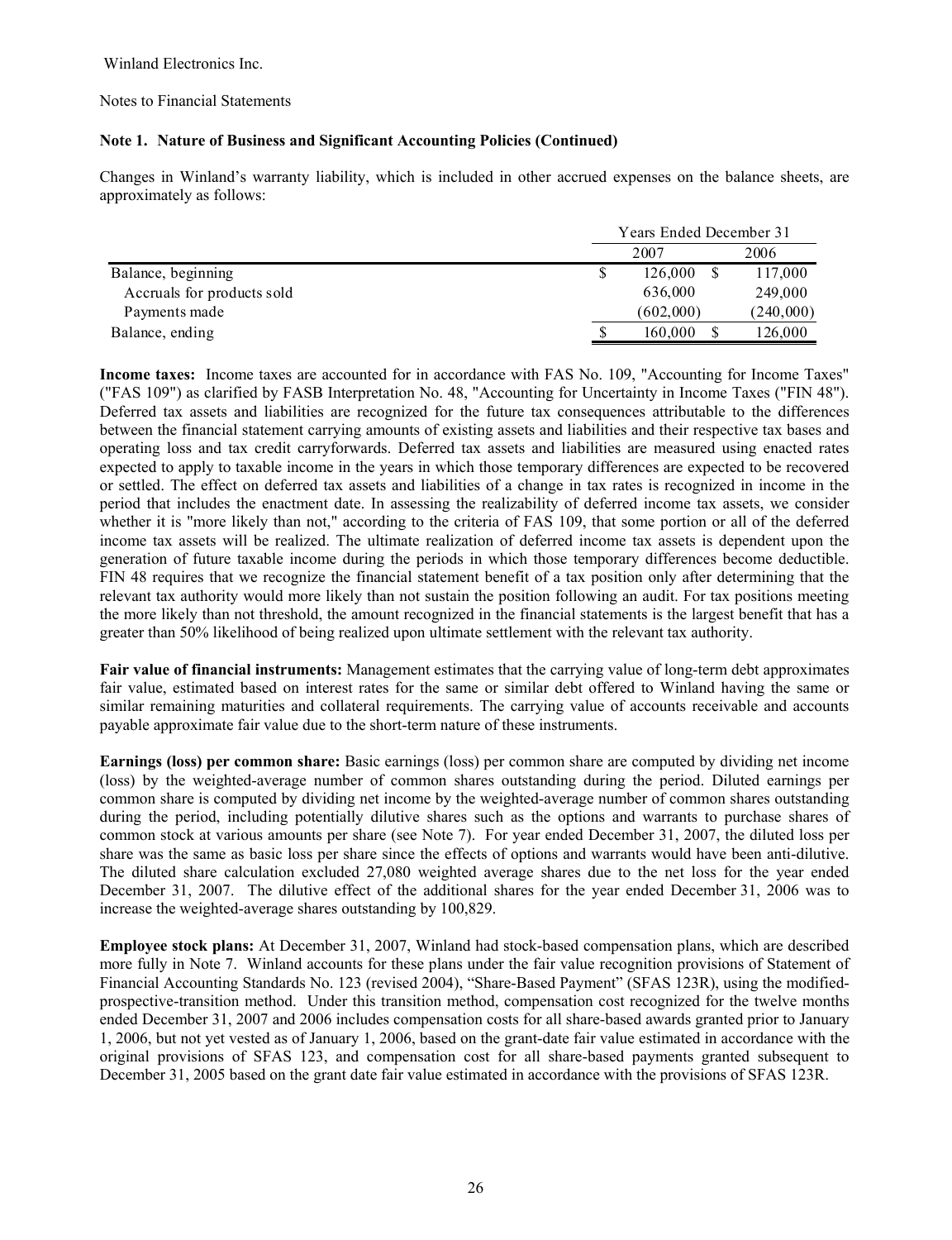Notes to Financial Statements

#### **Note 1. Nature of Business and Significant Accounting Policies (Continued)**

**Research and development expense:** Winland expenses research and development costs as incurred. Research and development expenses of \$1,049,000 and \$642,000 were charged to operations during the years ended December 31, 2007 and 2006, respectively.

**Recently issued accounting pronouncements:** In September 2006, the Financial Accounting Standards Board ("FASB") issued SFAS No. 157, *Fair Value Measurements* ("SFAS 157"). SFAS 157 defines fair value, establishes a framework and gives guidance regarding the methods used for measuring fair value, and expands disclosures about fair value measurements. SFAS 157 is effective for financial statements issued for fiscal years beginning after November 15, 2007, and interim periods within those fiscal years. We are required to adopt SFAS 157 in the first quarter of 2008. We believe that the financial impact, if any, of adopting SFAS 157 will not result in a material impact to our financial statements.

On February 15, 2007, the FASB, issued SFAS No. 159, *The Fair Value Option for Financial Assets and Financial Liabilities* ("SFAS 159"). SFAS No. 159 gives entities the option to measure eligible financial assets and financial liabilities at fair value on an instrument by instrument basis, that are otherwise not permitted to be accounted for at fair value under other accounting standards. The election to use the fair value option is available when an entity first recognizes a financial asset or financial liability. Subsequent changes in fair value must be recorded in earnings. SFAS 159 is effective for financial statements issued for fiscal years beginning after November 15, 2007, and interim periods within those fiscal years. We are required to adopt SFAS 159 in the first quarter of 2008. We believe that the financial impact, if any, of adopting SFAS 159 will not result in a material impact to our financial statements.

In December 2007, the FASB issued SFAS No. 141R, *Business Combinations* ("SFAS 141R"). SFAS 141R requires the acquiring entity in a business combination to recognize all the assets acquired and liabilities assumed in the transaction at fair value as of the acquisition date. SFAS 141R is effective for business combinations for which the acquisition date is on or after the beginning of the first annual reporting period beginning on or after December 15, 2008. This standard will change our accounting treatment for business combinations on a prospective basis.

In December 2007, the FASB issued SFAS No. 160, *Noncontrolling Interests in Consolidated Financial Statements* ("SFAS 160"). SFAS 160 requires all entities to report noncontrolling interests as equity in the consolidated financial statements. SFAS 160 is effective for fiscal years, and interim periods within those fiscal years, beginning on or after December 15, 2008. The Company does not expect the adoption of this statement will have a material impact on its financial position or results of operations.

#### **Note 2. Inventories**

The components of inventories at December 31, 2007 and 2006, were as follows:

|                  | December 31  |           |  |           |  |
|------------------|--------------|-----------|--|-----------|--|
|                  | 2007<br>2006 |           |  |           |  |
| Raw materials    | S.           | 3,467,000 |  | 4,764,000 |  |
| Work in progress |              | 293,000   |  | 327,000   |  |
| Finished goods   |              | 948,000   |  | 1,903,000 |  |
| Total            |              | 4,708,000 |  | 6.994.000 |  |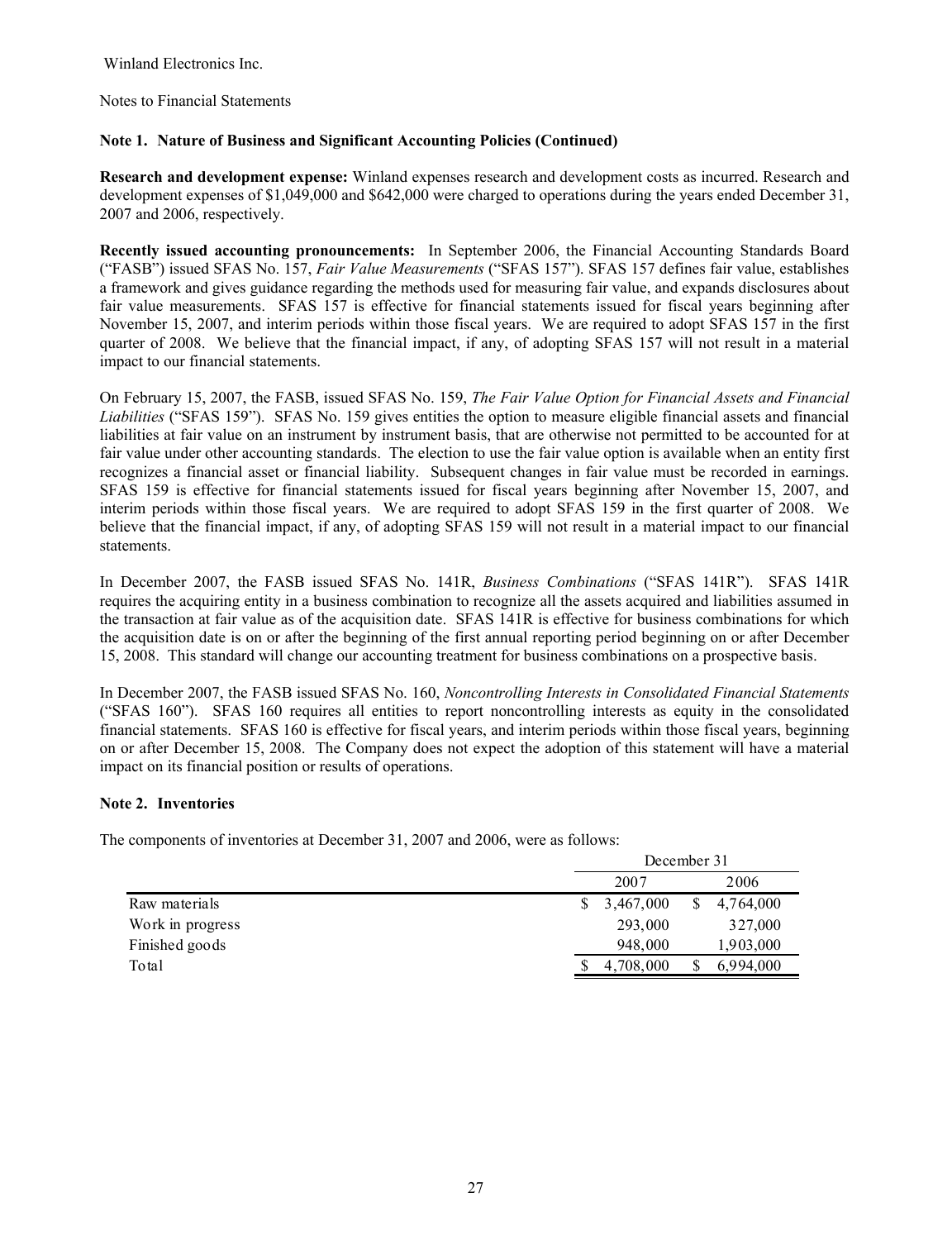Notes to Financial Statements

#### **Note 3. Financing Arrangement and Long-Term Debt**

Winland has a \$4,000,000 revolving line of credit agreement with M&I Bank of Minneapolis, Minnesota, expiring June 30, 2008, if not renewed. Advances are due on demand, secured by substantially all assets of Winland, and are subject to a defined borrowing base equal to 80% of qualified accounts receivable and 50% of qualified inventory. Interest on advances accrues at the LIBOR rate plus two and one-half percent (2.5%), which was 7.1% as of December 31, 2007. Advances outstanding on the revolving line of credit agreement as of December 31, 2007 and 2006 were \$0 and \$1,924,000, respectively. At December 31, 2007, \$4,000,000 was available for borrowing under the terms of this agreement. See also (a) following.

During 2006, Winland entered into a Master Lease of Personal Property with M&I Equipment Finance Company of Milwaukee, Wisconsin. Under the lease, Winland can acquire new capital equipment to be used in its manufacturing processes. Individual leases under the master agreement have a 60-month term bearing an interest rate equal to the 30-month LIBOR swap rate plus 225 basis points effective the date each individual lease is approved. As of December 31, 2007 and 2006, Winland had drawn funds under this lease agreement totaling \$1,268,000 and \$957,000, respectively, of which \$1,019,000 and \$908,000 remained outstanding, respectively.

**Long-term debt:** The following is a summary of long-term debt:

|                                                                         | December 31 |           |     |           |
|-------------------------------------------------------------------------|-------------|-----------|-----|-----------|
|                                                                         |             | 2007      |     | 2006      |
| 6.44% note payable, due in monthly installments of \$11,373, including  |             |           |     |           |
| interest, to October 1, 2014, when the remaining balance is payable,    |             |           |     |           |
| secured by property $(a)$ , $(b)$                                       | \$          | 741,000   | \$. | 826,000   |
| 4.91% note payable, principal due in monthly installments of \$20,833,  |             |           |     |           |
| with interest to April 1, 2008, when the remaining balance is payable,  |             |           |     |           |
| secured by property and equipment (a)                                   |             | 59,000    |     | 310,000   |
| 6.50% note payable, principal due in monthly installments of \$10,417,  |             |           |     |           |
| with interest to May 31, 2009, when the remaining balance is payable,   |             |           |     |           |
| secured by property and equipment (a)                                   |             | 164,000   |     | 289,000   |
| Capital lease obligations bearing interest ranging from 6.25% to 8.01%, |             |           |     |           |
| due in monthly installments of \$1,138 to \$6,426, to December 2012,    |             |           |     |           |
| secured by equipment                                                    |             | 1,019,000 |     | 908,000   |
|                                                                         | \$          | 1,983,000 | \$  | 2,333,000 |
| Less current maturities                                                 |             | 512,000   |     | 627,000   |
| Total long-term debt                                                    |             | 1,471,000 |     | 1,706,000 |

- (a) These agreements have certain financial and non-financial covenants, which, among others, require the Company to maintain a minimum tangible net worth, a maximum leverage ratio, a maximum debt to tangible net worth, a minimum cash flow coverage ratio, imposes limits on capital expenditures and disallows the declaration or payment of dividends.
- (b) As of December 31, 2007, Winland was in violation of the minimum cash flow coverage covenant for this agreement. The issuing financial institution has granted a waiver of this covenant as of December 31, 2007.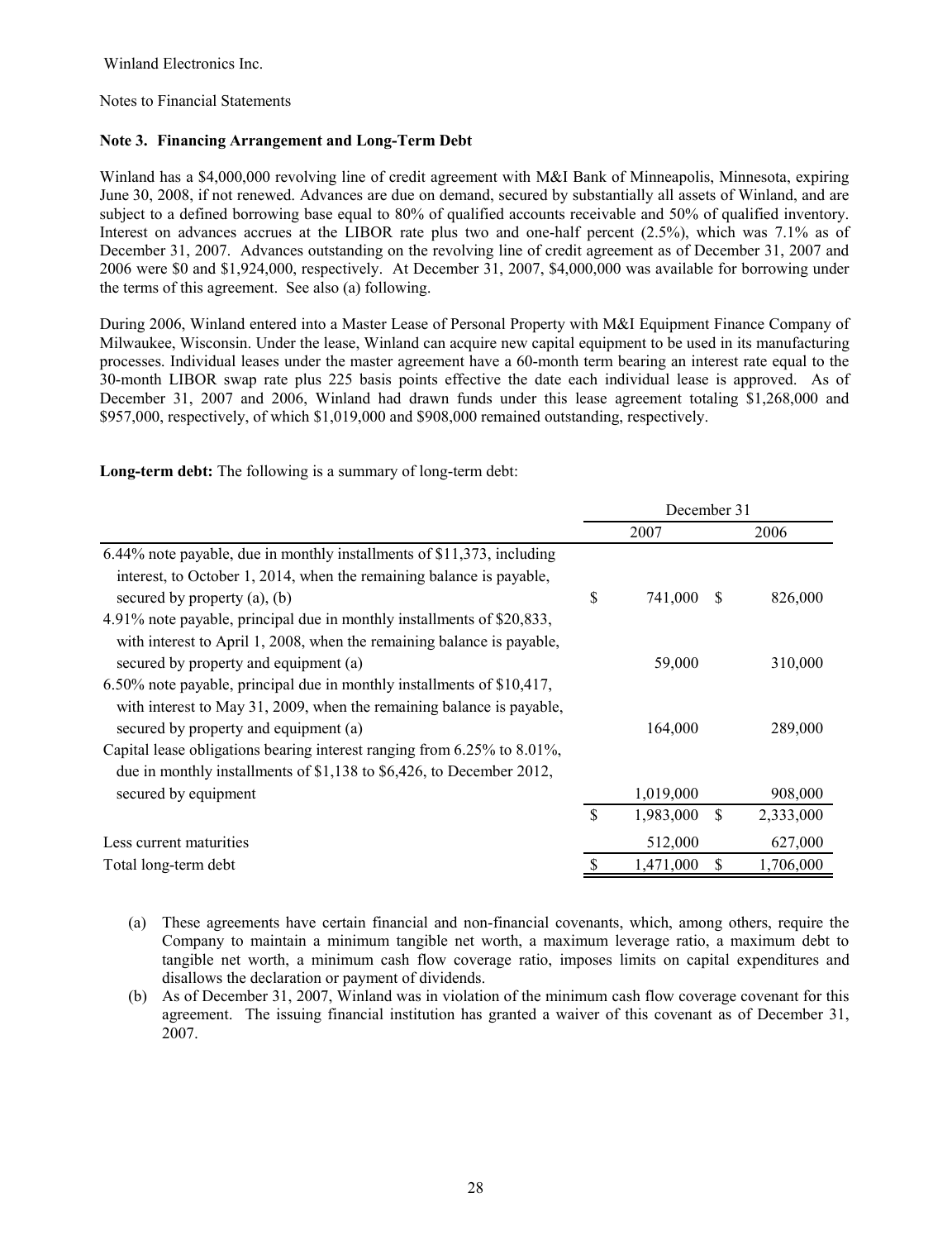Notes to Financial Statements

#### **Note 3. Financing Arrangement and Long-Term Debt (Continued)**

Approximate maturities of long-term debt for years subsequent to December 31, 2007, are as follows:

| 2008       | \$ | 512,000   |
|------------|----|-----------|
| 2009       |    | 392,000   |
| 2010       |    | 380,000   |
| 2011       |    | 332,000   |
| 2012       |    | 148,000   |
| Thereafter |    | 219,000   |
| Total      | S  | 1,983,000 |

**Capital leases:** The cost and accumulated depreciation of assets acquired under capital leases at December 31, 2007 and 2006, were as follows:

|                                          | 2007      | 2006      |
|------------------------------------------|-----------|-----------|
| Cost                                     | 1.714.000 | 1,404,000 |
| Accumulated depreciation                 | 696.000   | 454,000   |
| Net leased property under capital leases | .018.000  | 950,000   |

The future minimum lease payments under capital leases and the aggregate present value of the net minimum lease payments at December 31, 2007, are approximately as follows:

Minimum Lease Payments:

| 2009<br>2010<br>2011<br>2012<br>Less amount representing interest<br>Present value of net minimum lease payments (included in long-term debt) (Note 3) | 2008 | \$<br>307,000 |
|--------------------------------------------------------------------------------------------------------------------------------------------------------|------|---------------|
|                                                                                                                                                        |      | 307,000       |
|                                                                                                                                                        |      | 306,000       |
|                                                                                                                                                        |      | 231,000       |
|                                                                                                                                                        |      | 30,000        |
|                                                                                                                                                        |      | 1,181,000     |
|                                                                                                                                                        |      | 162,000       |
|                                                                                                                                                        |      | 1,019,000     |

#### **Note 4. Commitments and Contingencies**

**Separation Agreement:** At December 31, 2007, Winland had a commitment to pay \$196,625 to its former President and Chief Executive Officer, Lorin Krueger as part of the separation agreement between the Company and Mr. Krueger. Effective, January 3, 2008, Winland's Chairman of the Board will act as interim President and Interim Chief Executive Officer.

**Environmental Regulations:** The European Union ("EU") has two directives, Restriction of the use of Certain Hazardous Substances ("RoHS") and Waste Electrical and Electronic Equipment ("WEEE"), which affect the worldwide electronics supply-chain and Winland's processes and products. As of December 31, 2007, Winland had not accrued for costs such as on-going compliant efforts, shipping delays or liability for non-compliant products due to these directives. At this time, Winland cannot reasonably estimate the amount of future liability, if any.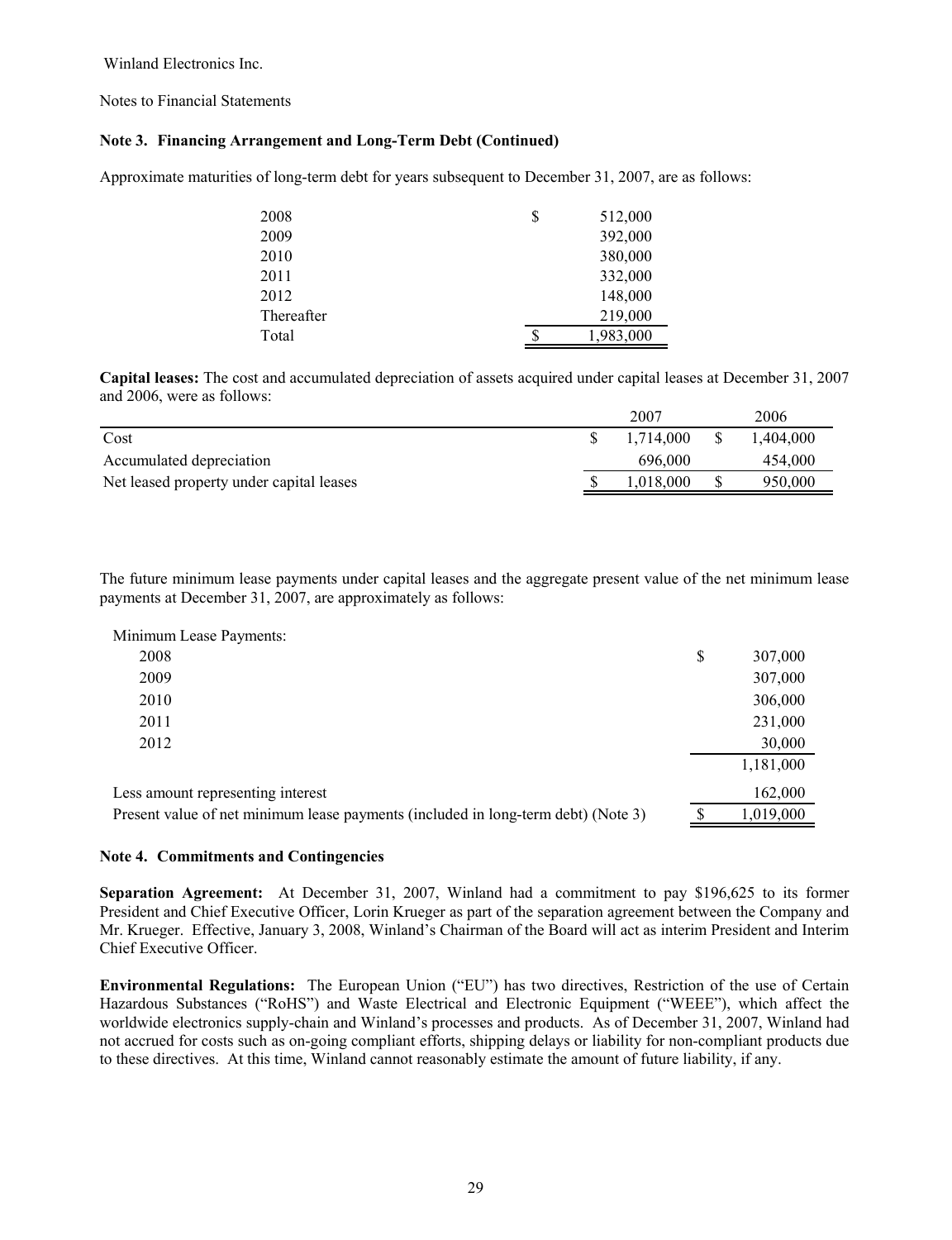Notes to Financial Statements

#### **Note 5. Deferred Revenue**

During 1994, Winland and the city of Mankato entered into a tax increment financing agreement for the construction of its operating facility. In connection with this agreement, the city donated land improvements to Winland with a fair value of \$270,009. The fair value of land improvements donated was accounted for as deferred revenue and is being amortized over 39 years, which is the life of the building.

#### **Note 6. Income Taxes**

Components of income tax benefit (expense) are as follows:

|                   |   | December 31  |    |           |  |  |
|-------------------|---|--------------|----|-----------|--|--|
|                   |   | 2007<br>2006 |    |           |  |  |
| Currently payable |   | 391,000      |    | (578,000) |  |  |
| Deferred          |   | 138,000      |    | 48,000    |  |  |
|                   | D | 529,000      | \$ | (530,000) |  |  |

The statutory income tax rate reconciliation to the effective rate is as follows:

|                                        | December 31      |                      |  |  |
|----------------------------------------|------------------|----------------------|--|--|
|                                        | 2007             | 2006                 |  |  |
| Statutory U.S. income tax rate         | $(34)$ %         | $34\frac{9}{6}$      |  |  |
| State taxes, net of federal tax effect | $(14) \%$        | $4\frac{9}{6}$       |  |  |
| Research and Development Credits       | $(29)$ %         | $-$ %                |  |  |
| Other, including permanent differences | $10 \frac{9}{6}$ | $(4)$ %              |  |  |
| Effective income tax rate              | $\frac{0}{0}$    | $\frac{0}{0}$<br>34. |  |  |

Net deferred tax assets consist of the following components as of December 31, 2007 and 2006:

|                                 | December 31 |               |         |  |  |
|---------------------------------|-------------|---------------|---------|--|--|
|                                 |             | 2006          |         |  |  |
| Deferred tax assets:            |             |               |         |  |  |
| Inventory                       | \$          | 235,000<br>-S | 150,000 |  |  |
| Allowance for doubtful accounts |             | 9,000         | 7,000   |  |  |
| Non-qualified stock options     |             | 53,000        | 27,000  |  |  |
| Accrued expenses                |             | 154,000       | 160,000 |  |  |
| Net operating loss carryforward |             | 18,000        |         |  |  |
| Other                           |             | 34,000        | 2,000   |  |  |
|                                 |             | 503,000       | 346,000 |  |  |
| Deferred tax liabilities:       |             |               |         |  |  |
| Property and equipment          |             | 325,000       | 255,000 |  |  |
| Prepaid expenses                |             | 37,000        | 68,000  |  |  |
| Other                           |             | 23,000        |         |  |  |
|                                 |             | 385,000       | 323,000 |  |  |
| Net deferred tax assets         |             | \$<br>118,000 | 23,000  |  |  |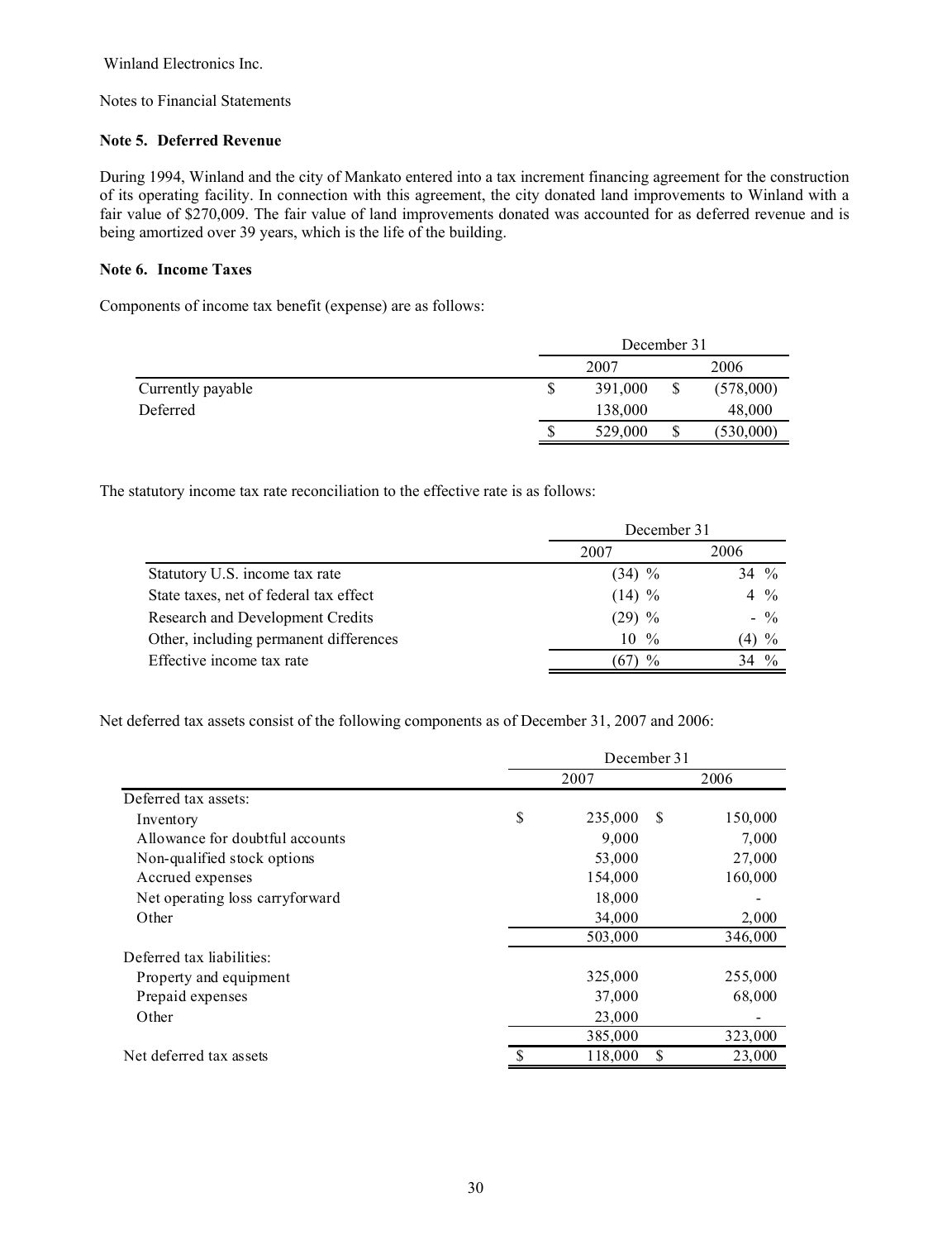Notes to Financial Statements

#### **Note 6. Income Taxes (Continued)**

The deferred tax amounts mentioned above have been classified on the accompanying balance sheets as of December 31, 2007 and 2006, as follows:

|                         |      | December 31 |  |           |  |
|-------------------------|------|-------------|--|-----------|--|
|                         | 2007 |             |  | 2006      |  |
| Current assets          |      | 400,000     |  | 278,000   |  |
| Noncurrent liabilities  |      | (282.000)   |  | (255,000) |  |
| Net deferred tax assets |      | 118.000     |  | 23,000    |  |

Effective January 1, 2007, Winland adopted the Financial Accounting Standards Board ("FASB") Interpretation No. 48 ("FIN 48"), *Accounting for Uncertainty in Income Taxes* - an Interpretation of FASB Statement 109. As required by FIN 48, Winland recognizes the financial statement benefit of a tax position only after determining that the relevant tax authority would more likely than not sustain the position following an audit. For tax positions meeting the more-likely-than-not threshold, the amount recognized in the financial statements is the largest benefit that has a greater than 50 percent likelihood of being realized upon ultimate settlement with the relevant tax authority.

At the adoption date of January 1, 2007, the Company had no unrecognized tax benefits which needed to be adjusted. The Company had gross increases of \$129,000 of unrecognized tax benefits for the year ended December 31, 2007 relating to tax positions taken in the current period.

Included in the balance at December 31, 2007, the Company recognized a \$301,000 reduction in income tax expense for credits filed with the Internal Revenue Service and the State of Minnesota for tax years 2003 through 2007, net of \$129,000 reserve for FIN 48, Accounting for Uncertainty in Income Taxes.

At the adoption date of January 1, 2007, the Company had no unrecognized tax benefits that, if recognized, would affect the effective tax rate. As of December 31, 2007 the Company had approximately \$129,000 of unrecognized tax benefits that, if recognized, would affect the effective tax rate.

The Company recognizes interest and penalties accrued on unrecognized tax benefits as well as interest received from favorable tax settlements within general and administrative expenses. At the adoption date of January 1, 2007, the Company recognized no interest or penalties related to uncertain tax positions. As of December 31, 2007, the Company recognized no interest or penalties related to uncertain tax positions due to the insignificance to its financial position and results of operations.

The Company files income tax returns in the U.S. federal and state jurisdictions. The Company is currently under examination by the Internal Revenue Service (IRS) for its 2004 through 2006 tax years and the State of Minnesota for its 2003 through 2006 tax years. The Company has not recorded any material adjustment in the liability for unrecognized income tax benefits related to these audits. The years 2004 through 2007 remain open for examination by other state agencies.

Given the fact that the Company is currently under audit by the IRS and the State of Minnesota, it is reasonably possible that significant changes in the gross balance of unrecognized tax benefits may occur within the next 12 months. An estimate of the range of such gross changes cannot be made at this time. However, the Company does not expect the changes to have a significant impact on its effective tax rate or expected cash payments for income taxes within the next 12 months.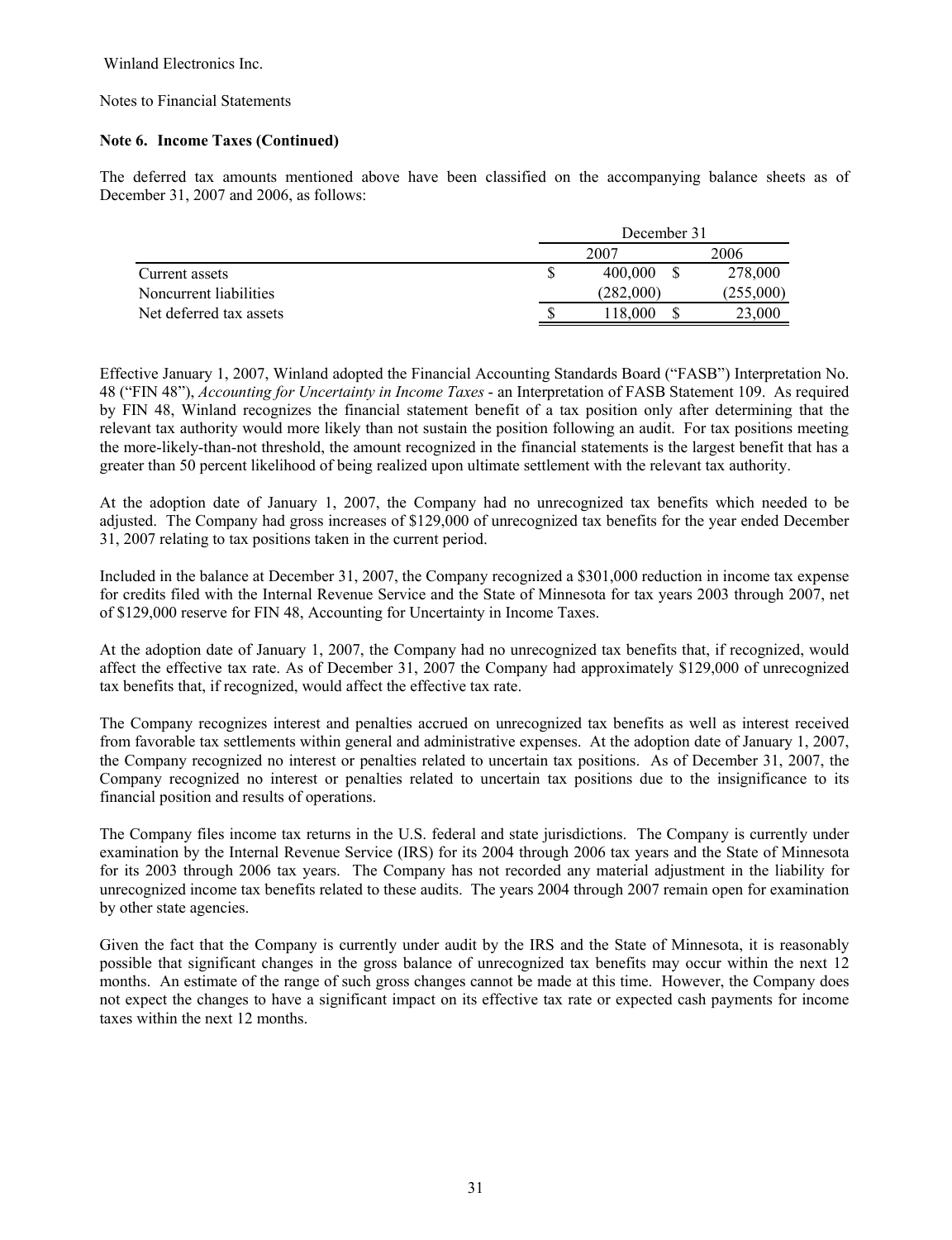Notes to Financial Statements

#### **Note 7. Warrants and Stock-Based Compensation Plans**

**Warrants:** On February 1, 2005, Winland granted to Hayden Communications, Inc. warrants to purchase 20,000 shares of common stock that vested to the extent of 10,000 shares on August 1, 2005 and 10,000 shares on February 1, 2006. The term of each 10,000 share increment will extend three years from the date of vesting. As of December 31, 2007, warrants to purchase 20,000 shares of common stock at \$3.96 were exercisable and outstanding. The warrants were valued using the Black-Scholes pricing model and were amortized as investor relations expense over the term of the service agreement. Investor relations expense from the amortization of warrants was \$0 and \$3,123 for the years ended December 31, 2007 and 2006, respectively.

On February 16, 2006, Winland granted to Board Assets, Inc., a strategic planning consultant, warrants to purchase 5,000 shares of common stock at an exercise price of \$4.01 per share. Winland scheduled two board strategy meetings with Board Assets, Inc., one in July 2006 and the other in January 2007. Upon completion of the performance of Board Assets, Inc as facilitator for each of those meetings, 2,500 shares were scheduled to vest. These warrants expire on February 16, 2016, if not exercised. As of December 31, 2007, the first 2,500 shares vested and, using the Black-Scholes pricing model, \$3.26 per share amounting to \$8,142 of consulting expense was recorded in 2006. The agreement between Winland and Board Assets, Inc. was terminated in October 2006. Based on this termination, the second 2,500 shares did not vest and Winland will not incur additional expense for these shares.

On September 9, 2006, Winland granted to Steven P. Friswold and Bruce H. Senske, principals of Genoa Business Advisors, LLC ("Genoa"), warrants for each to purchase 10,000 shares of common stock at an exercise price of \$3.40 per share. Winland and Genoa developed two strategic business initiatives which Genoa must execute in order for the warrants to vest. These warrants shall vest and become exercisable to the extent of 5,000 shares each upon completion of Initiative 1 by Genoa and 5,000 shares each upon completion of Initiative 2 by Genoa. The warrants terminate on September 6, 2011, if not exercised. As of December 31, 2007, Initiative 1 was complete and 5,000 shares each vested. The shares were valued using the Black-Scholes pricing method at a fair value of \$2.26 per share amounting to \$22,581 of consulting expense for the year ended December 31, 2007. The agreement between Winland and Genoa was terminated in November 2007. Based on this termination, the second 10,000 shares will not vest and Winland will not incur additional expense for these shares.

**Stock option and employee stock purchase plans:** As of December 31, 2007, Winland had one equity-based compensation plan, the 2005 Equity Incentive Plan, from which stock-based compensation awards can be granted to eligible employees, officers or directors. Previous to this plan, stock-based compensation awards were granted from the 1997 Stock Option Plan. The plans are as follows:

2005 Equity Incentive Plan – This plan provides awards in the form of incentive stock options, nonqualified stock options, and restricted stock. Currently, this is the only plan under which awards are authorized for grant. As approved by the shareholders in May 2005, the plan authorized issuance of up to 400,000 shares. Awards issued under the plan as of December 31, 2007 include 212,000 shares of incentive stock options and 66,000 nonqualified stock options of which 267,000 are outstanding and 70,600 of which are vested at December 31, 2007. The exercise price is equal to the fair market value of Winland's common stock at the date of grant. Options generally vest over 5 years and have a contractual life up to 10 years. Option awards provide for accelerated vesting if substantially all of Winland's assets are transferred through an acquisition, merger or reorganization.

1997 Stock Option Plan – This plan provided for grants in both the form of incentive stock options and nonqualified stock options. The plan was terminated as to future grants in May 2005. At December 31, 2007 there were 104,100 options outstanding under this plan of which 92,940 are vested.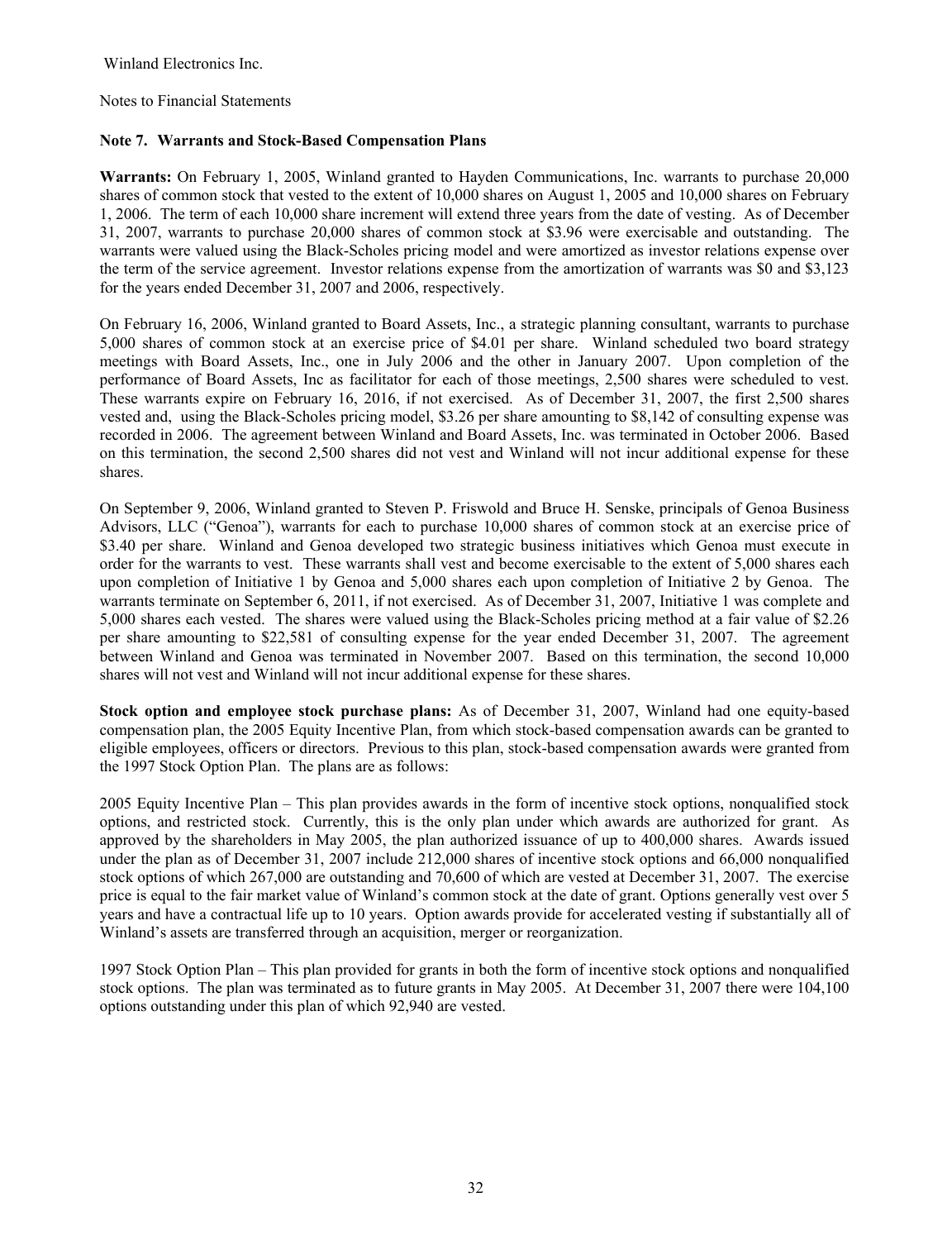Notes to Financial Statements

#### **Note 7. Warrants and Stock-Based Compensation Plans (Continued)**

1997 Employee Stock Purchase Plan – The Employee Stock Purchase Plan (ESPP) has provided Winland employees the opportunity to purchase common stock through payroll deductions. The purchase price is set at the lower of 85% of the fair market value of common stock at the beginning of the participation period or 85% of the fair market value on the purchase date. The participation periods have a 6-month duration beginning in January and July of each year. A total of 100,000 shares of common stock were authorized for issuance under the ESPP of which 90,191have been issued. The ESPP expired on December 31, 2007. Winland issued 10,365 and 8,375 shares for the years ended December 31, 2007 and 2006, respectively, incurring \$10,780 and \$9,926 of compensation expense under this plan for the same periods.

Prior to January 1, 2006, Winland accounted for its equity-based compensation plans under the recognition and measurement provision of APB Opinion No. 25, *Accounting for Stock Issued to Employees* ("APB 25"), and related Interpretations, as permitted by Statement of Financial Accounting Standards No. 123, *Accounting for Stock-Based Compensation* ("SFAS 123"). Effective January 1, 2006, Winland adopted the fair value recognition provisions of Statement of Financial Accounting Standards No. 123 (revised 2004), *Share-Based Payment* ("SFAS 123R"), using the modified-prospective-transition method. Under this transition method, compensation cost recognized in the years ended December 31, 2007 and 2006 includes compensation costs for all share-based payments granted prior to January 1, 2006, but not yet vested as of January 1, 2006, based on the grant-date fair value estimated in accordance with the original provisions of SFAS 123, and compensation cost for all share-based payments granted subsequent to December 31, 2005 based on the grant date fair value estimated in accordance with the provisions of SFAS 123R.

Winland's stock based compensation expense for the years ended December 31, 2007 and 2006 was \$178,000 and \$137,000 higher than if Winland had continued to account for stock-based compensation under APB Opinion No. 25 for its stock option grants to employees. A total of \$43,000 and \$8,000 such expense was capitalized in inventory costs for the years ended December 31, 2007 and 2006, respectively.

Winland uses the Black-Scholes option pricing model to estimate the fair value of stock-based awards with the following weighted-average assumptions for the indicated periods.

|                         | December 31 |         |  |  |
|-------------------------|-------------|---------|--|--|
|                         | 2007        | 2006    |  |  |
| Expected life, in years | $5-10$      | $5-10$  |  |  |
| Expected volatility     | 69.9%       | 81.9%   |  |  |
| Risk-free interest rate | $4.4\%$     | $4.7\%$ |  |  |
| Dividend yield          | $0.0\%$     | $0.0\%$ |  |  |

Winland calculates the expected life of awards using historical data to estimate option exercises and employee terminations. Expected volatility is based on daily historical fluctuations of Winland's common stock using the closing market value for the number of days of the expected term immediately preceding the grant. The risk-free interest rate is based on the U.S. Treasury yield curve in effect at the time of the grant for a bond with a similar term.

Winland receives a tax deduction for certain stock option exercises and disqualifying stock dispositions during the period the options are exercised or the stock is sold, generally for the excess of the price at which the options are sold over the exercise prices of the options. Prior to adoption of SFAS 123R, all tax benefits resulting from the exercise of stock options were reported as operating cash flows in the Statements of Cash Flows. In accordance with SFAS 123R, Winland revised its Statements of Cash Flows presentation to report any tax benefit from the exercise of stock options as financing cash flows. For the years ended December 31, 2007 and 2006, there were stock option exercises and disqualifying stock dispositions which triggered \$10,000 and \$43,000 in tax benefits, therefore net cash provided by financing activities was increased as a result of the adoption of SFAS 123R.

Net cash proceeds from the exercise of stock options were \$27,000 and \$53,000 for the years ended December 31, 2007 and 2006. For the years ended December 31, 2007 and 2006, 21,340 and 30,847 options were exercised in stock swaps, using previously owned shares of Winland's common stock as payment for the shares.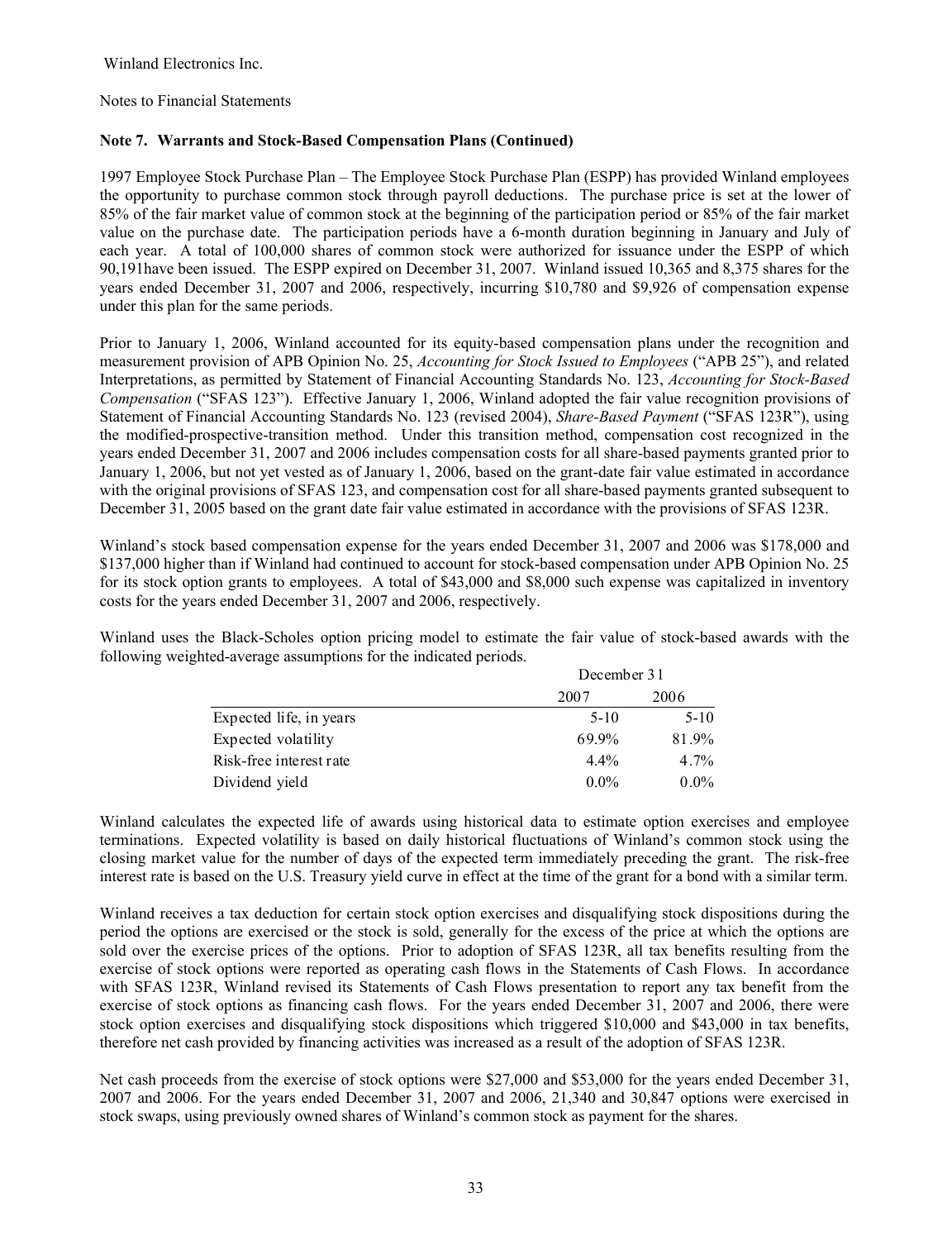Notes to Financial Statements

#### **Note 7. Warrants and Stock-Based Compensation Plans (Continued)**

The following table represents stock option activity for the twelve months ended December 31, 2007 and 2006: Weighted Weighted

|                                              |               | Average  |       | Average       |
|----------------------------------------------|---------------|----------|-------|---------------|
|                                              | Number of     | Exercise |       | Remaining     |
|                                              | <b>Shares</b> |          | Price | Contract Life |
| Outstanding options at January 1, 2006       | 265,571       | \$       | 2.25  |               |
| Granted                                      | 100,000       |          | 3.66  |               |
| Exercised                                    | (78, 235)     |          | 1.49  |               |
| Forfeited                                    | (1,296)       |          | 1.62  |               |
| Outstanding options at December 31, 2006     | 286,040       | S        | 2.95  | $4.05$ Yrs    |
|                                              |               |          |       |               |
| Outstanding options at January 1, 2007       | 286,040       | \$       | 2.95  |               |
| Granted                                      | 156,000       |          | 2.88  |               |
| Exercised                                    | (38, 840)     |          | 1.29  |               |
| Forfeited                                    | (32,100)      |          | 2.92  |               |
| Outstanding options at December 31, 2007     | 371,100       |          | 3.10  | 4.95 Yrs      |
|                                              |               |          |       |               |
| Outstanding exercisable at December 31, 2007 | 163,540       | \$       | 3.22  | $4.01$ Yrs    |

The aggregate intrinsic value of options outstanding at December 31, 2007 and 2006 was \$15,000 and \$175,000, respectively. The aggregate intrinsic value of options exercisable at December 31, 2007 and 2006 was \$9,000 and \$139,000, respectively. Total intrinsic value of options exercised for the twelve months ended December 31, 2007 and 2006 was \$55,000 and \$240,000, respectively.

During the years ended December 31, 2007 and 2006, Winland granted 156,000 and 100,000 options, respectively. These options had a weighted average grant date fair value of \$1.55 and \$2.61 per share, respectively.

The following table summarizes information about stock options outstanding at December 31, 2007:

|                        |               | <b>Options Outstanding</b> |                  |               | Options Exercisable |
|------------------------|---------------|----------------------------|------------------|---------------|---------------------|
|                        |               | Weighted-Average           |                  |               |                     |
| Range of               | Number of     | Remaining Contractual      | Weighted-Average | Number of     | Weighted-Average    |
| <b>Exercise Prices</b> | <b>Shares</b> | Life (Years)               | Exercise Price   | <b>Shares</b> | Exercise Price      |
| $$0.91 - $1.34$        | 8,800         | 0.9                        | 1.27             | 8.800         | 1.27                |
| $$1.80 - $2.24$        | 27,000        | 5.8                        | 2.11             |               |                     |
| $$2.25 - $2.69$        | 66,800        | 4.1                        | 2.45             | 18,840        | 2.46                |
| $$2.70 - $3.13$        | 61,500        | 1.3                        | 2.90             | 54,300        | 2.89                |
| $$3.14 - $3.58$        | 139,000       | 6.7                        | 3.35             | 32,800        | 3.29                |
| $$3.59 - $4.03$        | 24,000        | 4.6                        | 3.62             | 4.800         | 3.62                |
| $$4.04 - $4.48$        | 44,000        | 6.4                        | 4.26             | 44,000        | 4.26                |
|                        | 371,100       | 5.0                        | 3.10             | 163,540       | 3.22                |

At December 31, 2007, there was \$226,000 of unrecognized compensation cost related to share-based payments which is expected to be recognized over a weighted-average period of 2.6 years.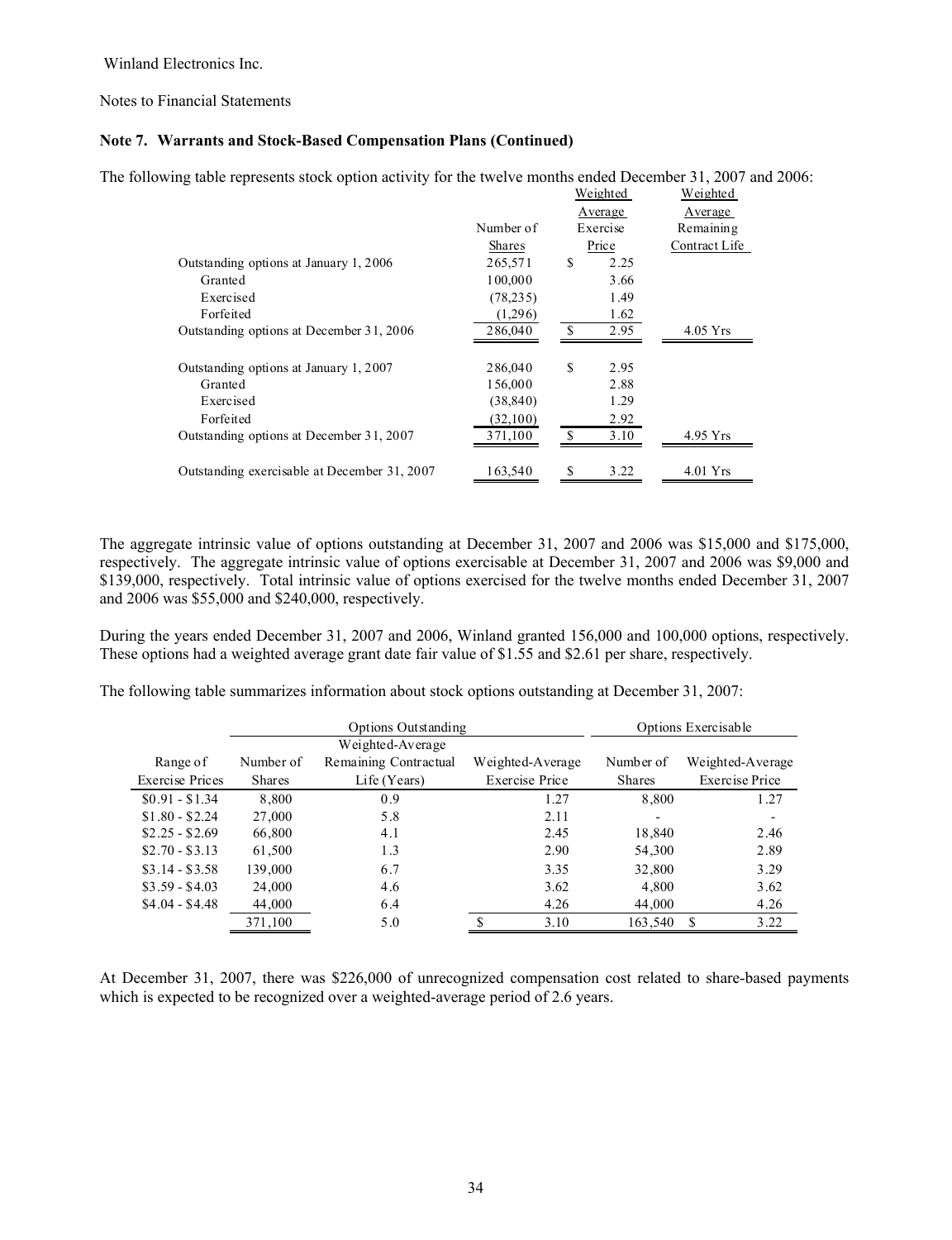Notes to Financial Statements

#### **Note 8. Employee Benefit Plans**

**Pension plan:** Winland has a qualified defined contribution 401(k) profit-sharing plan for its employees who meet certain age and service requirements. Employees are allowed to make contributions of up to 15 percent of their eligible compensation. The plan also provides for a Company-sponsored match to be determined each year by the Board of Directors. Winland contributed approximately \$100,000 and \$105,000 to the plan for the years ended December 31, 2007 and 2006, respectively. In addition, Winland may make additional discretionary contributions to the plan to the extent authorized by the Board of Directors. There were no discretionary contributions to the plan for the years ended December 31, 2007 and 2006.

**Health Savings Account:** Winland has a health savings account plan for its employees who meet certain service requirements. The plan provides for Winland to make contributions equal to one-half the deductible limit elected by the employee. The employee may also make contributions equal to one-half the deductible limit elected. Winland makes contributions to the plan on a quarterly basis on the first day of each quarter. The contributions cannot be refunded to Winland if the employee's employment with Winland is terminated voluntarily or involuntarily. Winland contributed approximately \$209,000 and \$193,000 to the plan for the year ended December 31, 2007 and 2006, respectively.

#### **Note 9. Major Customers, International Sales and Enterprisewide Disclosures**

**Major customers:** Winland has customers which accounted for more than 10 percent of net sales for the years ended December 31, 2007 and 2006, as follows:

| 2007 | 2006  |  |
|------|-------|--|
|      |       |  |
| 20%  | 38%   |  |
| 19%  | 19%   |  |
| 18%  | 9%    |  |
|      |       |  |
| 10%  | $7\%$ |  |
| 13%  | 26%   |  |
| 39%  | 17%   |  |
|      |       |  |

**International sales:** Export sales to international customers for 2007 and 2006 were approximately \$231,000 and \$201,000, respectively. Accounts receivable from international customers were approximately \$17,000 and \$7,000 at December 31, 2007 and 2006, respectively.

**Enterprisewide disclosures:** The following table presents approximate revenues from external customers for each of Winland's groups of products and services:

|                                                                               | Years Ended December 31 |            |   |            |
|-------------------------------------------------------------------------------|-------------------------|------------|---|------------|
|                                                                               |                         | 2007       |   | 2006       |
| Electronic controls and assemblies for OEM customers                          |                         | 29,004,000 | S | 33,842,000 |
| Proprietary microprocessors and mechanically controlled<br>sensors and alarms |                         | 3,075,000  |   | 3,260,000  |
| Raw material and sub-assemblies for OEM customers                             |                         | 1,866,000  |   | 518,000    |
| Engineering and test design services                                          |                         | 714,000    |   | 246,000    |
| Freight                                                                       |                         | 87,000     |   | 79,000     |
|                                                                               |                         | 34,746,000 |   | 37,945,000 |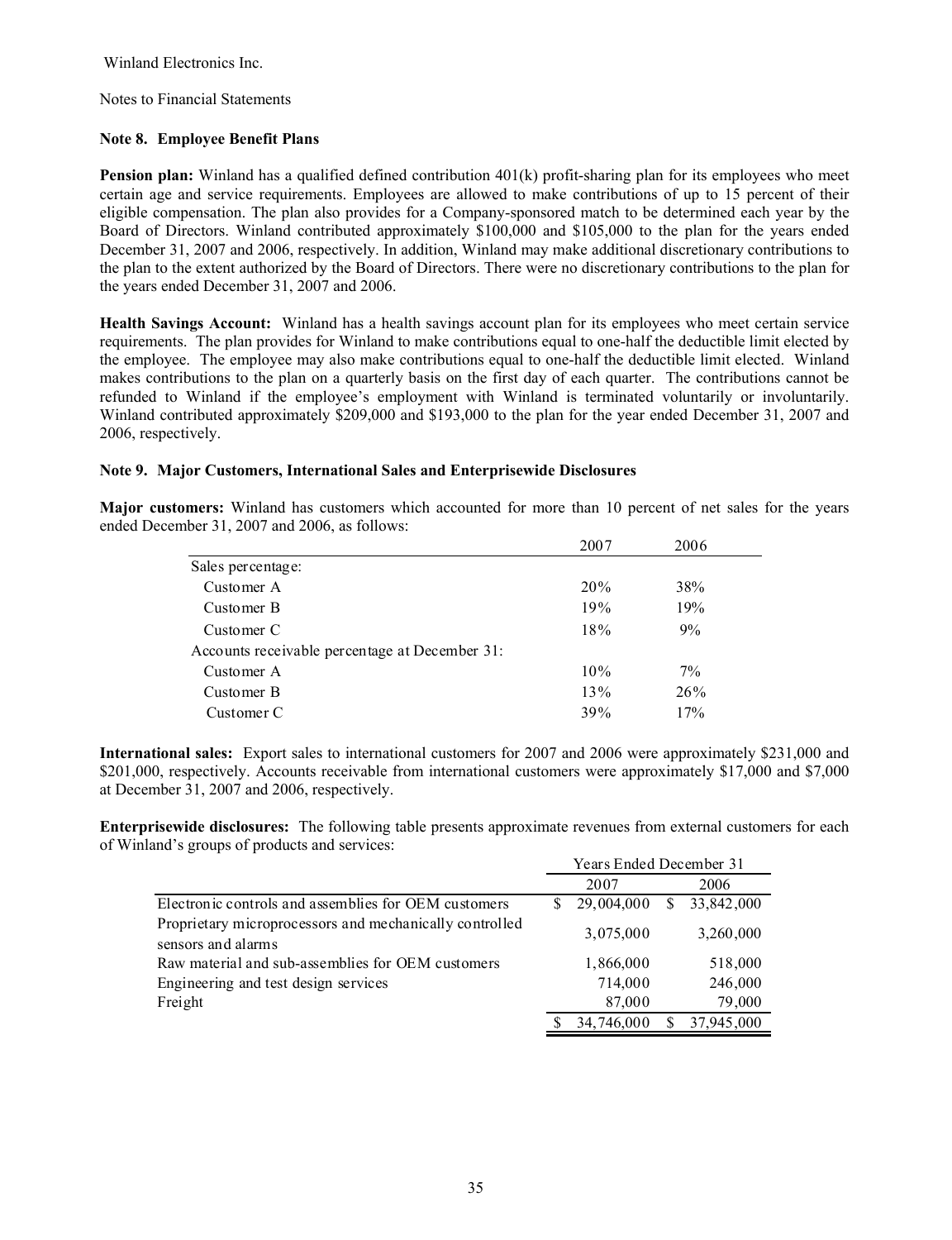Notes to Financial Statements

#### **Note 10. Shareholder Rights Plan**

On December 9, 2003, Winland's Board of Directors adopted a Shareholder Rights Plan. Under the plan, rights were constructively distributed as a dividend at the rate of one right for each share of common stock of Winland held by the shareholders of record as of the close of business on December 31, 2003. Each right entitles its holder to purchase one-hundredth of a share of Series A Junior Participating Preferred Stock at an exercise price of \$36. The rights will only be exercisable if a person or group acquires, has the right to acquire, or has commenced a tender offer for 15 percent or more of Winland's outstanding common stock. The rights are nonvoting, pay no dividends, expire on December 9, 2013, and may be redeemed by Winland for \$0.001 per right at any time before the 15th day (subject to adjustment) after a 15 percent position is acquired. The rights have no effect on earnings per share until they become exercisable.

After the rights are exercisable, if Winland is acquired in a merger or other business combination, or if 50 percent or more of Winland's assets are sold, each right will entitle its holder (other than the acquiring person or group) to purchase, at the then current exercise price, common stock of the acquiring entity having a value of twice the exercise price. In connection with the adoption of the Shareholder Rights Plan, the Board of Directors has designated 60,000 shares of previously undesignated stock as Series A Junior Participating Preferred Stock. The shares have a par value of \$0.01 per share and a liquidation value equal to the greater of \$100 or 100 times the aggregate amount to be distributed per share to holders of common stock. Shares of Series A Junior Participating Preferred Stock are not convertible into shares of Winland's common stock. Each share of Series A Junior Participating Preferred Stock will be entitled to a minimum preferential quarterly dividend payment equal to the greater of \$1 per share or an aggregate dividend of 100 times the dividend declared per share of common stock. Each share of Series A Junior Participating Preferred Stock has 100 votes. In the event of any merger, consolidation or other transaction in which common stock is exchanged; each share of Series A Junior Participating Preferred Stock will be entitled to receive 100 times the amount received per share of common stock. There are no shares of Series A Junior Participating Preferred Stock outstanding.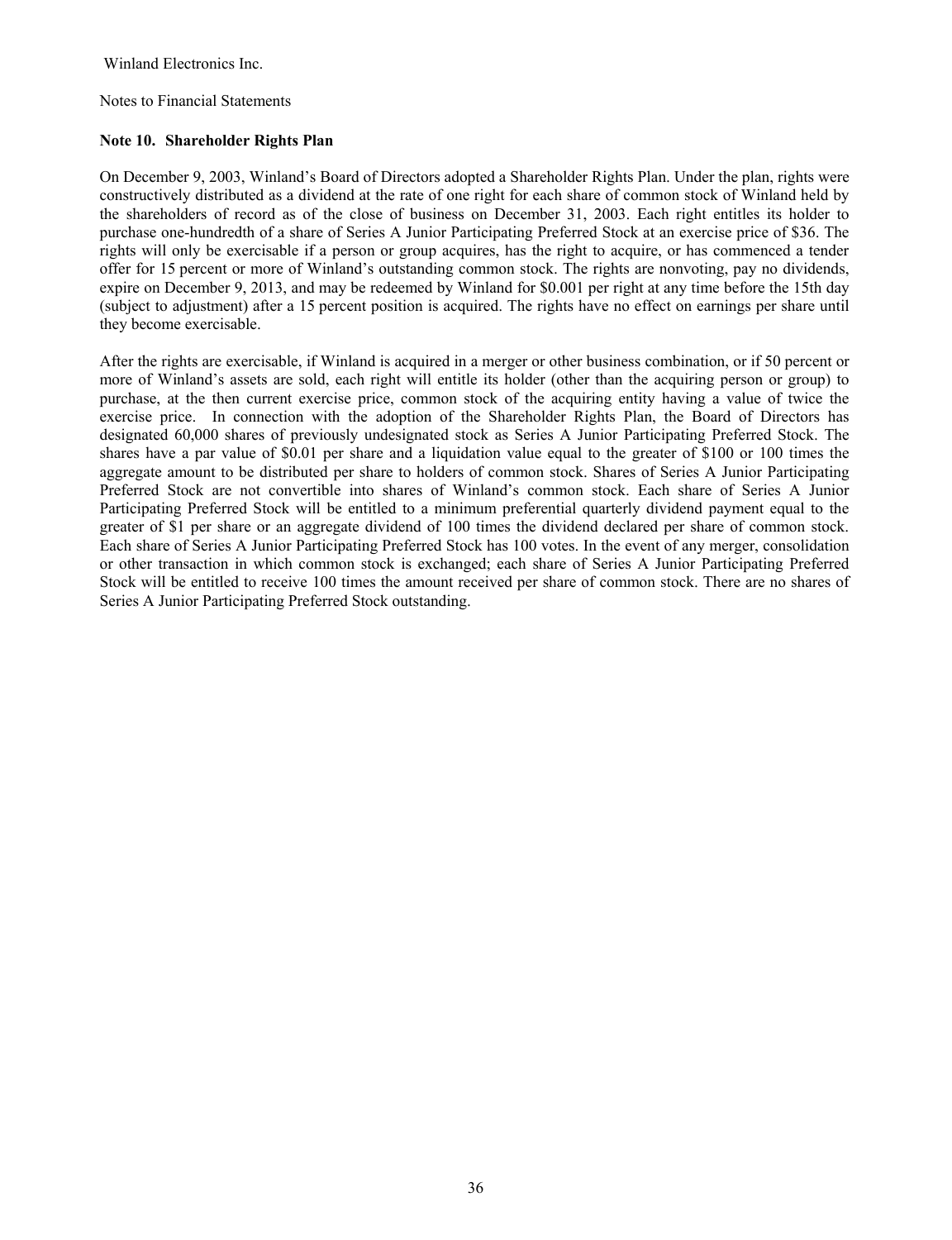# **ITEM 9. CHANGES IN AND DISAGREEMENTS WITH ACCOUNTANTS ON ACCOUNTING AND FINANCIAL DISCLOSURE**

None.

# **ITEM 9A. CONTROLS AND PROCEDURES**

## **Management's Report on Internal Control over Financial Reporting**

Winland's management is responsible for establishing and maintaining effective internal control over financial reporting as defined in Rule 13a-15(f) of the Securities Exchange Act of 1934. Winland's internal control over financial reporting is a process designed to provide reasonable assurance regarding the reliability of financial reporting and the preparation of financial statements for external purposes in accordance with generally accepted accounting principles. Winland's internal control over financial reporting includes those policies and procedures that (i) pertain to the maintenance of records that, in reasonable detail, accurately and fairly reflect the transactions and dispositions of Winland's assets; (ii) provide reasonable assurance that transactions are recorded as necessary to permit preparation of financial statements in accordance with generally accepted accounting principles, and that Winland's receipts and expenditures are being made only in accordance with authorizations of Winland's management and directors; and (iii) provide reasonable assurance regarding prevention or timely detection of unauthorized acquisition, use, or disposition of Winland's assets that could have a material effect on the financial statements.

Because of its inherent limitations, internal control over financial reporting may not prevent or detect misstatements. Also, projections of any evaluation of effectiveness to future periods are subject to the risk that controls may become inadequate because of changes in conditions, or that the degree of compliance with the policies or procedures may deteriorate.

Management has assessed Winland's internal control over financial reporting in relation to criteria described in *Internal Control – Integrated Framework,* issued by the Committee of Sponsoring Organizations of the Treadway Commission. Based on this assessment using those criteria, we concluded that, as of December 31, 2007, Winland's internal control over financial reporting was effective.

This annual report does not include an attestation report of the Company's independent registered public accounting firm regarding internal control over financial reporting. Management's report was not subject to attestation by the Company's independent registered public accounting firm pursuant to the rules of the Securities and Exchange Commission that permit the Company to provide only management's report in this annual report.

#### **Changes in Internal Control.**

None.

# **ITEM 9B. OTHER INFORMATION**

None.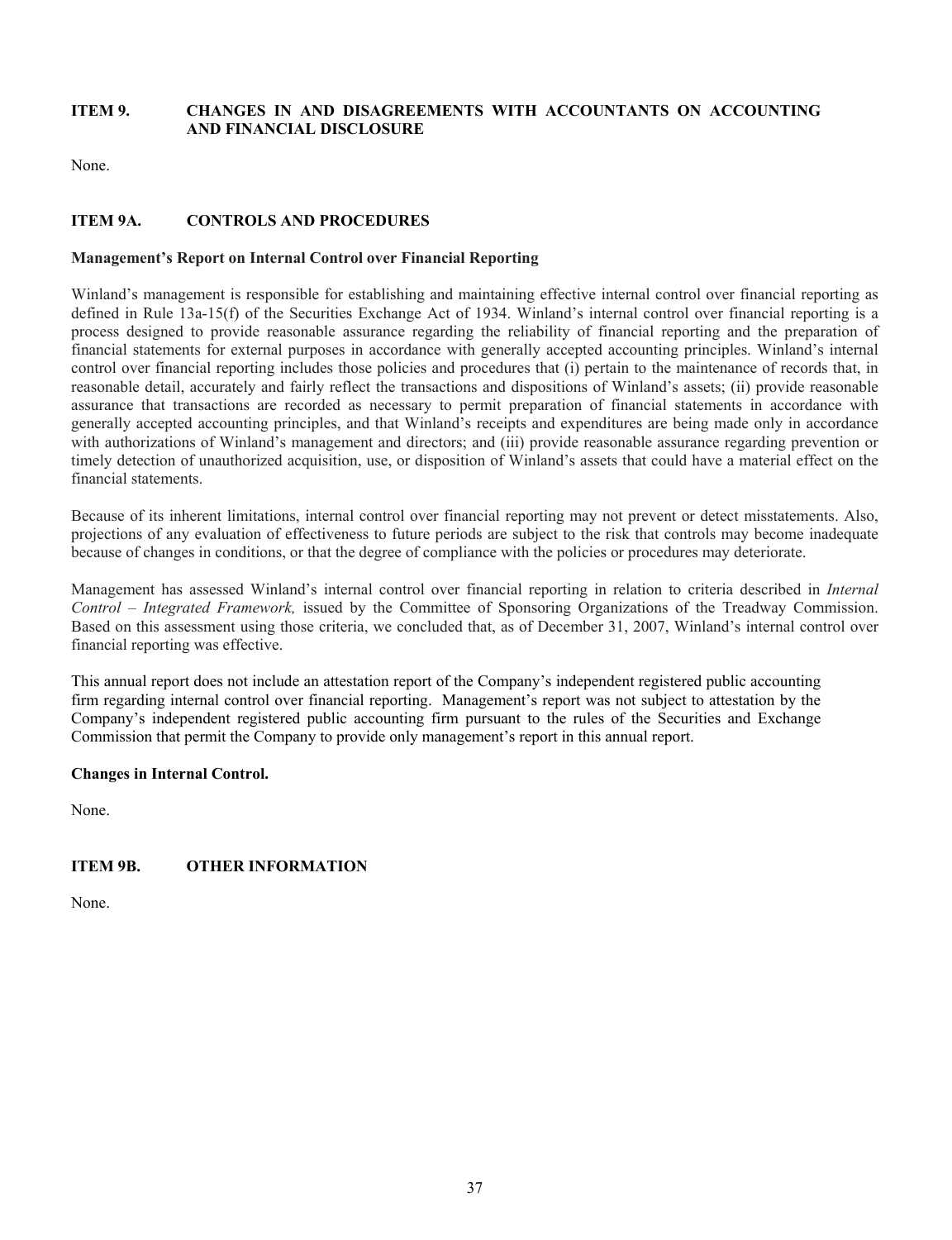#### **PART III**

#### **ITEM 10. DIRECTORS AND EXECUTIVE OFFICERS OF THE REGISTRANT**

The information required by Item 10 is incorporated by reference to Winland's definitive proxy statement for its 2008 Annual Meeting of Shareholders under the captions "Executive Compensation" and "Corporate Governance – Compensation to Non-Employee Directors."

## **ITEM 11. EXECUTIVE COMPENSATION**

The information required by Item 11 is incorporated by reference to Winland's definitive proxy statement for its 2008 Annual Meeting of Shareholders under the captions "Executive Compensation" and "Corporate Governance – Compensation to Non-Employee Directors."

#### **ITEM 12. SECURITY OWNERSHIP OF CERTAIN BENEFICIAL OWNERS AND MANAGEMENT AND RELATED STOCKHOLDER MATTERS**

The information required by Item 12 relating to security ownership of certain holders is incorporated by reference to Winland's definitive proxy statement for its 2008 Annual Meeting of Shareholders under the caption "Principal Shareholders and Management Shareholdings."

The following table provides information concerning Winland's equity compensation plans as of December 31, 2007.

|                                                                   |                         |                      | Number of securities<br>remaining available for<br>future issuance under |
|-------------------------------------------------------------------|-------------------------|----------------------|--------------------------------------------------------------------------|
|                                                                   | Number of securities to | Weighted average     | equity compensation                                                      |
|                                                                   | be issued upon exercise | exercise price of    | plans (excluding)                                                        |
|                                                                   | of outstanding options, | outstanding options, | securities reflected in                                                  |
|                                                                   | warrants and rights     | warrants and rights  | $\text{column (a))}$                                                     |
|                                                                   | (a)                     | (b)                  | (c)                                                                      |
| Equity compensation plans approved by<br>security holders         | 371,100                 | \$3.10               | 142,809(1)                                                               |
| Equity compensation plans not approved by<br>security holders (2) | 45,000                  | \$3.72               | $\mathbf{0}$                                                             |
| TOTALS                                                            | 416,100                 | \$3.17               | 142,809                                                                  |

(1) Includes 9,809 shares available for issuance under Winland's 1997 Employee Stock Purchase Plan.

(2) The plans consist of four warrant agreements to purchase shares of Winland's Common Stock issued in 2005 and 2006 as partial consideration for consulting services to the following: (i) Hayden Communications, Inc., a communication consulting firm – warrant to purchase 20,000 shares of common stock (10,000 shares exercisable until August 1, 2008 and 10,000 shares exercisable until February 1, 2009); (ii) Board Assets, Inc., a board evaluation and consulting firm – warrant to purchase 5,000 shares of common stock, which warrant vests upon performance of certain services and expires on February 16, 2016 (2,500 shares vested on July 17, 2006, and the remaining shares did not vest because the consulting arrangement has been terminated); and (iii) each of two principals of Genoa Business Advisors, LLC, a business consulting firm – warrant to purchase 10,000 shares, which vest in 5,000-share increments upon performance of certain services and expire on September 6, 2011 (10,000 shares vested on January 19, 2007, and the remaining shares did not vest because the consulting arrangement has been terminated).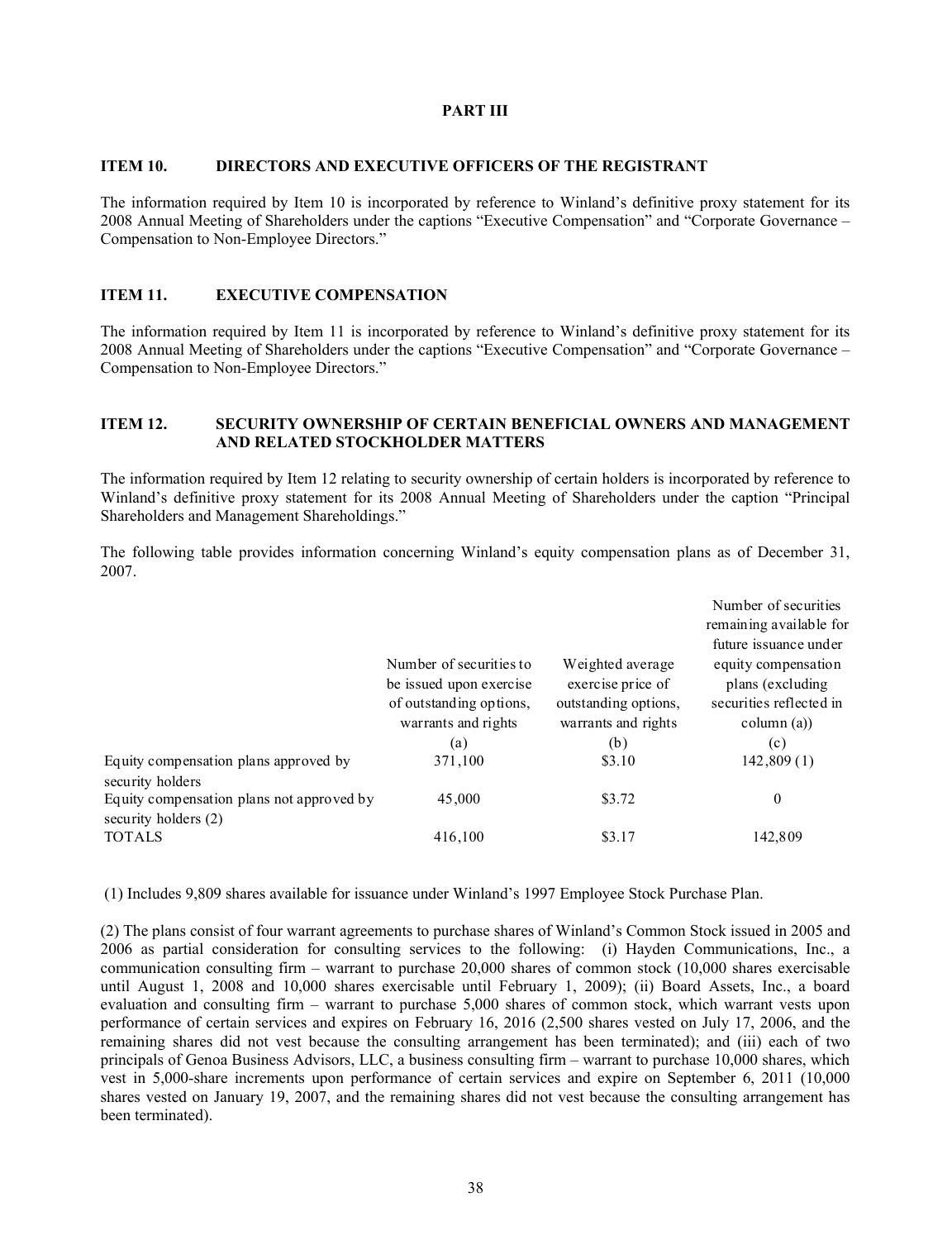#### **ITEM 13. CERTAIN RELATIONSHIPS, RELATED TRANSACTIONS AND DIRECTOR INDEPENDENCE**

The information required by Item 13 is incorporated by reference to Winland's definitive proxy statement for its 2008 Annual Meeting of Shareholders under the captions "Corporate Governance" and "Certain Transactions."

## **ITEM 14. PRINCIPAL ACCOUNTANT FEES AND SERVICES**

The information requested in this item is incorporated by reference to Winland's definitive proxy statement for its 2008 Annual Meeting of Shareholders under the caption "Independent Registered Public Accounting Firm."

#### **ITEM 15. EXHIBITS AND FINANCIAL STATEMENT SCHEDULES**

The following exhibits are included in this report: See "Exhibit Index to Form 10-K" following the signature page of this Form 10-K.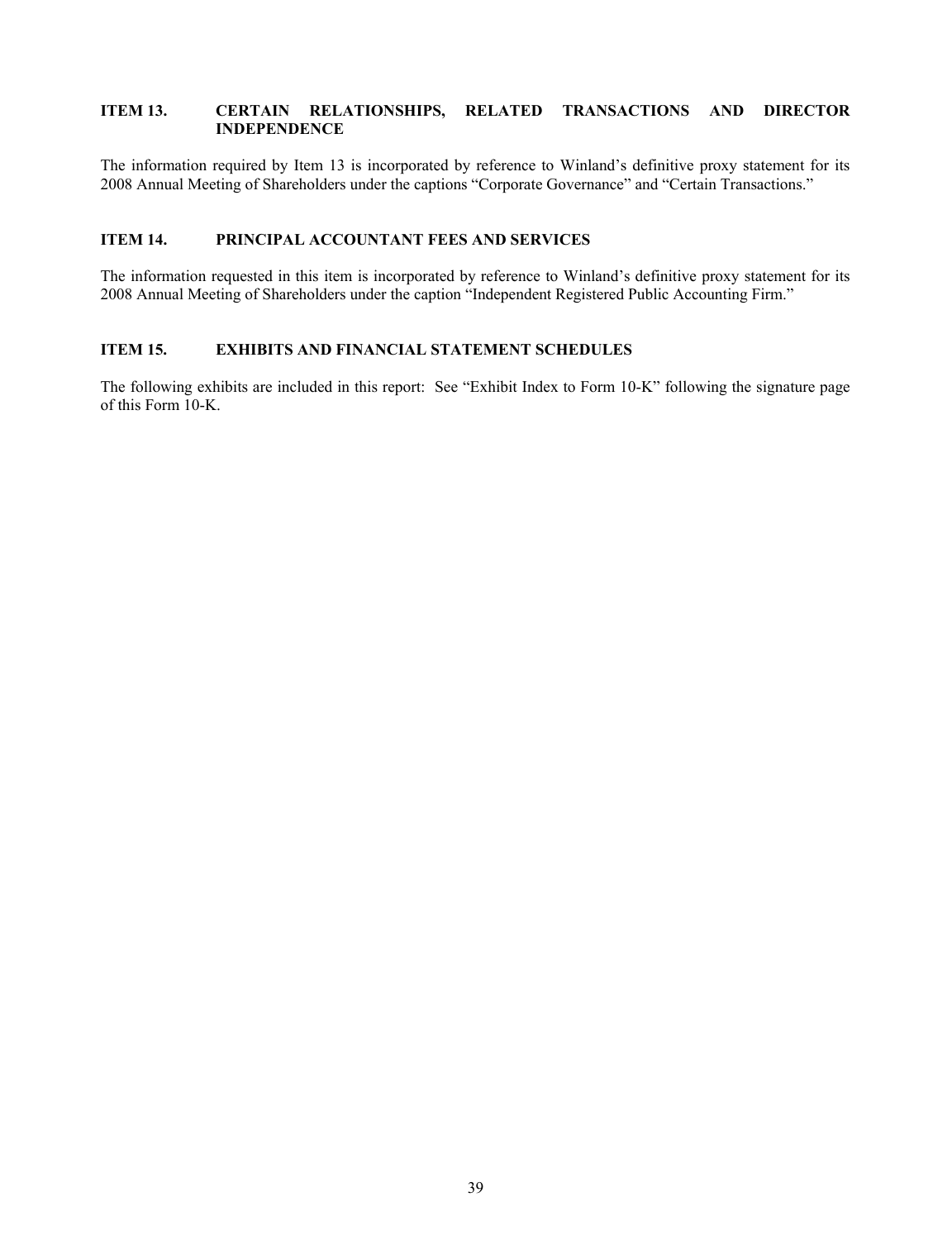# **SIGNATURES**

Pursuant to the requirements of Section 13 of the Securities Exchange Act of 1934, Winland has caused this Report to be signed on its behalf by the undersigned, thereunto duly authorized.

WINLAND ELECTRONICS, INC.

Dated: March 21 2008 /s/ Thomas J. de Petra

Thomas J. de Petra Interim President and Chief Executive Officer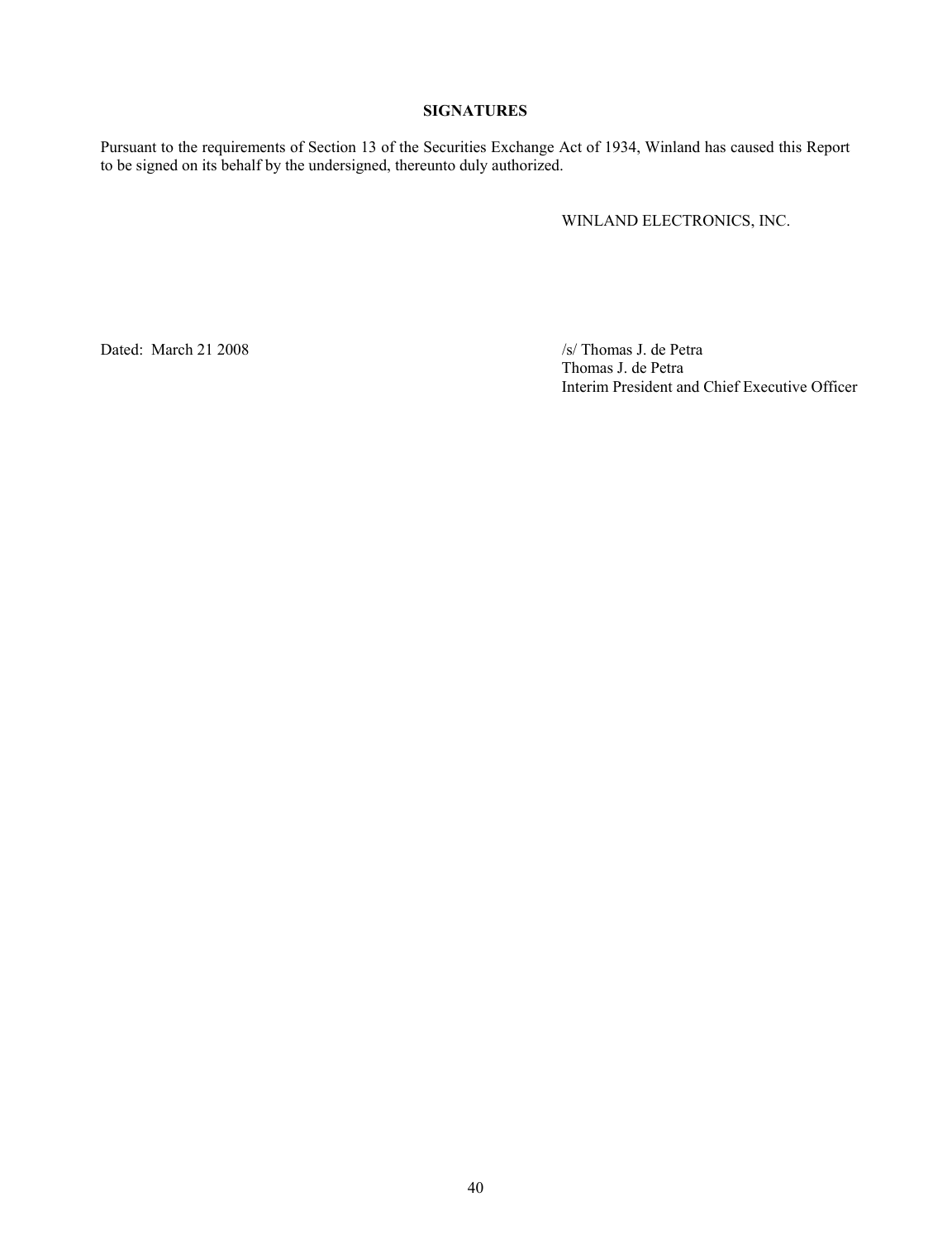Pursuant to the requirements of the Securities Exchange Act of 1934, this Report has been signed by the following persons on behalf of Winland, in the capacities, and on the dates, indicated.

#### (Power of Attorney)

Each person whose signature appears below constitutes and appoints Thomas J. de Petra and Glenn A. Kermes as his true and lawful attorneys-in-fact and agents, each acting alone, with full power of substitution and resubstitution, for him and in his name, place and stead, in any and all capacities, to sign any or all amendments to this Annual Report on Form 10-K and to file the same, with all exhibits thereto, and other documents in connection therewith, with the Securities and Exchange Commission, granting unto said attorneys-in-fact and agents, each acting alone, full power and authority to do and perform each and every act and thing requisite and necessary to be done in and about the premises, as fully to all intents and purposes as he might or could do in person, hereby ratifying and confirming all said attorneys-in-fact and agents, each acting alone, or his substitute or substitutes, may lawfully do or cause to be done by virtue thereof.

| <b>Signature and Title</b>                                                                                                             | Date           |
|----------------------------------------------------------------------------------------------------------------------------------------|----------------|
| /s/ Thomas J. de Petra<br>Thomas J. de Petra, Interim Chief Executive Officer,<br>President and Director (Principal Executive Officer) | March 21, 2008 |
| $/s$ Glenn A. Kermes<br>Glenn A. Kermes, Chief Financial Officer (Principal<br>Financial Officer and Principal Accounting Officer)     | March 21, 2008 |
| /s/ Lorin E. Krueger<br>Lorin E. Krueger, Director                                                                                     | March 21, 2008 |
| /s/ Richard T. Speckmann<br>Richard T. Speckmann, Director                                                                             | March 21, 2008 |
| /s/ Thomas J. Goodmanson<br>Thomas J. Goodmanson, Director                                                                             | March 21, 2008 |
| /s/ Thomas J. Brady<br>Thomas J. Brady, Director                                                                                       | March 21, 2008 |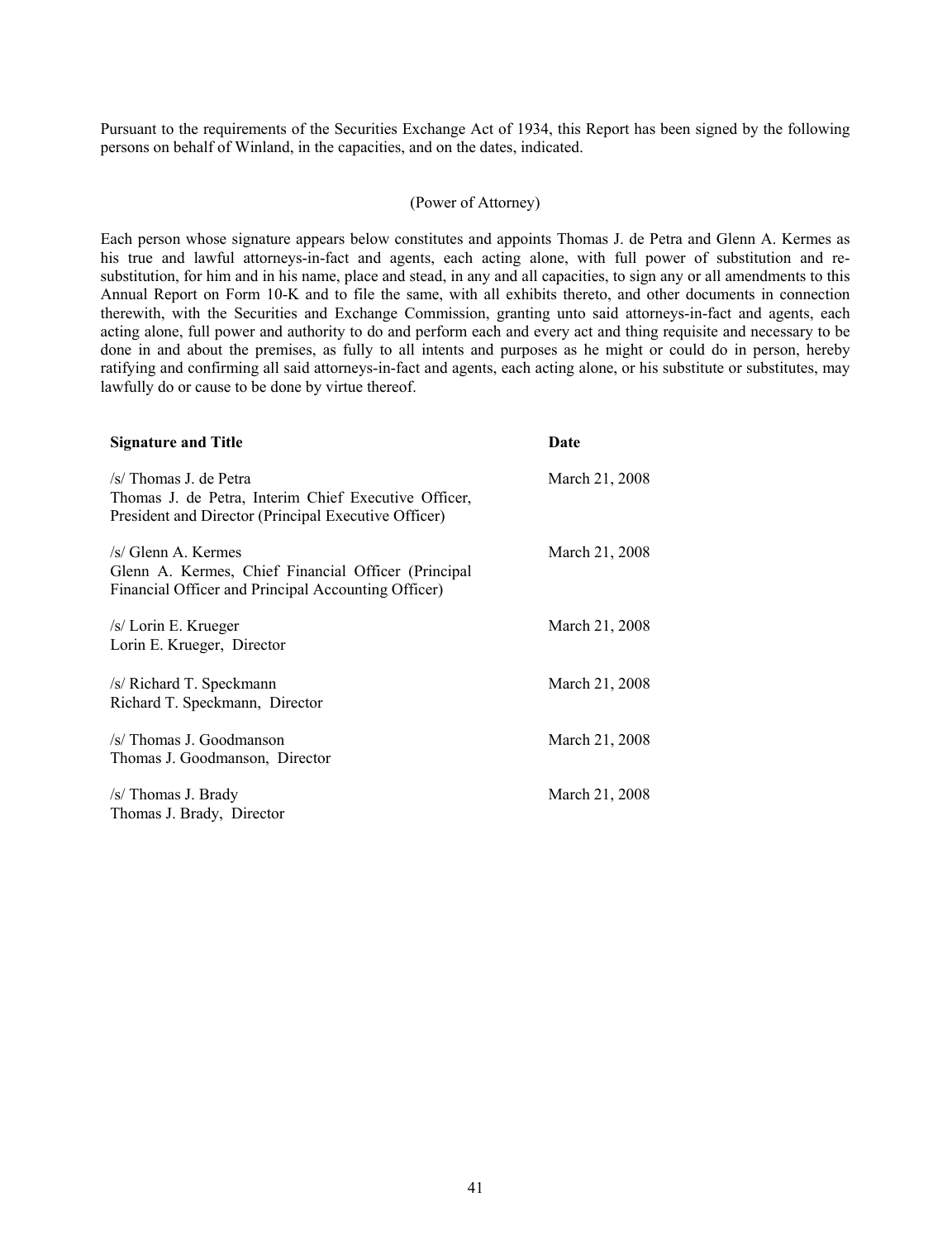# SECURITIES AND EXCHANGE COMMISSION WASHINGTON, D.C. 20549

## EXHIBIT INDEX TO FORM 10-K

For the Fiscal Year Ended December 31, 2007 Commission File No.: 1-15637

## WINLAND ELECTRONICS, INC.  $\mathcal{L}_\text{max}$

 $\mathcal{L}_\text{max}$ 

| Exhibit<br>Number<br>3.1 | Item<br>Restated Articles of Incorporation, as amended (Incorporated by reference to Exhibit 3.1)<br>to Form 10-KSB for the fiscal year ended December 31, 1994)                                                                                                                                                                                                                                                            |
|--------------------------|-----------------------------------------------------------------------------------------------------------------------------------------------------------------------------------------------------------------------------------------------------------------------------------------------------------------------------------------------------------------------------------------------------------------------------|
| 3.2                      | Restated Bylaws (Incorporated by reference to Exhibit 3.2 to Current Report on Form 8-<br>K dated March 5, 2001)                                                                                                                                                                                                                                                                                                            |
| 3.3                      | Certificate of Designation of Series A Junior Participating Preferred Stock – See Exhibit<br>4.2                                                                                                                                                                                                                                                                                                                            |
| 4.1                      | Specimen of Common Stock certificate (Incorporated by reference to Exhibit 4 to<br>Registration Statement on Form S-4, SEC File No. 33-31246)                                                                                                                                                                                                                                                                               |
| 4.2                      | Rights Agreement dated December 9, 2003 between the Company and Wells Fargo Bank<br>Minnesota, N.A., which includes the form of Certificate of Designation as Exhibit A, the<br>form of Right Certificate as Exhibit B and the Summary of Rights to Purchase Preferred<br>Shares as Exhibit C (Incorporated by reference to Exhibit 4.1 to the Form 8-A<br>Registration Statement No. 001-15637 filed on December 10, 2003) |
| 4.3                      | First Amendment to Rights Agreement dated December 1, 2004 by and among the<br>Company, Wells Fargo Bank, N.A. and Registrar and Transfer Company (Incorporated<br>by reference to Exhibit 4.2 to Form 8-A/A-1 Registration Statement No. 001-15637 filed<br>December 3, 2004)                                                                                                                                              |
| 10.1                     | Winland Electronics, Inc. 1997 Employee Stock Purchase Plan as amended June 17, 2003<br>(Incorporated by reference to Exhibit 10.1 to Form 10-QSB for the quarter ended June 30,<br>$2003)**$                                                                                                                                                                                                                               |
| 10.2                     | Winland Electronics, Inc. 1997 Stock Option Plan (Incorporated by reference to Exhibit<br>10.2 to Form 10-QSB for the quarter ended June 30, 1997)**                                                                                                                                                                                                                                                                        |
| 10.3                     | Form of Incentive Stock Option Plan under 1997 Stock Option Plan (Incorporated by<br>reference to Exhibit 10.3 to Form 10-QSB for the quarter ended June 30, 1997)**                                                                                                                                                                                                                                                        |
| 10.4                     | Form of Nonqualified Stock Option Plan under 1997 Stock Option Plan (Incorporated by<br>reference to Exhibit 10.4 to Form 10-QSB for the quarter ended June 30, 1997)**                                                                                                                                                                                                                                                     |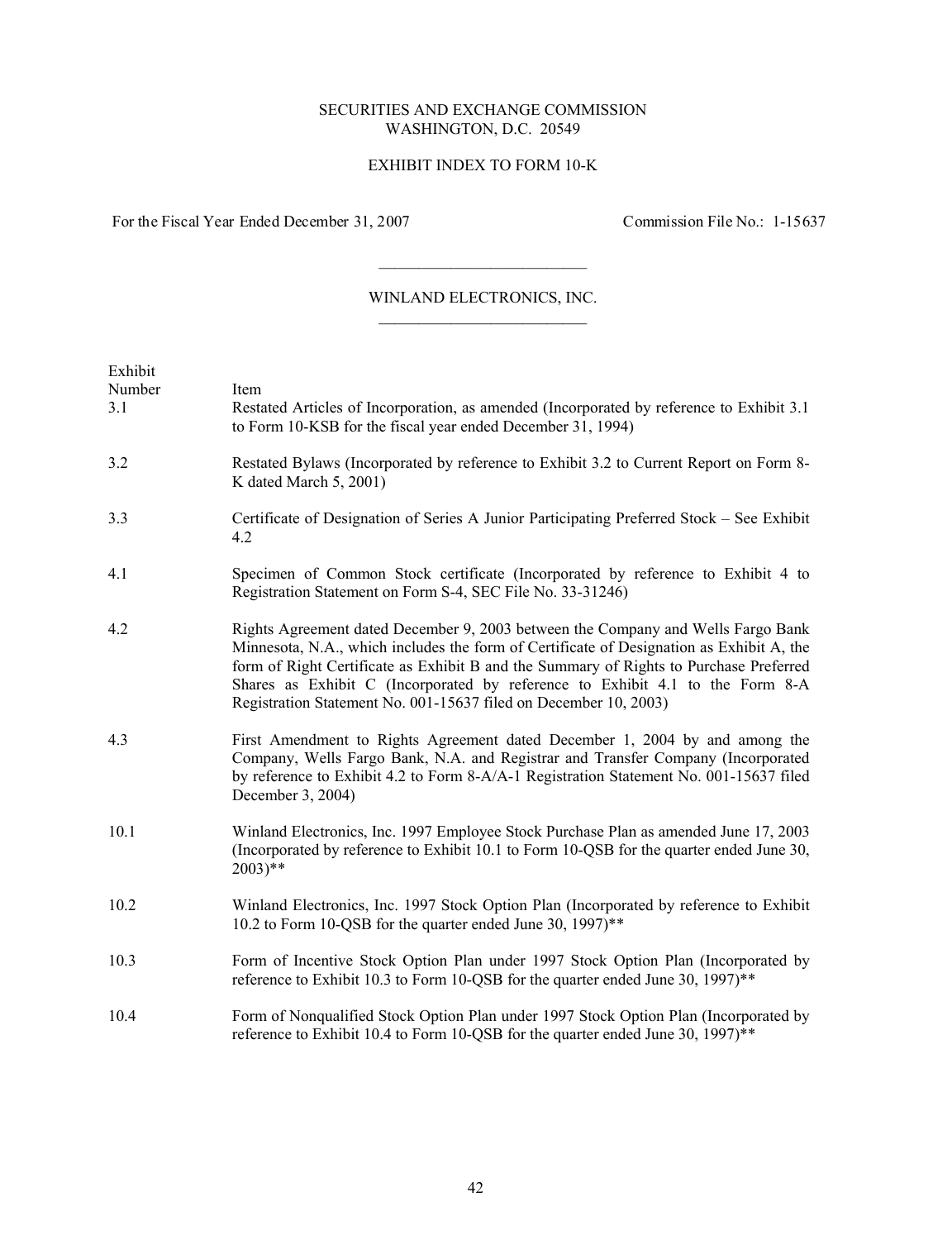| 10.5  | Credit and Security Agreement between the Company and M&I Marshall & Ilsley Bank<br>(M&I), dated June 30, 2003 and Note dated June 30, 2003 in the principal amount of<br>\$2,500,000 in favor of M&I (Incorporated by reference to Exhibit 10.1 to Form 10-QSB<br>for quarter ended June 30, 2003) |
|-------|-----------------------------------------------------------------------------------------------------------------------------------------------------------------------------------------------------------------------------------------------------------------------------------------------------|
| 10.6  | Term Note in the principal amount of \$1,000,000 dated September 30, 2004 in favor of<br>U.S. Bank, N.A. (Incorporated by reference to Exhibit 99.1 to Current Report on Form 8-<br>K dated September 30, 2004 and filed on October 6, 2004)                                                        |
| 10.7  | Term Loan Agreement dated September 30, 2004 between the Company and U.S. Bank,<br>N.A. (Incorporated by reference to Exhibit 99.2 to Current Report on Form 8-K dated<br>September 30, 2004 and filed on October 6, 2004)                                                                          |
| 10.8  | Addendum to Term Loan Agreement and Note dated September 30, 2004 between the<br>Company and U.S. Bank, N.A. (Incorporated by reference to Exhibit 99.3 to Current<br>Report on Form 8-K dated September 30, 2004 and filed on October 6, 2004)                                                     |
| 10.9  | Mortgage, Security Agreement and Assignment of Rents dated September 30, 2004 bet in<br>favor of U.S. Bank, N.A. (Incorporated by reference to Exhibit 99.4 to Current Report on<br>Form 8-K dated September 30, 2004 and filed on October 6, 2004)                                                 |
| 10.10 | 2005 Equity Incentive Plan (Incorporated by reference to Exhibit 10.1 to Current Report<br>on Form 8-K dated May 10, 2005 and filed on May 13, 2005)                                                                                                                                                |
| 10.11 | Form of Incentive Stock Option Agreement under the 2005 Equity Incentive Plan<br>(Incorporated by reference to Exhibit 10.2 to Current Report on Form 8-K dated May 10,<br>2005 and filed on May 13, 2005)                                                                                          |
| 10.12 | Form of Nonqualified Stock Option Agreement under the 2005 Equity Incentive Plan<br>(Incorporated by reference to Exhibit 10.3 to Current Report on Form 8-K dated May 10,<br>2005 and filed on May 13, 2005)                                                                                       |
| 10.13 | Form of Restricted Stock Agreement under the 2005 Equity Incentive Plan (Incorporated<br>by reference to Exhibit 10.4 to Current Report on Form 8-K dated May 10, 2005 and filed<br>on May 13, 2005)                                                                                                |
| 10.14 | Amendment No. 1 to Credit Agreement between the Company and M&I Marshall &<br>Ilsley Bank dated April 15, 2004 and Term Note dated April 15, 2004 (Incorporated by<br>reference to Exhibit 10.1 to Form 10-QSB for quarter ended June 30, 2005)                                                     |
| 10.15 | Amendment No. 2 to Credit Agreement between the Company and M&I Marshall &<br>Ilsley Bank dated June 25, 2004 (Incorporated by reference to Exhibit 10.2 to Form 10-<br>QSB for quarter ended June 30, 2005)                                                                                        |
| 10.16 | Amendment No. 3 to Credit Agreement between the Company and M&I Marshall &<br>Ilsley Bank dated August 3, 2004 (Incorporated by reference to Exhibit 10.3 to Form 10-<br>QSB for quarter ended June 30, 2005)                                                                                       |
| 10.17 | Amendment No. 4 to Credit Agreement between the Company and M&I Marshall &<br>Ilsley Bank dated February 23, 2005 (Incorporated by reference to Exhibit 10.4 to Form<br>10-QSB for quarter ended June 30, 2005)                                                                                     |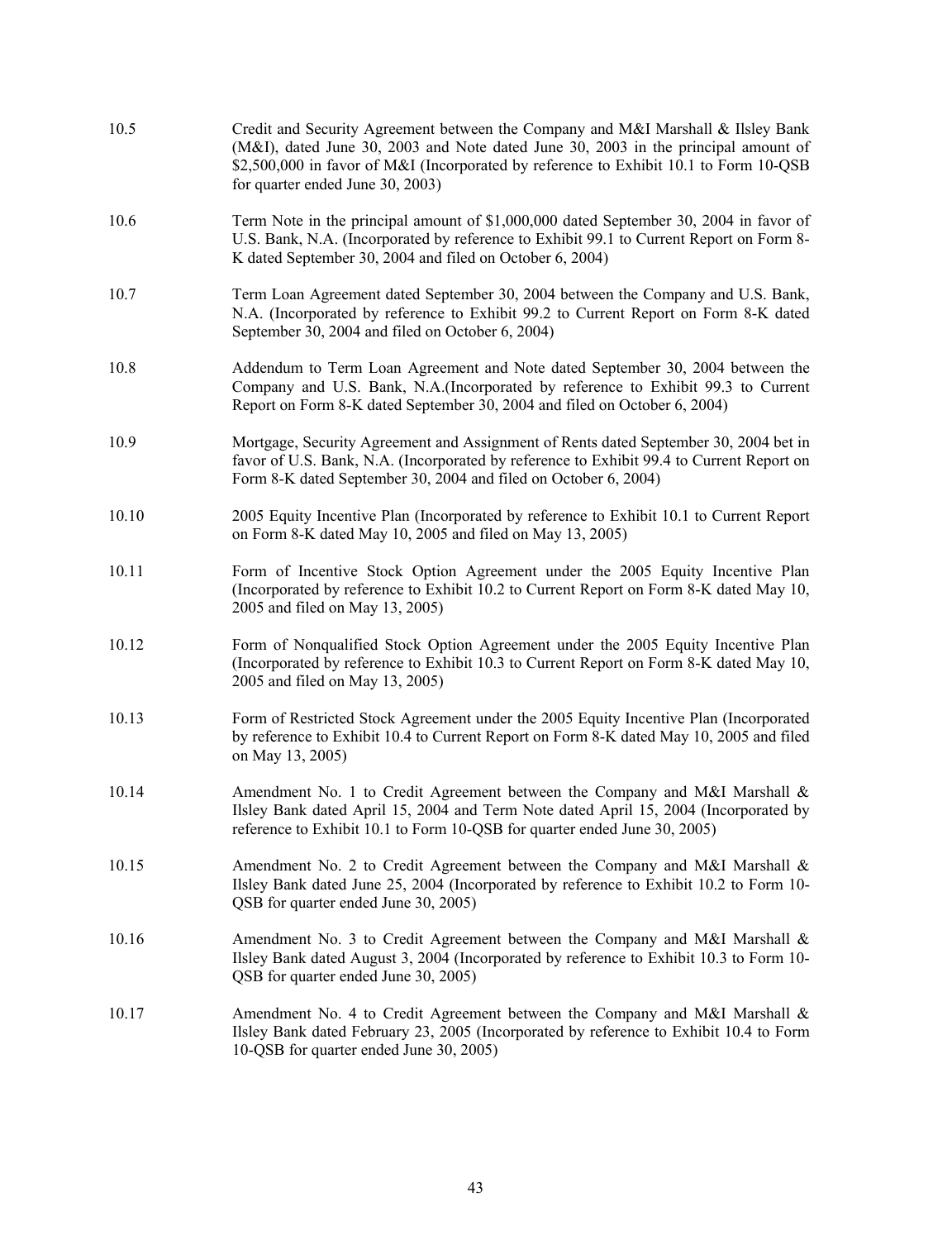10.18 Amendment No. 5 to Credit Agreement between the Company and M&I Marshall & Ilsley Bank dated April 4, 2005 (Incorporated by reference to Exhibit 10.5 to Form 10- QSB for quarter ended June 30, 2005) 10.19 Amendment No.6 to Credit Agreement between the Company and M&I Marshall & Ilsley Bank dated June 23, 2005 (Incorporated by reference to Exhibit 10.6 to Form 10- QSB for quarter ended June 30, 2005) 10.20 Amendment No.7 to Credit Agreement between the Company and M&I Marshall & Ilsley Bank dated June 23, 2005 (Incorporated by reference to Exhibit 10.2 to Form 10- QSB for quarter ended June 30, 2006) 10.21 Amendment No.8 to Credit Agreement between the Company and M&I Marshall & Ilsley Bank dated June 23, 2005 (Incorporated by reference to Exhibit 10.3 to Form 10- QSB for quarter ended June 30, 2006) 10.22 Master Lease Agreement between the Company and M&I Marshall & Ilsley Bank dated June 28, 2006 (Incorporated by reference to Exhibit 10.1 to Form 10-QSB for quarter ended June 30, 2006) 10.23 Compensation Arrangements for Directors as of January 1, 2006 (Incorporated by reference to Exhibit 10.28 to Form 10-KSB for year ended December 31, 2005)\*\* 10.25 Employment Agreement dated January 23, 2007 between the Company and Lorin E. Krueger (Incorporated by reference to Exhibit 10.1 to Current Report on Form 8-K dated January 23, 2007) \*\* 10.26 Employment Agreement dated January 23, 2007 between the Company and Glenn A. Kermes (Incorporated by reference to Exhibit 10.2 to Current Report on Form 8-K dated January 23, 2007) \*\* 10.27 Employment Agreement dated February 5, 2007 between the Company and Terry E. Treanor (Incorporated by reference to Exhibit 10.1 to Current Report on Form 8-K dated February 5, 2007) \*\* 10.28 Employment Agreement dated February 14, 2007 between the Company and Dale A. Nordquist (Incorporated by reference to Exhibit 10.1 to Current Report on Form 8-K dated February 14, 2007) \*\* 10.29 Employment Agreement dated February 3, 2007 between the Company and Gregory W. Burneske (Incorporated by reference to Exhibit 10.29 to Form 10-KSB for year ended December 31, 2006) \*\* 10.30 2007 Incentive Bonus Plan\*\* 10.31 Amendment No.9 to Credit Agreement between the Company and M&I Marshall & Ilsley Bank dated June 29, 2007 (Incorporated by reference to Exhibit 10.1 to Form 8-K dated June 29, 2007) 10.32 Amendment No.10 to Credit Agreement between the Company and M&I Marshall & Ilsley Bank dated September 30, 2007 (Incorporated by reference to Exhibit 10.1 to Form 8-K dated October 22, 2007)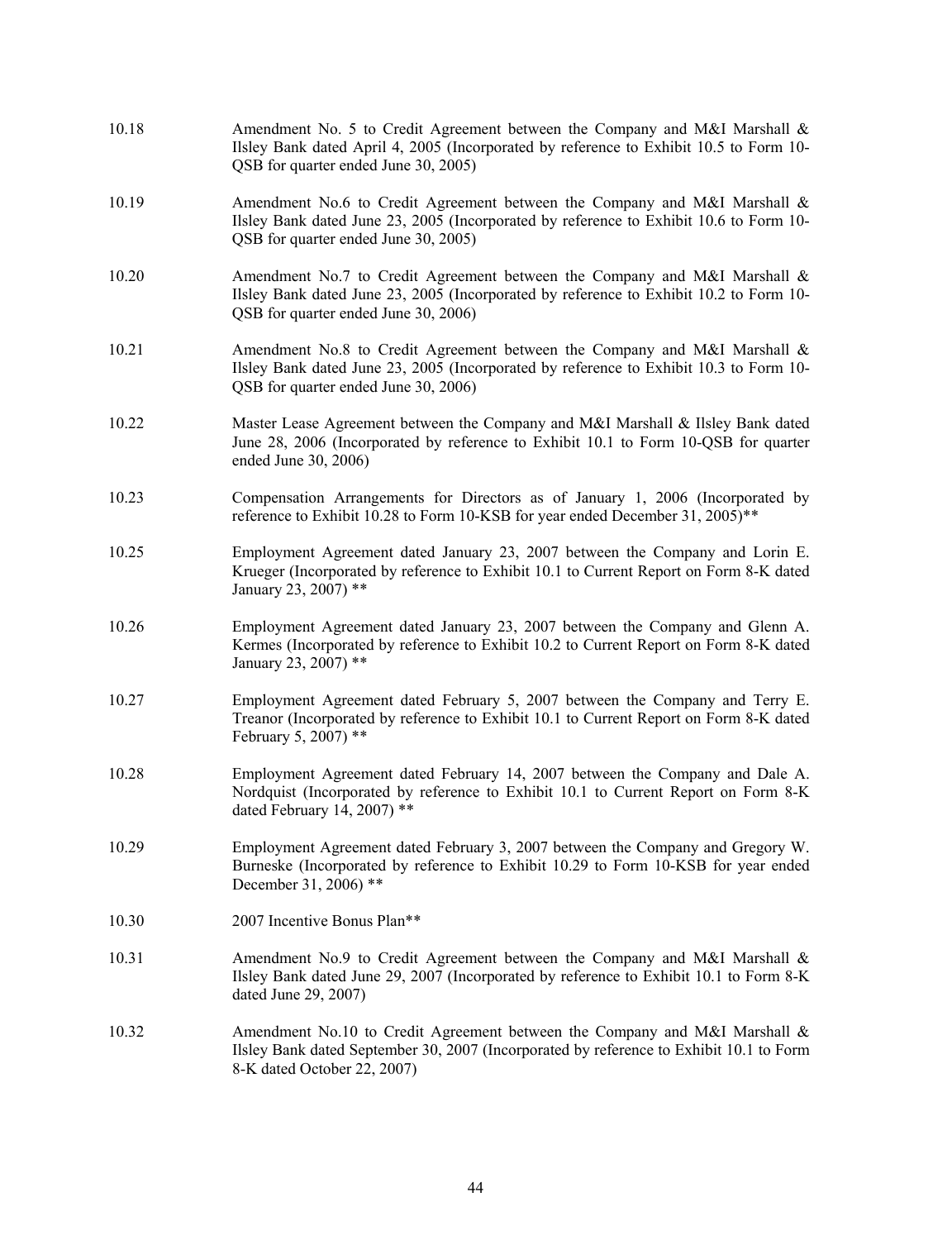| 10.33   | Separation Agreement between the Company and Lorin E. Krueger dated October 30,<br>2007 (Incorporated by reference to Exhibit 10.1 to Form 8-K dated October 30, 2007)**                         |
|---------|--------------------------------------------------------------------------------------------------------------------------------------------------------------------------------------------------|
| 10.34   | Amendment to Employment Agreement between the Company and Glenn A. Kermes<br>dated December 31, 2007 (Incorporated by reference to Exhibit 10.1 to Form 8-K dated<br>December 31, 2007)**        |
| $23.1*$ | Consent of McGladrey & Pullen, LLP                                                                                                                                                               |
| $24.1*$ | Power of Attorney for Thomas J. de Petra, Glenn A. Kermes, Lorin E. Krueger, Richard<br>T. Speckmann, Thomas J. Goodmanson, Thomas J. Brady (included on signature page of<br>this Form $10-K$ ) |
| $31.1*$ | Certification of Chief Executive Officer Pursuant to Section 302 of the Sarbanes-Oxley<br>Act                                                                                                    |
| $31.2*$ | Certification of Chief Financial Officer Pursuant to Section 302 of the Sarbanes-Oxley<br>Act                                                                                                    |
| $32.1*$ | Certification of Chief Executive Officer Pursuant to Section 906 of the Sarbanes-Oxley<br>Act of 2002                                                                                            |
| $32.2*$ | Certification of Chief Financial Officer Pursuant to Section 906 of the Sarbanes-Oxley<br>Act of 2002                                                                                            |

\* Filed herewith.

\*\* Management agreement or compensatory plan or arrangement.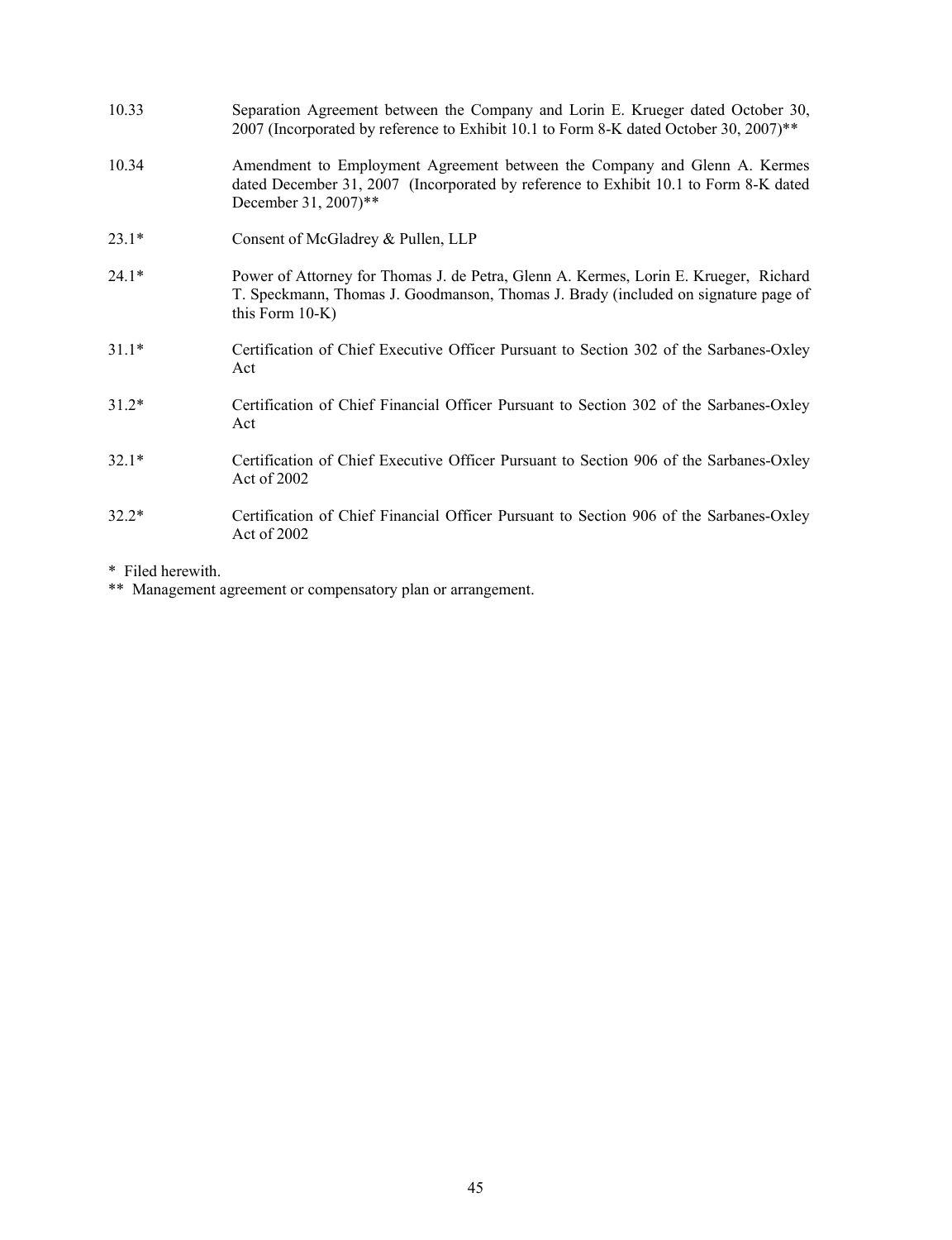#### **EXHIBIT 31.1**

#### **SARBANES-OXLEY SECTION 302 CERTIFICATION**

I, Thomas J. de Petra, certify that:

1. I have reviewed this Form 10-K of Winland Electronics, Inc.;

2. Based on my knowledge, this report does not contain any untrue statement of a material fact or omit to state a material fact necessary to make the statements made, in light of the circumstances under which such statements were made, not misleading with respect to the period covered by this report;

3. Based on my knowledge, the financial statements, and other financial information included in this report, fairly present in all material respects the financial condition, results of operations and cash flows of the small business issuer as of, and for, the periods presented in this report;

4. The registrant's other certifying officer and I are responsible for establishing and maintaining disclosure controls and procedures (as defined in Exchange Act Rules 13a-15(e) and 15d-15(e)) and internal control over financial reporting (as defined in Exchange Act Rules 13a-15(f) and 15d-15(f)) for the registrant and have:

a) designed such disclosure controls and procedures, or caused such disclosure controls and procedures to be designed under our supervision, to ensure that material information relating to the registrant, including its consolidated subsidiaries, is made known to us by others within those entities, particularly during the period in which this report is being prepared;

b) designed such internal control over financial reporting, or caused such internal control over financial reporting to be designed under our supervision, to provide reasonable assurance regarding the reliability of financial reporting and the preparation of financial statement for external purposes in accordance with generally accepted accounting principles;

c) evaluated the effectiveness of the registrant's disclosure controls and procedures and presented in this report our conclusion about the effectiveness of the disclosure controls and procedures, as of the end of the period covered by this report based on such evaluation; and

d) disclosed in this report any change in the registrant's internal control over financial reporting that occurred during the registrant's most recent fiscal quarter (the registrant's fourth fiscal quarter in the case of an annual report) that has materially affected, or is reasonably likely to materially affect, the registrant's internal control over financial reporting; and

5. The registrant's other certifying officer and I have disclosed, based on our most recent evaluation of internal control over financial reporting, to the registrant's auditors and the audit committee of the registrant's board of directors (or persons performing the equivalent functions):

a) All significant deficiencies and material weaknesses in the design or operation of internal control over financial reporting which are reasonably likely to adversely affect the registrant's ability to record, process, summarize and report financial information; and

b) Any fraud, whether or not material, that involves management or other employees who have a significant role in the registrant's internal control over financial reporting.

Date: March 21, 2008

/s/ Thomas J. de Petra Thomas J. de Petra Interim President and Chief Executive Officer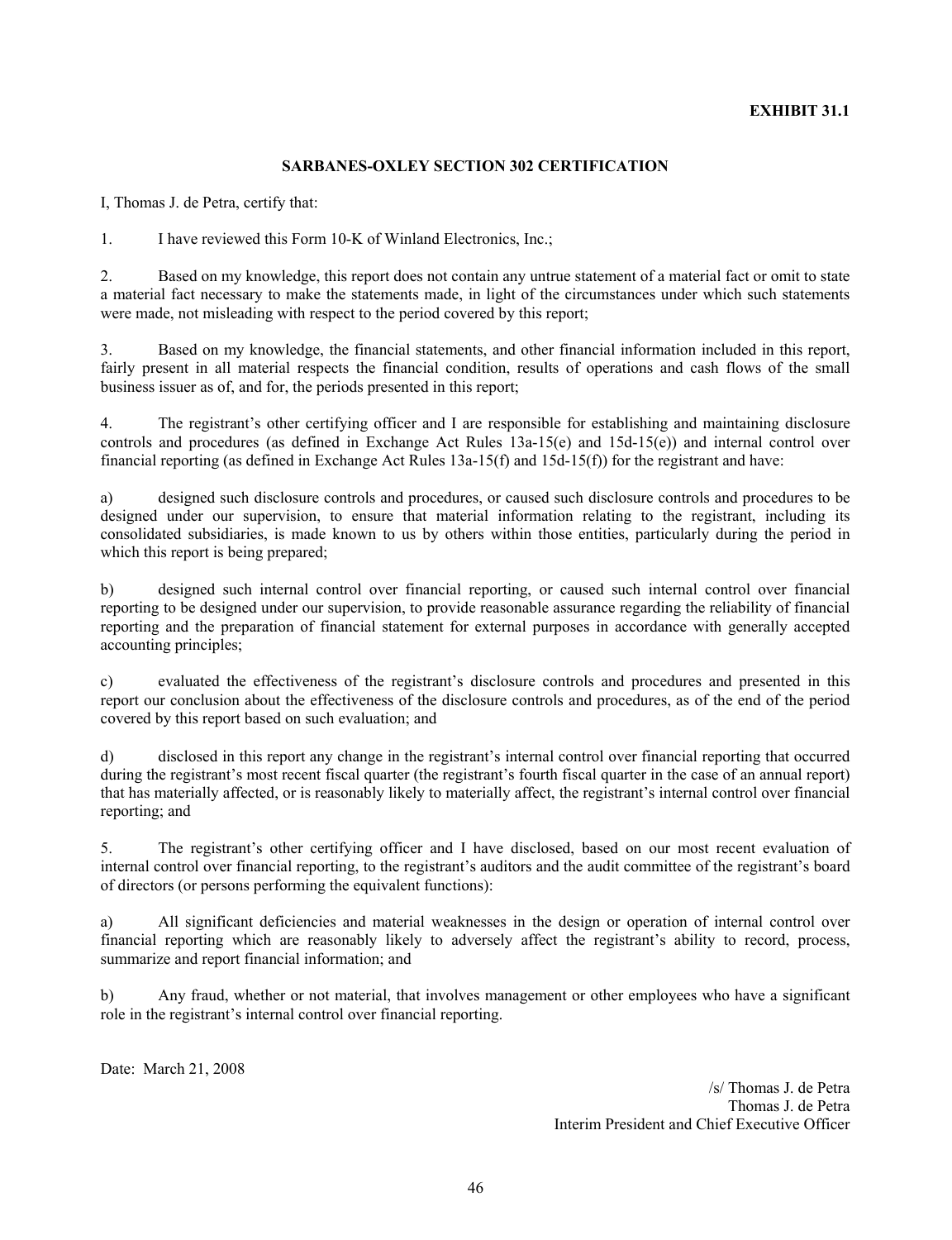#### **SARBANES-OXLEY SECTION 302 CERTIFICATION**

I, Glenn A. Kermes, certify that:

1. I have reviewed this Form 10-K of Winland Electronics, Inc.;

2. Based on my knowledge, this report does not contain any untrue statement of a material fact or omit to state a material fact necessary to make the statements made, in light of the circumstances under which such statements were made, not misleading with respect to the period covered by this report;

3. Based on my knowledge, the financial statements, and other financial information included in this report, fairly present in all material respects the financial condition, results of operations and cash flows of the small business issuer as of, and for, the periods presented in this report;

4. The registrant's other certifying officer and I are responsible for establishing and maintaining disclosure controls and procedures (as defined in Exchange Act Rules 13a-15(e) and 15d-15(e)) and internal control over financial reporting (as defined in Exchange Act Rules 13a-15(f) and 15d-15(f)) for the registrant and have:

a) designed such disclosure controls and procedures, or caused such disclosure controls and procedures to be designed under our supervision, to ensure that material information relating to the registrant, including its consolidated subsidiaries, is made known to us by others within those entities, particularly during the period in which this report is being prepared;

b) designed such internal control over financial reporting, or caused such internal control over financial reporting to be designed under our supervision, to provide reasonable assurance regarding the reliability of financial reporting and the preparation of financial statement for external purposes in accordance with generally accepted accounting principles;

c) evaluated the effectiveness of the registrant's disclosure controls and procedures and presented in this report our conclusion about the effectiveness of the disclosure controls and procedures, as of the end of the period covered by this report based on such evaluation; and

d) disclosed in this report any change in the registrant's internal control over financial reporting that occurred during the registrant's most recent fiscal quarter (the registrant's fourth fiscal quarter in the case of an annual report) that has materially affected, or is reasonably likely to materially affect, the registrant's internal control over financial reporting; and

5. The registrant's other certifying officer and I have disclosed, based on our most recent evaluation of internal control over financial reporting, to the registrant's auditors and the audit committee of the registrant's board of directors (or persons performing the equivalent functions):

a) All significant deficiencies and material weaknesses in the design or operation of internal control over financial reporting which are reasonably likely to adversely affect the registrant's ability to record, process, summarize and report financial information; and

b) Any fraud, whether or not material, that involves management or other employees who have a significant role in the registrant's internal control over financial reporting.

Date: March 21, 2008

/s/ Glenn A. Kermes Glenn A. Kermes Chief Financial Officer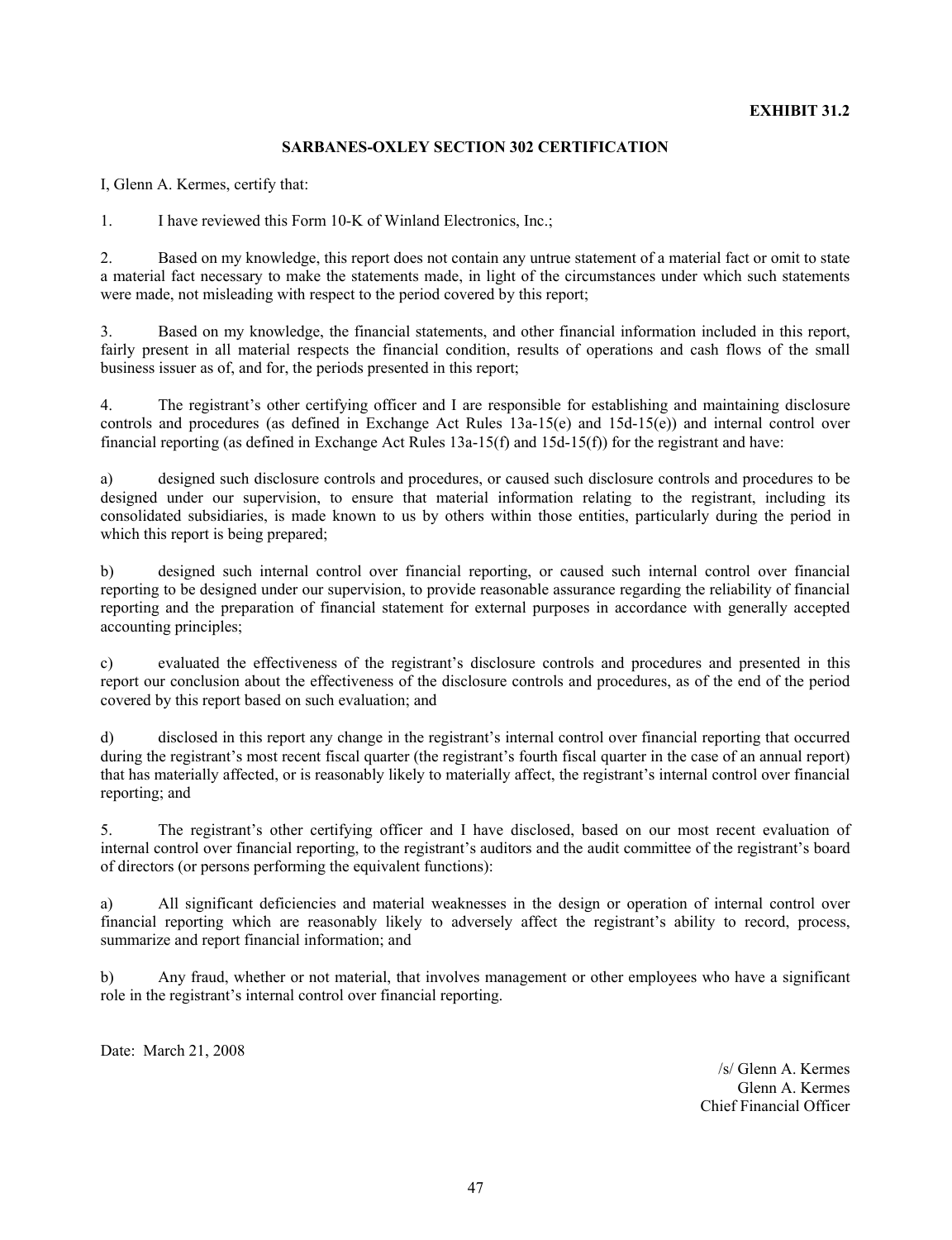#### **EXHIBIT 32.1**

#### CERTIFICATION PURSUANT TO 18 U.S.C. SECTION 1350, AS ADOPTED PURSUANT TO SECTION 906 OF THE SARBANES-OXLEY ACT OF 2002

 In connection with the Annual Report of Winland Electronics, Inc. (the "Company") on Form 10-K for the year ended December 31, 2007 as filed with the Securities and Exchange Commission (the "Report"), I, Thomas J. de Petra, Interim Chief Executive Officer of the Company, certify, pursuant to 18 U.S.C. §1350, as adopted pursuant to §906 of the Sarbanes-Oxley Act of 2002, that:

 (1) The Report fully complies with the requirements of Section 13(a) or 15(d) of the Securities Exchange Act of 1934; and

 (2) The information contained in the Report fairly presents, in all material respects, the financial condition and results of operations of the Company.

Dated: March 21, 2008

/s/ Thomas J. de Petra Thomas J. de Petra Interim President and Chief Executive Officer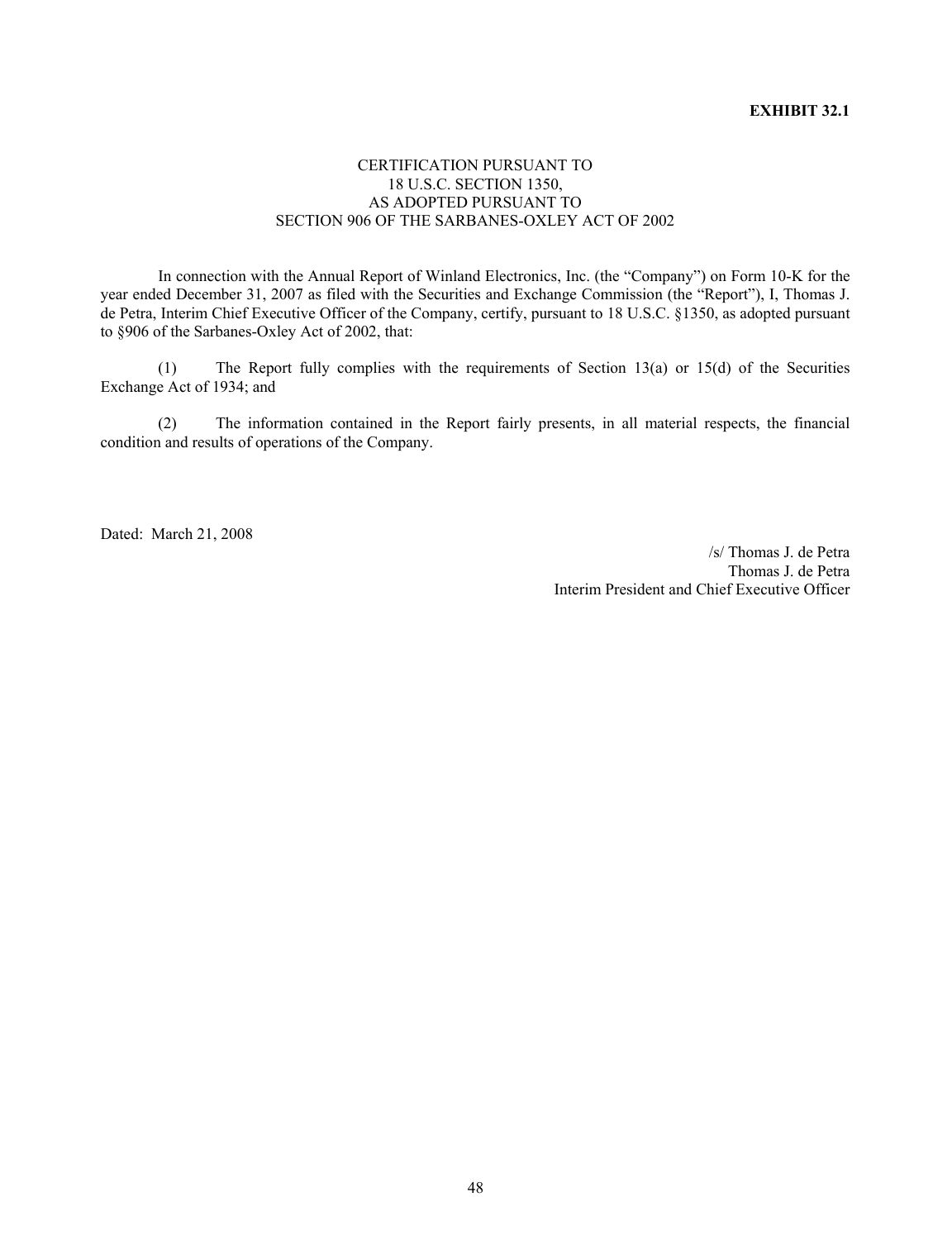#### **EXHIBIT 32.2**

#### CERTIFICATION PURSUANT TO 18 U.S.C. SECTION 1350, AS ADOPTED PURSUANT TO SECTION 906 OF THE SARBANES-OXLEY ACT OF 2002

 In connection with the Annual Report of Winland Electronics, Inc. (the "Company") on Form 10-K for the year ended December 31, 2007 as filed with the Securities and Exchange Commission (the "Report"), I, Glenn A. Kermes, Chief Financial Officer of the Company, certify, pursuant to 18 U.S.C. §1350, as adopted pursuant to §906 of the Sarbanes-Oxley Act of 2002, that:

 (1) The Report fully complies with the requirements of Section 13(a) or 15(d) of the Securities Exchange Act of 1934; and

 (2) The information contained in the Report fairly presents, in all material respects, the financial condition and results of operations of the Company.

Dated: March 21, 2008

/s/ Glenn A. Kermes Glenn A. Kermes Chief Financial Officer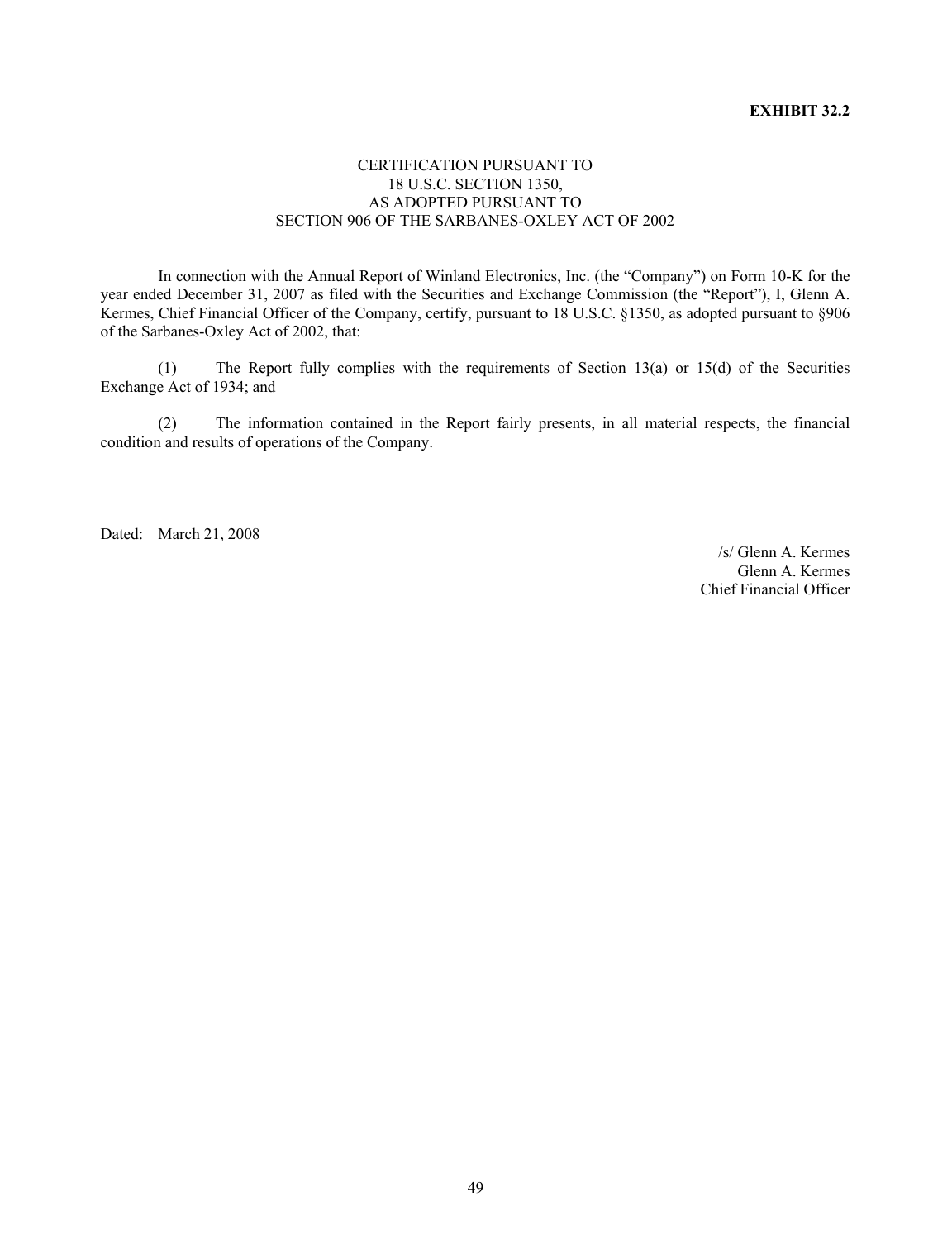# ANNUAL MEETING OF SHAREHOLDERS

# BOARD OF **DIRECTORS**

- DATE: May 6, 2008
- TIME: 10 a.m.
- LOCATION: Fredrikson & Byron, P.A. 200 South Sixth St., Suite 4000 Minneapolis, MN

THOMAS J. de PETRA

Interim President & CEO Chairman of the Board of Directors; President, Vantage Advisory Services, LLC

RICHARD T. SPECKMANN

Director of the Company; CEO & President, EmPerform

LORIN E. KRUEGER Secretary and Director of the Company

THOMAS J. GOODMANSON

Director of the Company; CFO, Calabrio, Inc.

THOMAS J. BRADY Director of the Company; CFO, Digineer, Inc.

INVESTOR RELATIONS Hayden Communications, Inc., White Bear Lake, MN

INDEPENDENT AUDITORS McGladrey & Pullen, LLP, Certified Public Accountants, Minneapolis, MN REGISTRAR AND TRANSFER AGENT Registrar and Transfer Company, Cranford, NJ

CORPORATE COUNSEL Fredrikson & Byron, P.A., Minneapolis, MN